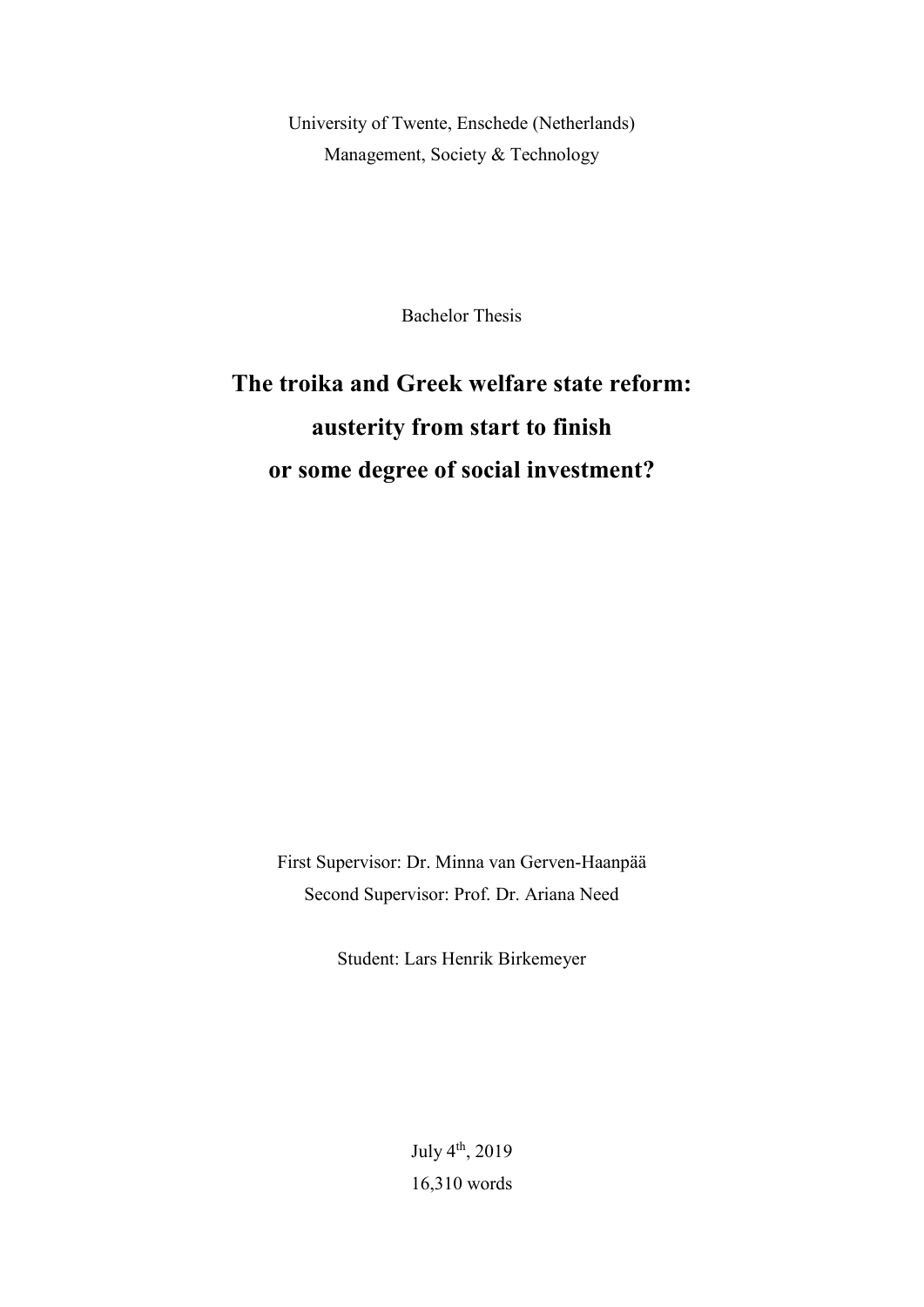### **Abstract**

This bachelor thesis contributes to the academic debate on the direction of welfare state reform in times of crisis by analysing the three economic adjustment programmes imposed by the troika on Greece in exchange for substantial financial loans regarding the extent to which the programmes' policy conditions on welfare state reform aimed at austerity or social investment. To this end, the Memoranda of Understanding of the three adjustment programmes from 2010 to 2018 detailing the troika's policy conditions were selected as data for the qualitative content analysis. Two rival expectations were formulated based on two competing hypotheses in the literature on welfare state change in times of a (global) crisis, the efficiency and the compensation hypothesis. Based on the efficiency hypothesis, it was expected that the troika saw no room for social investment and relied exclusively on austerity measures. Following the compensation hypothesis, it was expected that the troika acknowledged public claims for compensation to some extent and included social investment policies to a certain degree. Findings are more in line with the compensation hypothesis, mainly because of the introduction of universal health care coverage and a general minimum income scheme in the third economic adjustment programme.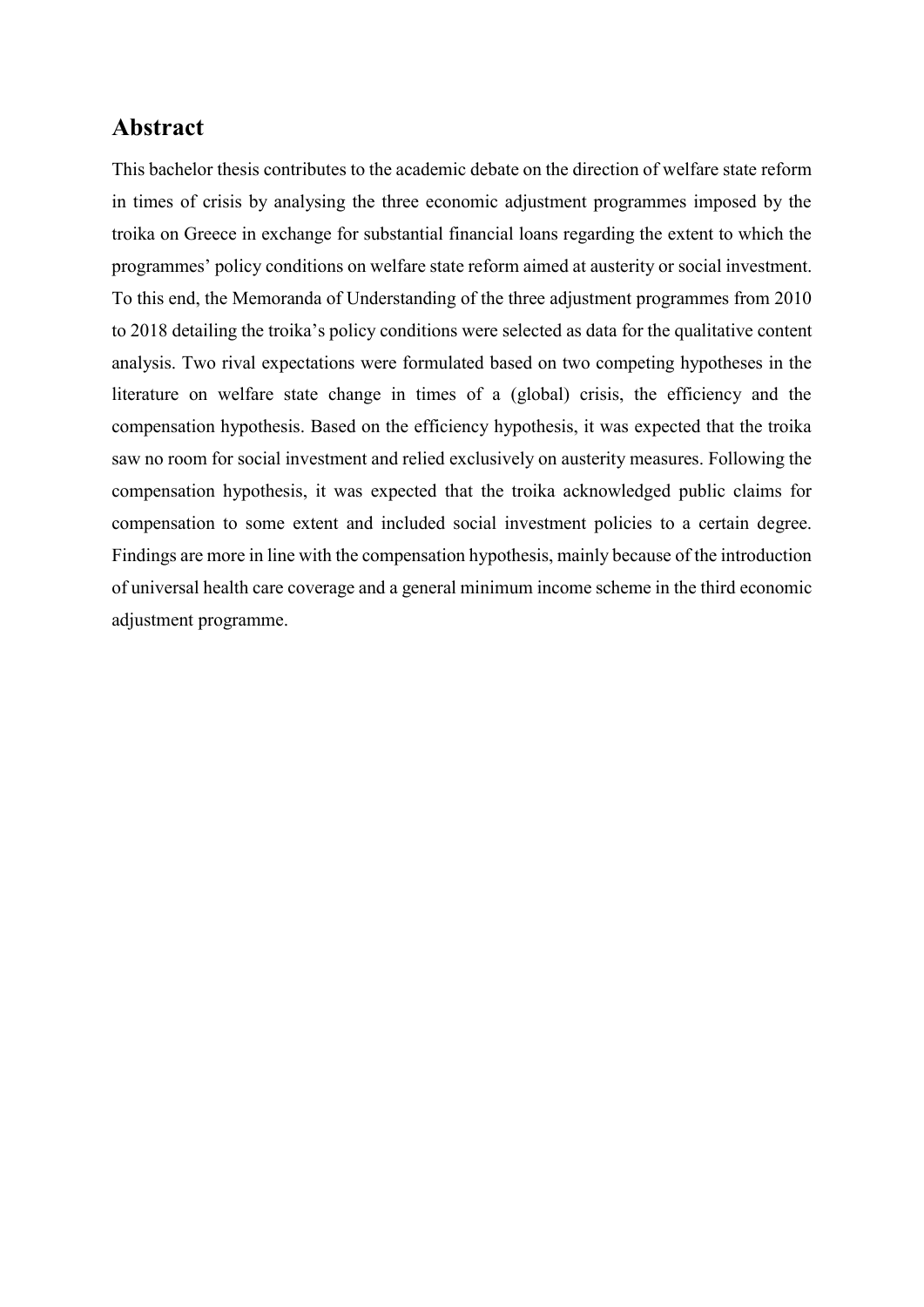## **Table of Contents**

| $\mathbf{1}$ |  |                                                                          |  |  |  |  |
|--------------|--|--------------------------------------------------------------------------|--|--|--|--|
|              |  |                                                                          |  |  |  |  |
|              |  | 1.2 Brief overview of the history of the Greek sovereign debt crisis and |  |  |  |  |
| 2            |  |                                                                          |  |  |  |  |
|              |  |                                                                          |  |  |  |  |
|              |  | 2.2 Existing literature on the effect of the global economic crisis on   |  |  |  |  |
|              |  |                                                                          |  |  |  |  |
| 3            |  |                                                                          |  |  |  |  |
|              |  |                                                                          |  |  |  |  |
|              |  |                                                                          |  |  |  |  |
|              |  |                                                                          |  |  |  |  |
| 4            |  |                                                                          |  |  |  |  |
|              |  | 4.1 The first economic adjustment programme (2010-2012): a severe        |  |  |  |  |
|              |  | 4.2 The second economic adjustment programme (2012-2015): dominant       |  |  |  |  |
|              |  | 4.3 The third economic adjustment programme (2015-2018): ongoing         |  |  |  |  |
| 5            |  |                                                                          |  |  |  |  |
|              |  |                                                                          |  |  |  |  |
|              |  |                                                                          |  |  |  |  |
|              |  |                                                                          |  |  |  |  |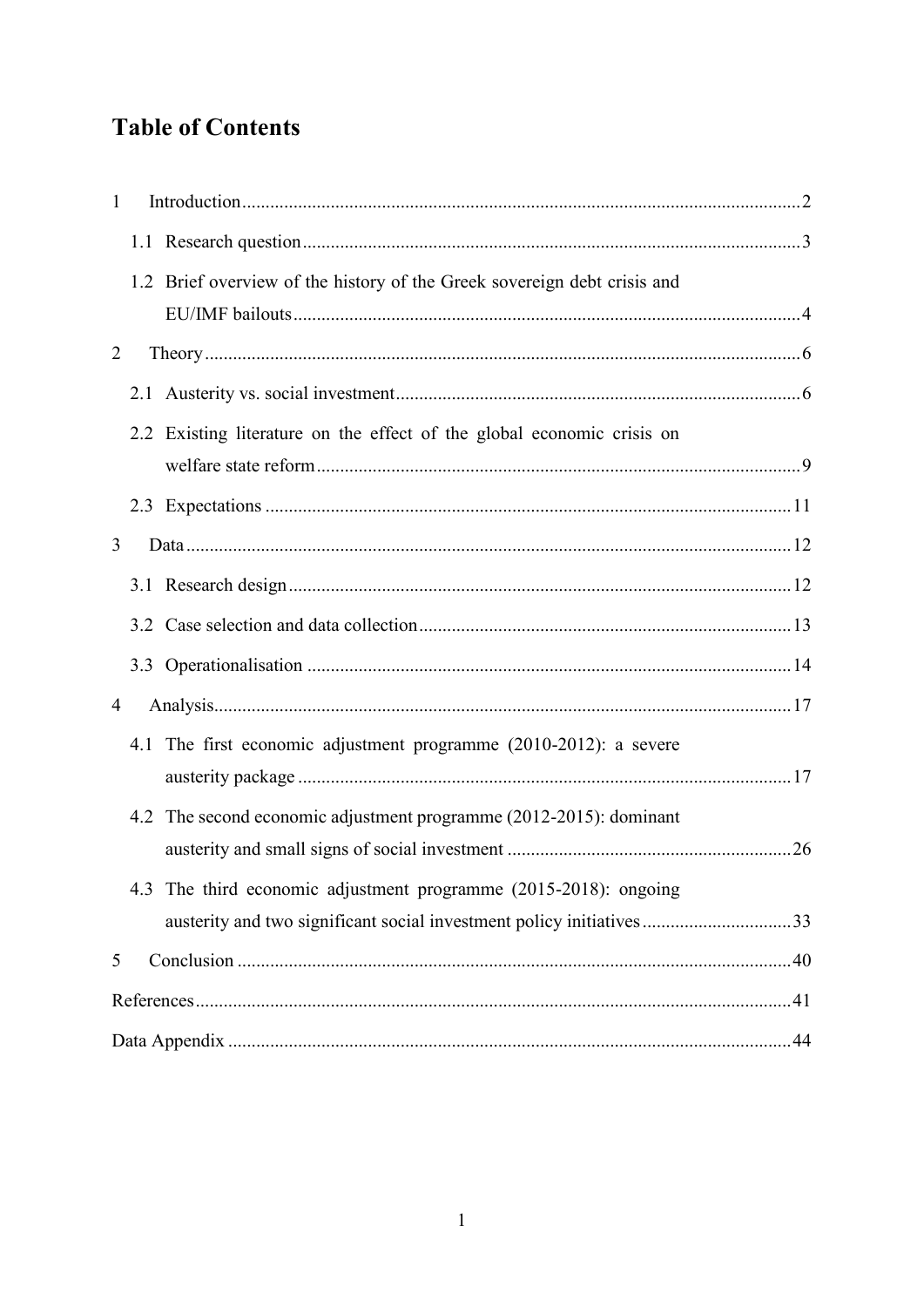### <span id="page-3-0"></span>**1 Introduction**

The Greek sovereign debt crisis in the aftermath of the global financial crisis has been a fundamental challenge certainly for the country itself, but also for the European Union. Ten years after the beginning of the crisis, Greece successfully completed the European Stability Mechanism (ESM) stability support programme on 21 August 2018, which was the final economic adjustment programme imposed by the European Commission, European Central Bank and International Monetary Fund (together also known as the troika) on the Greek government in exchange for substantial financial aid.

The unprecedented economic recession that hit Greece in 2009 led to rising unemployment levels and less revenue for the Greek government whereas expenditure for social protection was rising simultaneously. This in turn posed the challenge to firstly the Greek government and then to the troika to consolidate the Greek budget. Of course, Greece was not the only country that faced these fiscal pressures during the latest economic crisis, but most Western democracies did, albeit not in the same dramatic way as Greece.

In order to meet the target of fiscal consolidation, the scholarly literature suggests that there was one dominant policy option on the table at the time: austerity (Armingeon, 2012). In fact, the troika did choose the option of austerity and drafted its policy conditions for the first programme in 2010 following the goals of retrenchment of welfare benefits and entitlements to reduce costs, and of raising (indirect) taxes in order to increase revenue. Indeed, at least in the public and media debate, the impression became manifest that the troika never deviated from its path of austerity until the end of the last programme in 2018. Consequently, the EU and particularly the troika have been criticised a lot for acting like cold bureaucrats paying no attention to the social consequences that their economic adjustment programmes brought about (Makris, 2015). But is this view accurate? Public demands for compensation of those societal groups that were hit the hardest by the crisis and for the need of social investments were loud and persistent during the entire duration of the programmes. Similarly, Jean-Claude Juncker already said in 2014 right before he was elected President of the European Commission that "The rescue of the euro was necessary but was weak on the social side. […] In the future we need a more democratically legitimate replacement for the Troika and thorough social impact assessments for any new support programmes" (European Commission, 2014a). Is the reform of the Greek welfare state a story of pure austerity then or have the targets of the troika evolved over time? After Greece having officially completed the economic adjustment programmes, it is a good time to assess empirically to what extent the troika aimed at austerity in its policy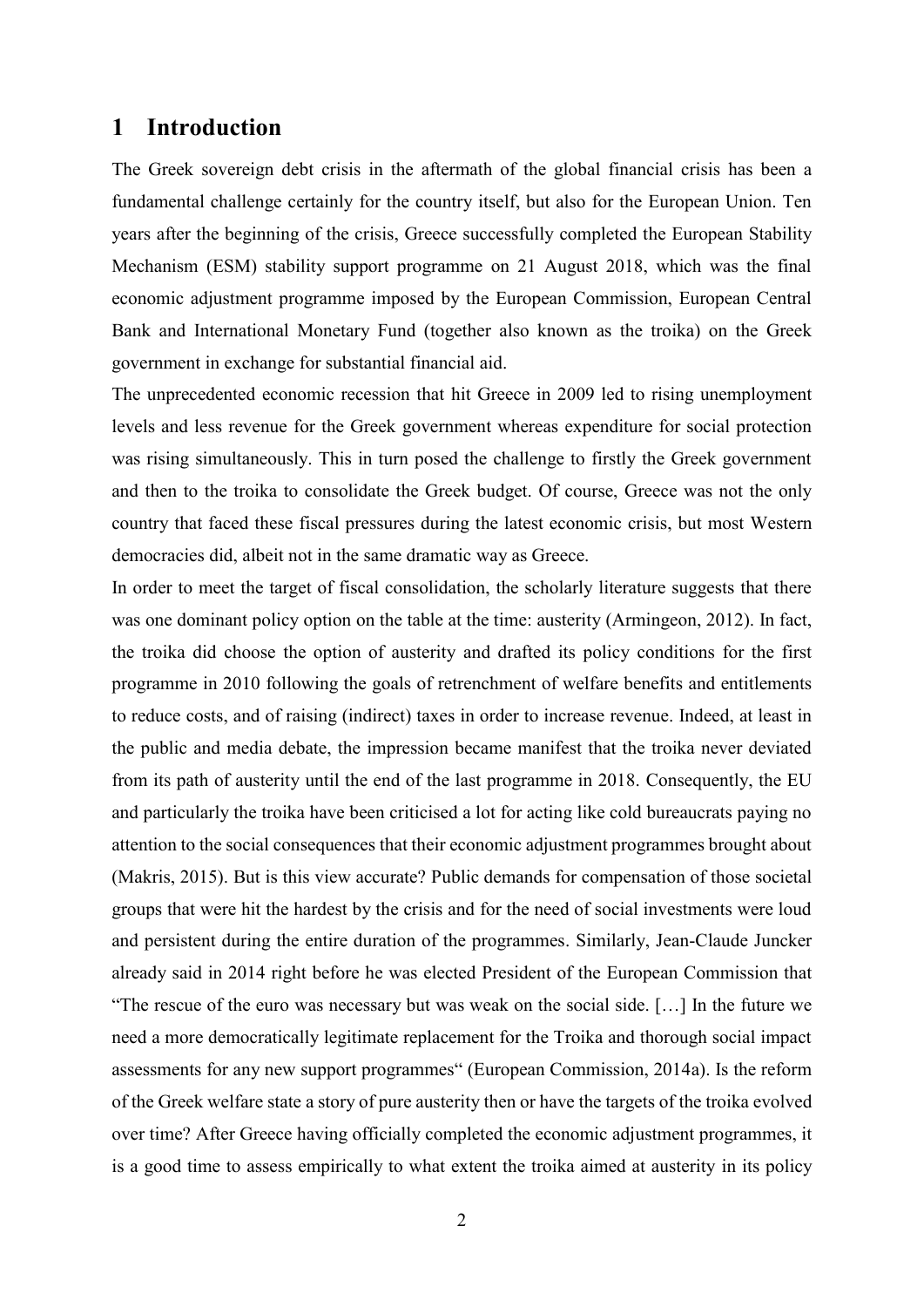conditions on welfare state reform and to what extent the goal of social investment played a role as well over the entire period of the crisis. This is what the thesis is about.

The next section presents the research question of the paper, followed by a brief overview of the history of the Greek sovereign debt crisis and the EU/IMF bailout packages that were accompanied by strict economic reform programmes. The theory section discusses the two different rationales (austerity vs. social investment) for welfare state reform in times of economic crisis, reviews the literature on the impact of the most recent crisis on the welfare state and formulates two rival expectations for this thesis. The methodology part demonstrates the research design and shows how planned reform measures in the policy documents are operationalised as aiming at austerity or social investment. Finally, the three economic adjustment programmes imposed by the troika on the Greek government in return for financial loans are analysed chronologically in terms of the extent to which the policy conditions for welfare state reform aim at austerity or social investment. The thesis ends with a section presenting a tentative conclusion concerning the direction of planned Greek welfare state reform by the troika in the years of the stability programmes 2010 to 2018.

#### <span id="page-4-0"></span>**1.1 Research question**

The following descriptive research question was formulated for the thesis:

To what extent did the troika aim at austerity and to what extent did it strive for social investment in its policy conditions on welfare state reform imposed on Greece in the period of 2010 to 2018?

This research is socially relevant because if we know the answer to the research question stated above, we can better understand and assess the troika's handling of the Greek crisis as well as its implications for the Greek welfare state. At least in the public and media debate, the impression persisted that the troika never deviated from its path of pure austerity until the end of the last programme in 2018, so it is important to verify this claim. The EU has lost a large amount of confidence by the Greek population in the process of the adjustment programmes and knowing the answer to this research question may give us a more refined grasp of why that happened. It is not unlikely that there will be another financial crisis and having a more differentiated understanding of the way the EU (by mandating the troika to negotiate the terms)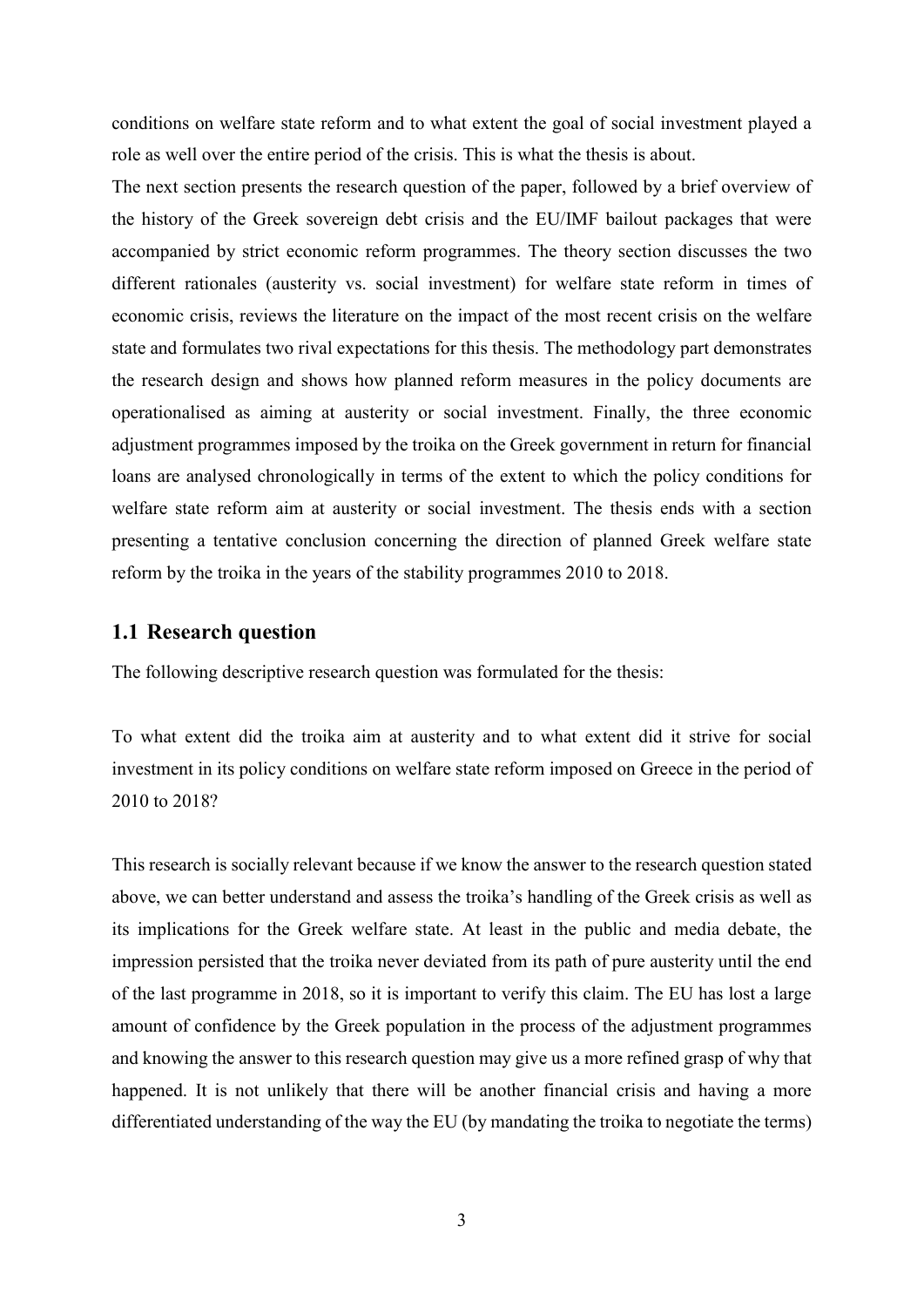has handled the current one using the example of Greece may help us to point to potential shortcomings and unintended side effects.

What direction of welfare state reform is undertaken during a crisis in terms of austerity vs social investment is still an ongoing debate in the literature as will be further discussed in the theory section of this paper. As many scholars claim that austerity has become the dominant policy option, it is scientifically relevant to study empirically if this claim is valid or not in the most prominent case of crisis in the eurozone, namely Greece. Moreover, other scientific articles only concentrated on the first years of crisis reforms in the period 2010 to 2014. In fact, no studies have been found that have already analysed the whole period incl. the third stability support programme until 2018, so there is a gap of knowledge there which this thesis aims to tentatively diminish. This thesis is theoretically relevant because the analysis will show that contrary to the prevailing assumption in the literature, the troika did not rely exclusively on policy conditions on welfare state reform aiming at austerity, but also included to a certain degree reform conditions striving for social investment. Notably by introducing universal health care coverage and a general minimum income scheme, both for the first time in Greece, the troika also used the economic adjustment programmes to move (parts of) the Greek welfare system closer to EU standards, albeit to varying degrees.

### <span id="page-5-0"></span>**1.2 Brief overview of the history of the Greek sovereign debt crisis and EU/IMF bailouts**

In the aftermath of the 2008 global financial crisis, Greece slipped into a sovereign debt crisis in 2009/2010 when an unprecedented recession resulted in Greek budget deficits spiralling out of control. Coupled with structural weaknesses of the Greek economy and the inability of the Greek state to devalue its currency as a member of the eurozone, all the ingredients were there for a crisis of confidence by market investors. This led to the rise of interest rates on Greek government bonds to unsustainable levels which left the Greek government unable to finance its debt. When the dangers of a Greek default and subsequent exit from the eurozone (also known as 'grexit') became more pressing and contagion fears spread in the eurozone, the Greek government asked the member states of the eurozone for financial loans to cover its financing needs. Access to the financial markets in order to borrow money was essentially blocked for the Greek government so the bailout package requested from the eurozone countries was a last resort. However, the financial loans were only disbursed under the condition that Greece submitted itself to far-reaching economic and financial reforms. In May 2010, an agreement was reached on a  $E110$  billion bailout package between the Greek government and a joint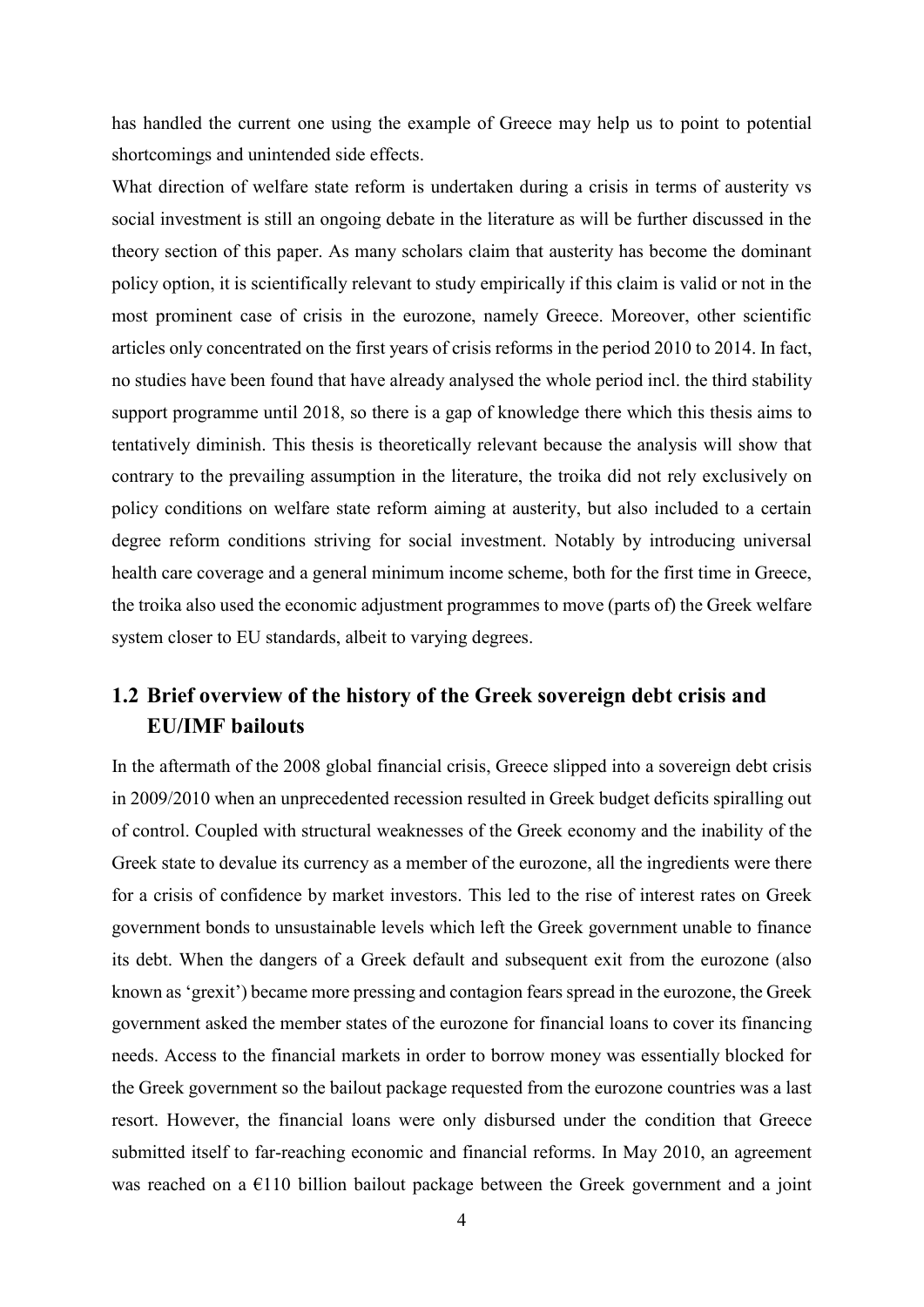mission consisting of experts from the European Commission, European Central Bank (ECB) and International Monetary Fund (IMF) (together also known as the troika) who had been mandated by the countries of the eurozone to lead the negotiations on the detailed policy conditionality of the economic adjustment programme. When the austerity policies pursued by the troika did not manage to slow the crisis down, but in fact the recession deepened, it became clear by 2012 that more financial loans would be needed to prevent the Greek state from going bankrupt. By that time, the austerity measures of the first programme had already led to protests by the Greek population and to social unrest in the streets. Indeed, the crisis as well as the measures imposed by the troika led to increasing income losses and rising levels of poverty. Moreover, hundreds of thousands of young and/or well-educated Greeks left the country due to the ongoing crisis.

Yet, in March 2012 agreement was reached between the troika and the Greek authorities on a second economic adjustment programme in exchange for loans of €164.5 billion over the period 2012 to 2015. By the end of the second programme in 2015, popular discontent with the troika's reform programmes had intensified which resulted in the election of a very left-wing government in the 2015 general elections. Indeed, the entire Greek party system was turned over during this election with the formerly mighty social democratic party dwindling to insignificance while the previously small left party Syriza received the most votes after campaigning on ending the troika's politics of austerity. However, the troika had the upper hand in the negotiations over a third bailout package and adjustment programme and the Syriza government had to give up most of its positions. In fact, the negotiations between Syriza and the troika were so fierce that they almost crashed. Nonetheless, and contrary to the beliefs by many, the left-wing government implemented the measures demanded by the troika which they did not believe in and successfully concluded the third economic adjustment programme which expired on 21 August 2018.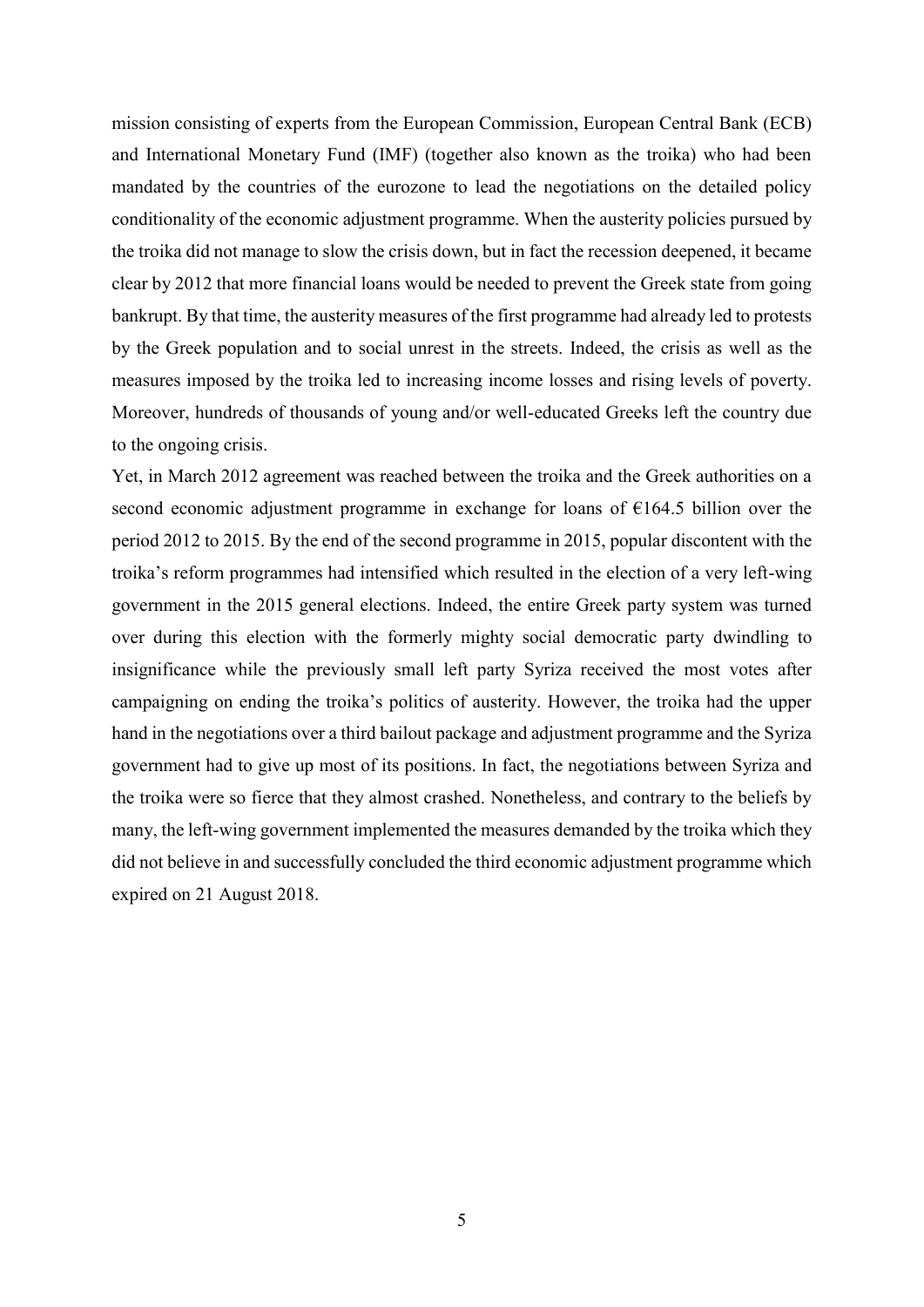### <span id="page-7-0"></span>**2 Theory**

#### <span id="page-7-1"></span>**2.1 Austerity vs. social investment**

There are two rival theoretical approaches in the literature when it comes to the effect of global economic crises on the welfare state following two different rationales. Both examine the relationship between increased global economic interdependence and the national welfare state, but come to different conclusions and predictions.

First, there is the economic rationale which holds that when budget deficits go up due to rising unemployment levels in times of economic crisis, there is the need to cut public spending. According to this theory, only by reducing public expenditure, the goal of fiscal consolidation can be reached which is seen as the cornerstone to get back on a growth-friendly path. Typically, public spending is largest for the social protection systems of the welfare state which is why retrenchment in this domain provides the most potential for savings. Thus, welfare retrenchment usually forms an important part of the politics of austerity which is the common policy option taken by actors following the economic rationale in the face of a (global) economic crisis. Pierson (1998) argued that post-industrial welfare states confront pressures of permanent austerity, not only because of economic globalisation but also due to other social transitions such as an aging population. In this 'era of permanent austerity' (Pierson, 1994), aims of reducing the costs of the welfare state dominate the political agenda. Indeed, although there is disagreement about the degree of welfare retrenchment that took place, the literature suggests that the period 1980-2000 was largely characterised by the rollback of social protection (Clayton & Pontusson, 1998; Swank, 2002). More recently, Armingeon (2012) claimed that in the aftermath of the global economic crisis, by 2010, austerity had become the only policy option pursued by governments to reform the welfare state.

In general, this approach is informed by neoliberal arguments that emphasise the efficiency of markets and the need for national economies to get more competitive on a global level to attract investments. Therefore, raising corporate taxes as well as direct taxes on labour to increase revenue is to be avoided in order not to deteriorate competitiveness. Indeed, lowering tax rates, wages and non-wage labour costs which are closely connected to social security is seen as necessary in order to make relocation for companies attractive in a global arena of competition. However, lower tax revenue leaves less room for governments to spend money on social policies which is why austerity in social protection expenditure ensues. Welfare retrenchment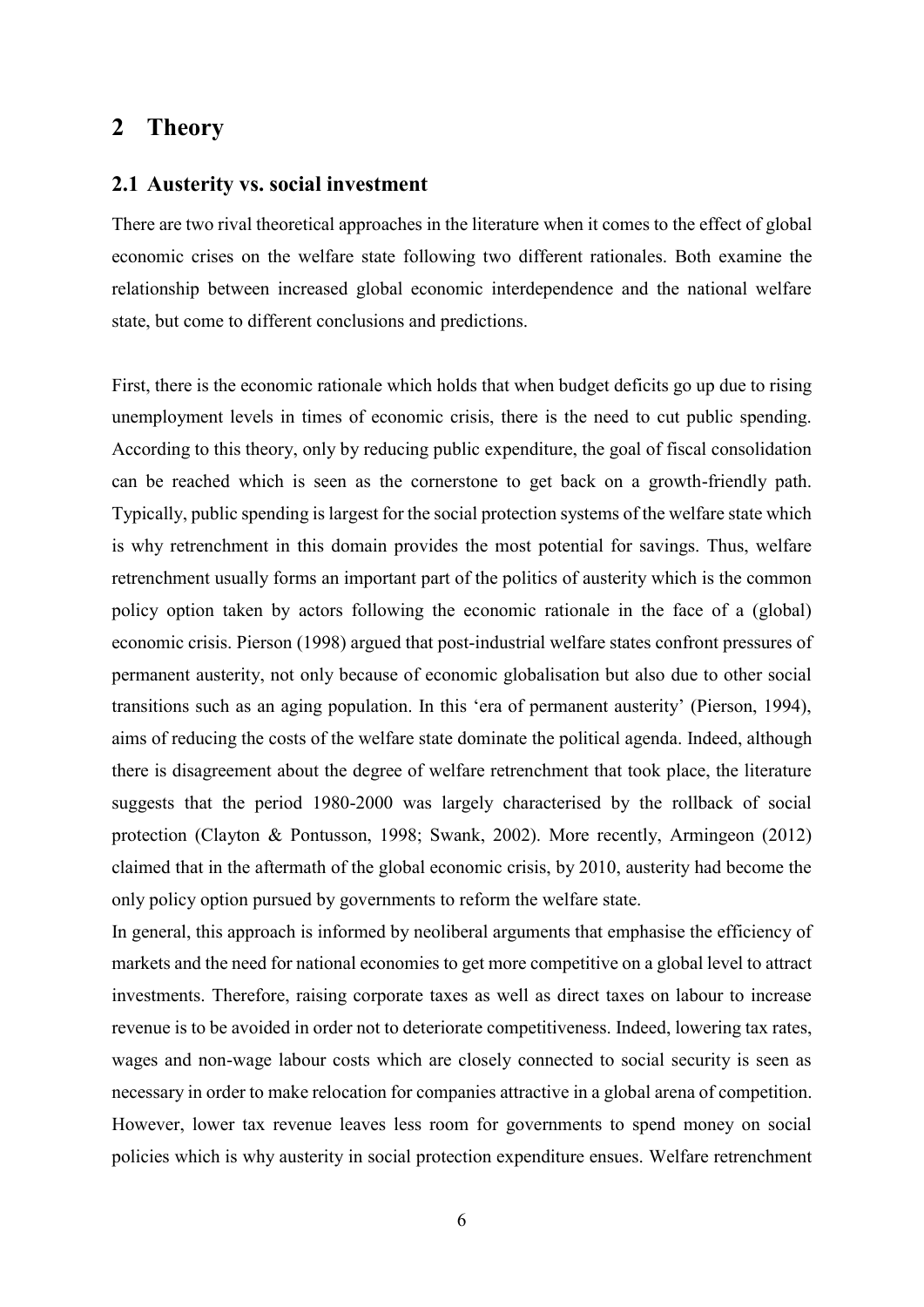is part of the neoliberal toolbox as it curtails social protection systems in order to give people greater incentives to work and to care for themselves rather than to rely on the state. In fact, work activation policies and ensuring the work-relatedness of benefits and social support is an integral part of the politics of austerity next to retrenchment. It is seen as more efficient if the receipt of social benefits is made less attractive and the obligation for people to participate in the labour market is strengthened. In other words, giving incentives for people not to rely on the social safety nets, but on their own work and employment to support themselves is seen as a crucial policy goal of austerity. The economic rationale favours supply-side economics. Consequently, the economic rationale results in the efficiency hypothesis which says that economic pressures resulting from increased global economic interdependence leave little to no leeway to national governments to invest in the welfare state which is why they are forced to resort to welfare austerity policies (Cerny, 1994; Rudra, 2002).

Second, there is the social rationale which says that when unemployment levels rise during a recession, there is the need to compensate people for the loss of income that they endured. Increased global economic competition means that only competitive sectors of the economy survive whereas less competitive sectors get under pressure and possibly collapse. Many people suffer in the aftermath of a global economic crisis. When companies go bankrupt, when mass unemployment prevails and it is so much harder to find a job, it does not take a lot of time for people to slide into existential crises if there is no social safety net in place that protects and supports them. After all, the mortgage or rent still needs to be covered and expenses for food, electricity, water and clothes do not stop with the outbreak of a crisis either. Parents worry how they are supposed to support their families. Stress levels go up and health levels go down as the crisis continues. Preserving and strengthening social protection systems is seen as a way of both compensation and social investment, because by investing in people's health, education and continued well-being, the depletion of skills and human capital can be mitigated.

Supporters of the social rationale argue that social investments yield positive results in that people without a job receive assistance to find work, sick people get the treatment they need to recover, parents and carers for older relatives are enabled to reconcile work and care and adequate services are provided to the elderly. Social expenditure is viewed as a way of investing in people in advance by providing financial security, health care and education and reaping the returns in the future as those same people are more likely to be able to compete in the labour market and to support themselves later on. In the late 1990s, after an era of welfare retrenchment, there was a widespread disillusion with the neoliberal reforms as they gave rise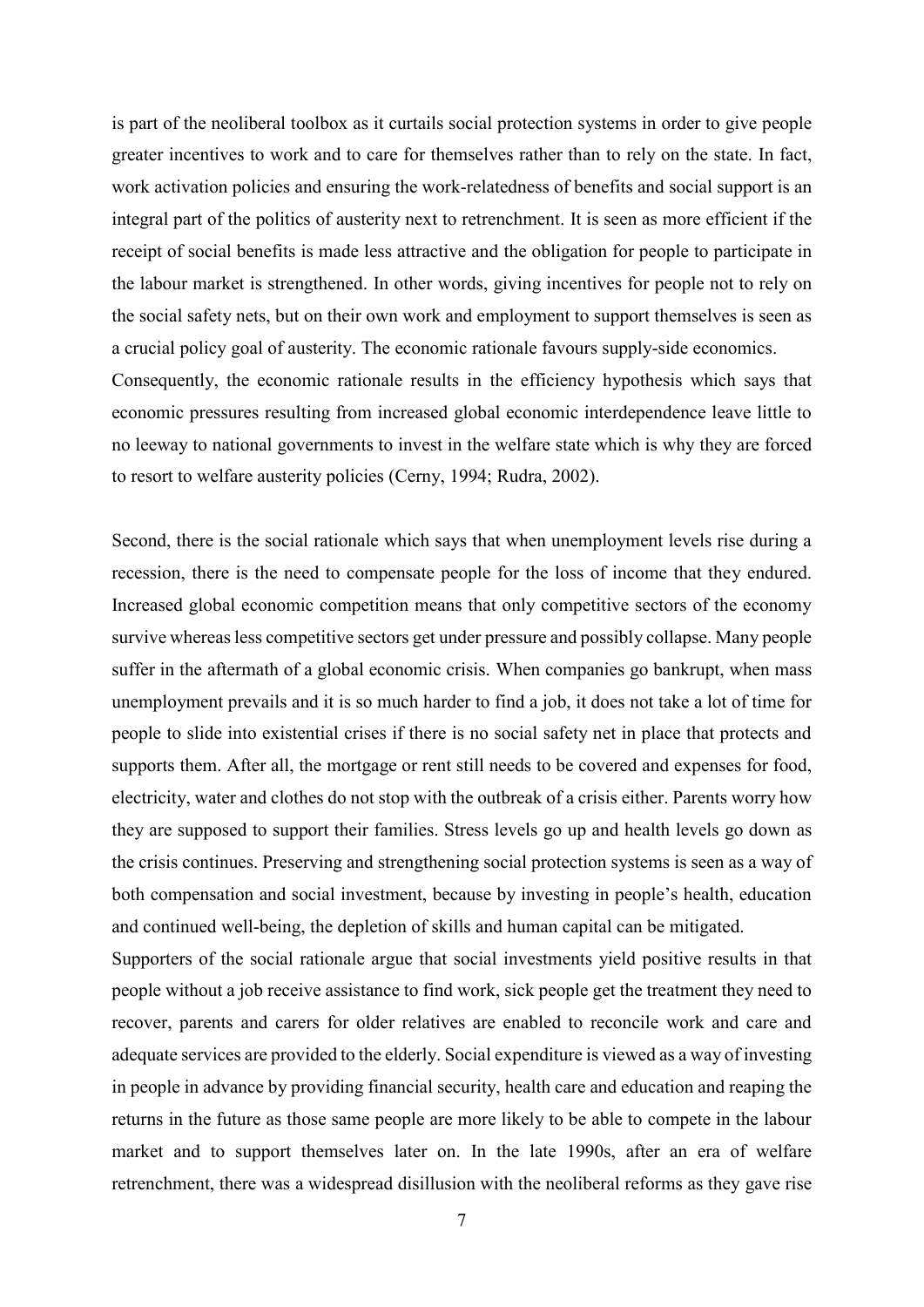to new inequalities and seemed unable to address new social risks such as decreasing fertility, an ageing population and women's needs to reconcile work with family care (Hemerijck, 2012). Consequently, the social investment perspective emerged and witnessed considerable momentum. Indeed, in the 2000s social investment was a strategy that many governments turned to, regardless of the type of welfare state regime (Van Kersbergen & Hemerijck, 2012; Hemerijck, 2013). However, this trend was stopped by the onset of the crisis in 2008. Social investments are also deemed permissible even in times of substantial fiscal pressures because they are conducive to upholding aggregate demand which is viewed as a prerequisite for economic recovery. Hence, the social rationale concentrates on demand-side economics.

The social rationale results in the compensation hypothesis which holds that the growing economic pressures of globalisation lead to negative outcomes for certain groups of society who then demand to be compensated by the state via social policies (Cameron, 1978; Rodrik, 1998; Lammers, van Gerven-Haanpää, & Treib, 2018).

Although the troika is not a state, and the negotiations of the economic adjustment programmes for Greece took place in a setting of multi-level governance, the troika still faced the same two theoretical rationales when it came to the drafting of policy conditions for welfare state reform for Greece. In ordinary times, the competence for social policy is still largely in the hands of the member states of the EU. The EU only sets minimum standards and provides coordination instruments such as the Open Method of Coordination (OMC) and the European Semester in order to initiate social policy reforms on the member state level (Lammers et al., 2018). However, the times of the Great Recession were no ordinary times. Indeed, the economic adjustment programmes negotiated by the troika by order of the EU with Greece and other countries in exchange for considerable financial loans occurred outside the ordinary system of EU multi-level governance and featured a level of intrusiveness into domestic politics that is unprecedented. Only because the Greek state faced impending default, this extraordinary degree of intrusiveness and coercion was even imaginable to be accepted by a sovereign EU member state government.

According to van Gerven (2008), it is conceptually questionable to speak of welfare state reform, if not every dimension of the concept is being studied as it is also the case in this thesis. This criticism is accepted as being very valid. However, it is argued here that important facets of the concept welfare state are part of this study such as the social security system in Greece incl. the domains pensions, health care, unemployment and social assistance benefits, family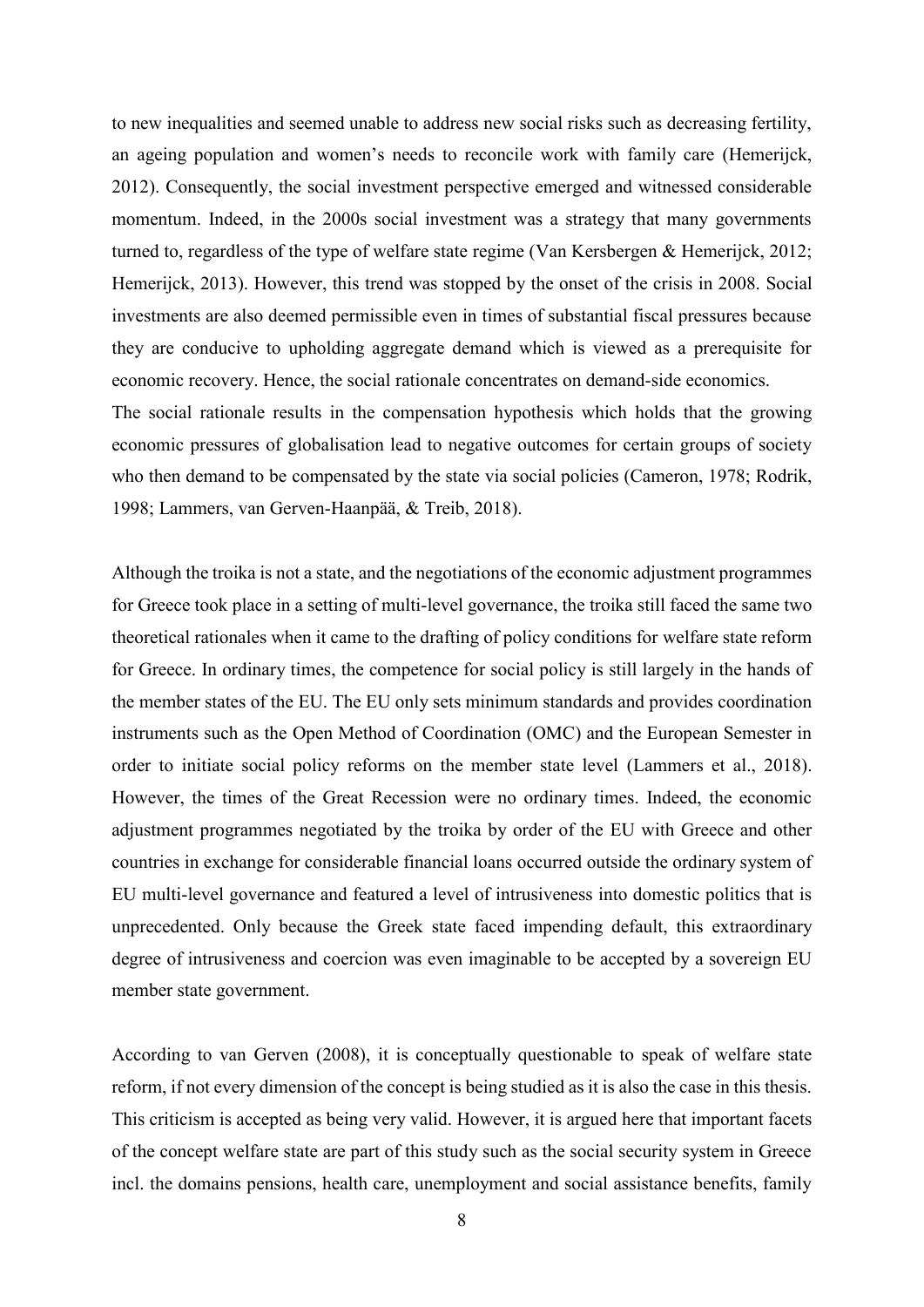support, and employment activation policies. The limitations of the tentative conclusions drawn in this thesis must be stressed though when it comes to making claims about welfare state reform in Greece.

### <span id="page-10-0"></span>**2.2 Existing literature on the effect of the global economic crisis on welfare state reform**

Since the 1970s, several scholars have argued that the welfare state is unable to solve the socioeconomic problems of capitalist societies and will eventually decline and cease to exist, e.g. due to performing contradictory functions (Offe, 1984). Although theoretically compelling, this rather gloomy outlook did not become true. Other scholars concluded that while not entirely breaking down, the welfare states of Western democracies clearly entered into a new phase after the 'golden age of welfare states' featuring constant welfare expansion ended in the 1970s and early 1980s. This new 'silver age' was marked by labour market restructuring, demographic transition and economic globalisation (Taylor-Gooby, 2002). Esping-Andersen (1996) criticised the 'frozen landscape' of welfare states, claiming that existing social protection programmes are not too vulnerable to austerity, but too resilient to reform in order to adapt to new social risks such as single parenthood or precarious jobs.

The academic debate about the direction of welfare state reform picked up new steam with the onset of the US mortgage crisis which first turned into a financial and then into a global economic crisis in 2008/2009. Contrary to theoretical expectations that the crisis would very quickly result in welfare state retrenchment policies, studies show no evidence for immediate austerity in the early phase of the crisis. Surprisingly, Western governments chose Keynesian policies including (temporary) expansion of compensatory policies (Vis, van Kersbergen & Hylands, 2011; Armingeon, 2012). However, these stimulus measures as well as large-scale bank bailouts put a strain on national budgets. Coupled with increased social expenditure because of rising unemployment levels and dwindling revenues due to the ongoing recession, governments faced double pressures to consolidate their budgets and turned away from Keynesian policies. After the Greek sovereign debt crisis escalated in 2010, provoking fears of contagion throughout the eurozone, the Southern EU member states which received financial loans to cover their financing needs (Greece, Spain and Portugal) were the first to introduce austerity welfare state reform policies, demanded by the troika. Germany, France, the UK, Italy and the Netherlands followed and adopted austerity programmes. As fiscal consolidation is widely accepted as being necessary for economic recovery, the cutback of social programmes seemed to be the only option left for governments. Indeed, Armingeon (2012) showed that by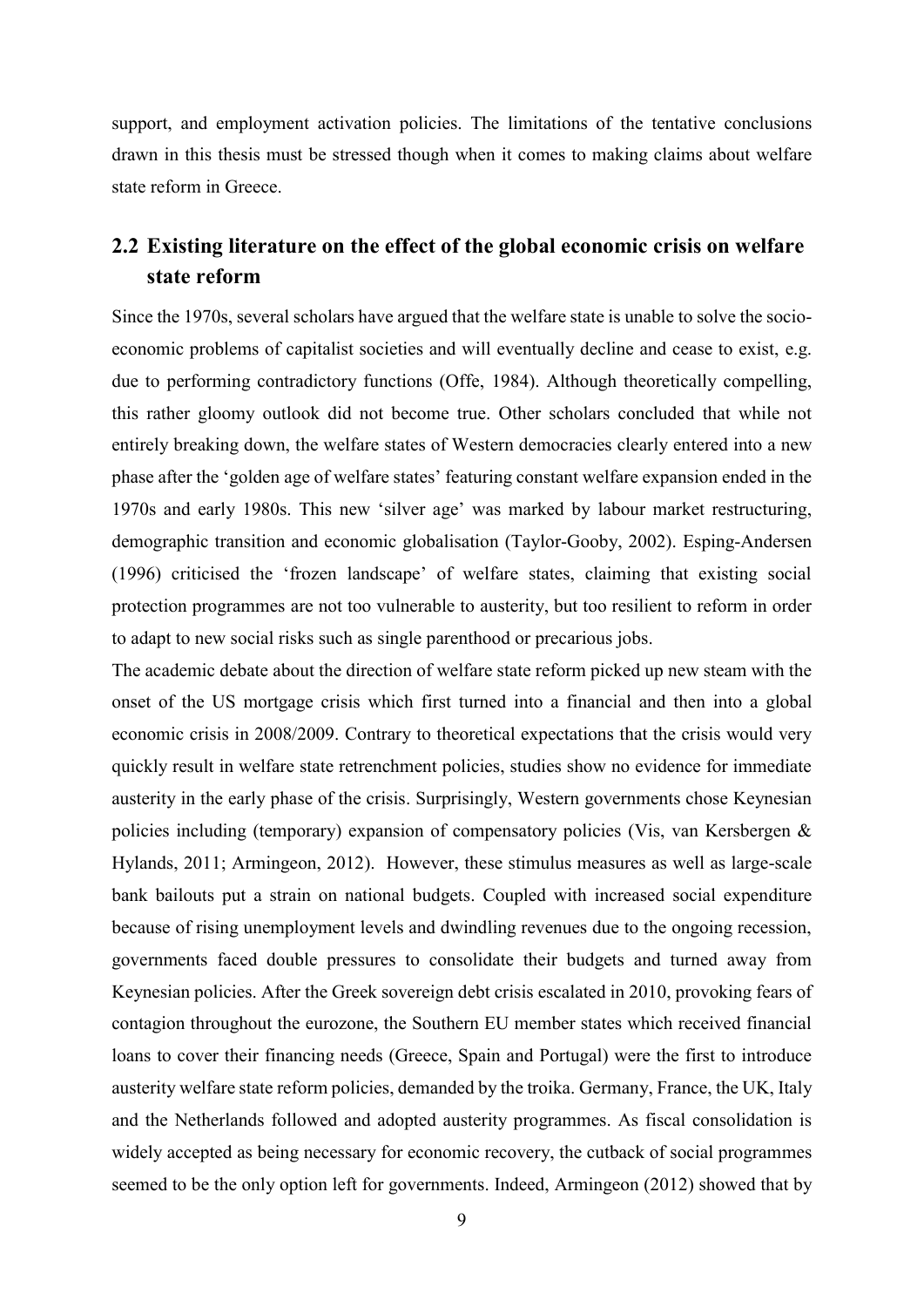2010, almost all reforms went into the direction of austerity. Van Kersbergen, Vis & Hemerijck (2014) followed up on that and examined welfare state reform across different welfare state regime types between 2010 and 2012, demonstrating that austerity featured prominently on the policy agenda everywhere, but accompanied by some social investment policies. In a recent study on the effects of the global economic crisis on the discourse of social policies on EU level, Lammers et al. (2018) found that the discourse on social inclusion on EU level became more neoliberal.

Regarding the case of Greece, there are studies on the ambivalent role the Greek welfare state played in both partly contributing to the crisis and being severely affected by it early on (Matsaganis, 2011) and on the impact of the crisis on labour, income and poverty in its earlier, most severe phase (Matsaganis, 2012; Matsaganis & Leventi, 2014a). Articles also take a more comparative approach, assessing the impact of the crisis on several Southern European countries, concentrating on the impact on the distribution of income (Matsaganis & Leventi, 2014b) and comparing welfare state reform trends between the countries (Petmesidou & Guillen, 2014). More specifically, Zartaloudis (2014) and Theodoropoulou (2015) provided a comparative analysis of Greece and Portugal, the former showing that the period 2008-2013 led to severe tax hikes and welfare retrenchment while the latter analysed the way the EU intruded into domestic politics during this time period.

This thesis is meant to follow up on their work, providing a contribution to the literature on the effect of the global economic crisis on the welfare state by studying the trend of the political direction of welfare state reform pursued by the troika over the entire period of the Greek stability support programmes from 2010 to 2018. Although a considerable amount of research has been carried out to investigate the effect of the Great Recession on the Greek welfare state in the first five years of the crisis, including very valuable comparative approaches, no studies have been found which offer a comprehensive analysis of welfare state reform during the entire period of the economic adjustment programmes from 2010 to 2018. This thesis is meant to fill this gap of knowledge by coming to tentative conclusions about the direction of welfare state reform during the bailout-conditionality years now that the programmes have come to an end. The scholarly literature suggests that after an initial phase of Keynesian policies in 2008/09, austerity became the dominant policy option for welfare state reform in the following years of the crisis. This paper aims at contributing to this debate by investigating if the direction of planned welfare state reform pursued by the troika during the whole period of the Greek crisis corresponds to this picture of dominant austerity or if a diversion from this path towards a greater degree of social investment is visible. Special emphasis will be given to the period after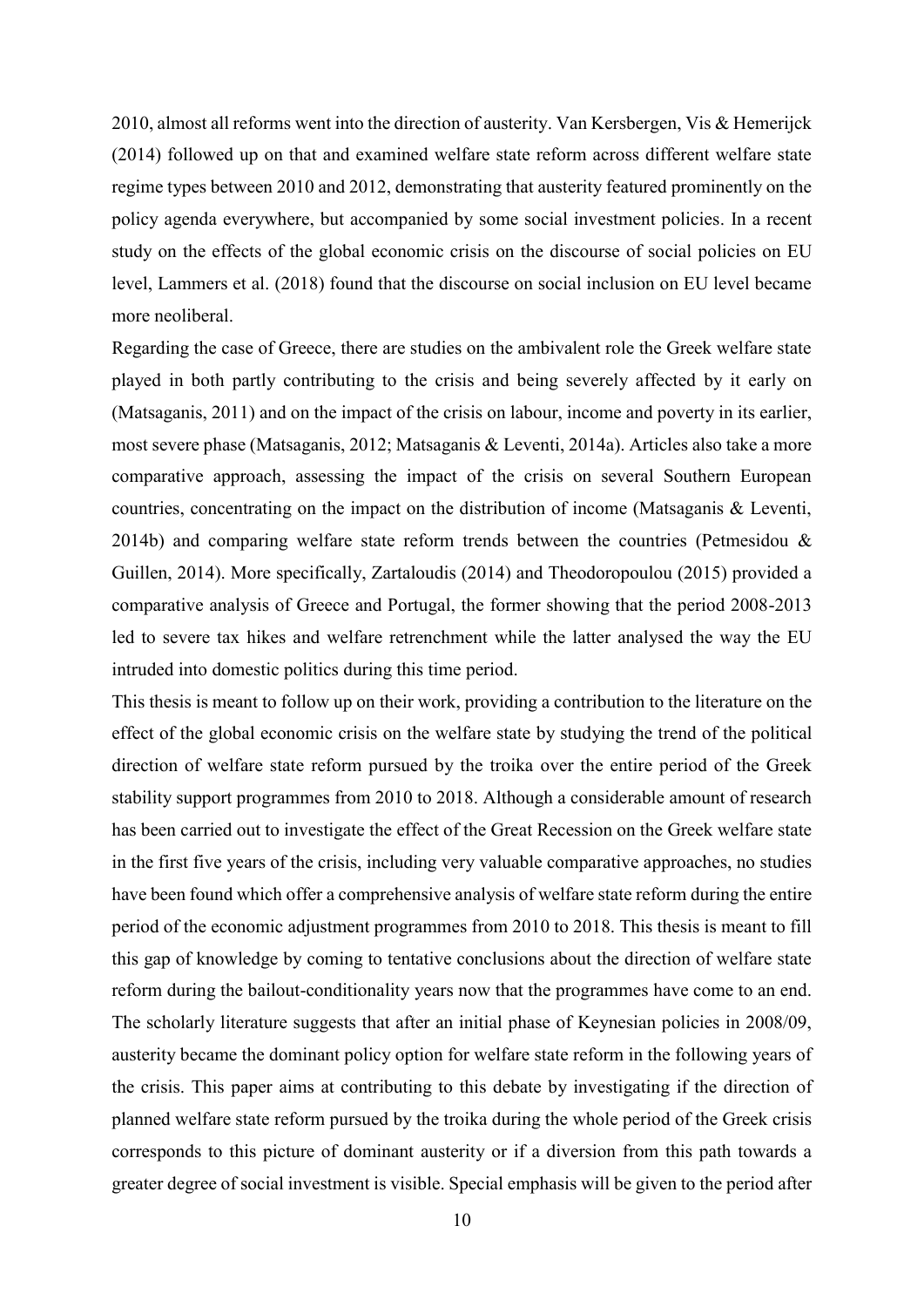2015 when the final economic adjustment programme was negotiated with the new Syriza government, as this crucial period of time was not included in the studies previously discussed. Zartaloudis (2015) already hints at a potentially new phase for Greece of less retrenchment and more convergence to Northern European welfare state models after 2015 and it will be relevant to see whether this change is indeed observable in the policy conditions of the final programme.

#### <span id="page-12-0"></span>**2.3 Expectations**

Based on the literature on the effect of the global economic crisis on welfare state reform and the previous theoretical discussion, two rival expectations can be formulated for this thesis.

Following the efficiency hypothesis and given that the Greek budget remained under severe fiscal pressures during the entire period of the crisis, it is expected that the troika saw no room for social investments and relied predominantly on austerity measures for welfare state reform in all three adjustment programmes.

According to the compensation hypothesis and taking into account social unrest, growing demands for compensation during the ongoing crisis and a radical change in government in 2015, it is expected that the troika acknowledged these claims to some extent and included social investment policies to a certain degree, especially in the third adjustment programme.

The latter expectation has to do with the critical juncture of the general elections in 2015 and the rise of the left party Syriza. Given the fact that the Greek crisis lasted over a very long time in which general elections were held, citizens felt the economic pressures of the adjustment programmes and voted a government into power that campaigned on easing these pressures. Hence, one expectation is that the troika acknowledged this need for social compensation somewhat affecting the negotiations that led to the final economic adjustment programme in 2015. This would also fit to the assumption of Zartaloudis (2014) who suspected that after a severe phase of welfare retrenchment, an attempt could be made to bring the Greek system of social protection a little closer to the Northern European models.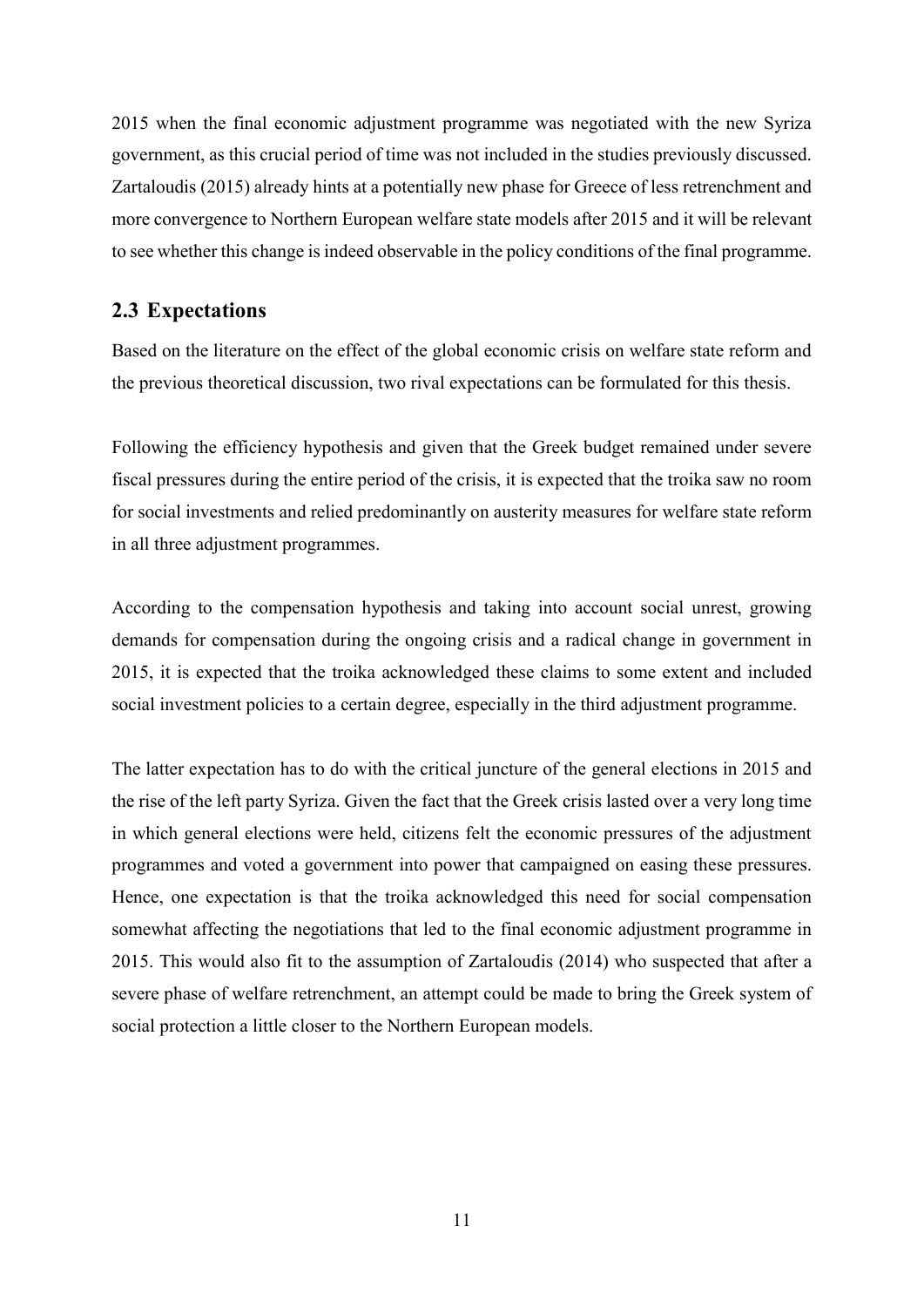### <span id="page-13-0"></span>**3 Data**

#### <span id="page-13-1"></span>**3.1 Research design**

In order to answer the thesis' research question, a case study on the country of Greece is carried out relying on the qualitative content analysis of all the relevant policy documents submitted by the EU and the Greek government in the period of 2010 to 2018 including the various Memoranda of Understanding (MoUs) and reviews of the implementation of the adjustment programme commitments.

Choosing this research design entails several advantages, but also involves drawbacks. It is argued that a case study of Greece is a meaningful way to address the research question of the thesis because Greece has been by far the most prominent example with the greatest social implications of the rescue-deal requirements imposed by the troika. No other country received more loans and had to accept constraints on its capacity of decision-making for a longer time period, leading to unprecedented implications for the local welfare state. A case study enables the author to conduct an in-depth analysis of this critical instance where troika policies have affected the social protection system of an EU member state in a far-reaching manner, thus gaining valuable insight on the subject matter.

However, a case study also involves several shortcomings that need to be acknowledged. Indeed, concentrating on one particular case excludes the possibility to test hypotheses in a way that is meant to derive general inference based on this testing. Moreover, a more comparative approach between countries can lead to useful knowledge concerning potential differences and similarities. Nonetheless, given that Greece is quite unique in the sense that its bail-out programmes lasted over eight years and special emphasis is meant to be given to the development of the troika policies over time, highlighting the most recent period since 2015, the decision was made to restrict the thesis to Greece alone. Additionally, the time constraints of a bachelor thesis played into this decision as well, as it is seen as preferable to study one country in depth rather than two countries rather superficially.

A qualitative content analysis of the relevant policy documents was chosen as the appropriate method because it is argued that the direction of welfare state reform (distinguishing austerity and social investment) can best be observed in the documents themselves, which represent the outcome of fierce negotiations with the various Greek governments. The programme reports including the Memoranda of Understanding (MoUs) are highly detailed documents setting out precise policy conditions for the granting of the financial loans. This makes them excellent data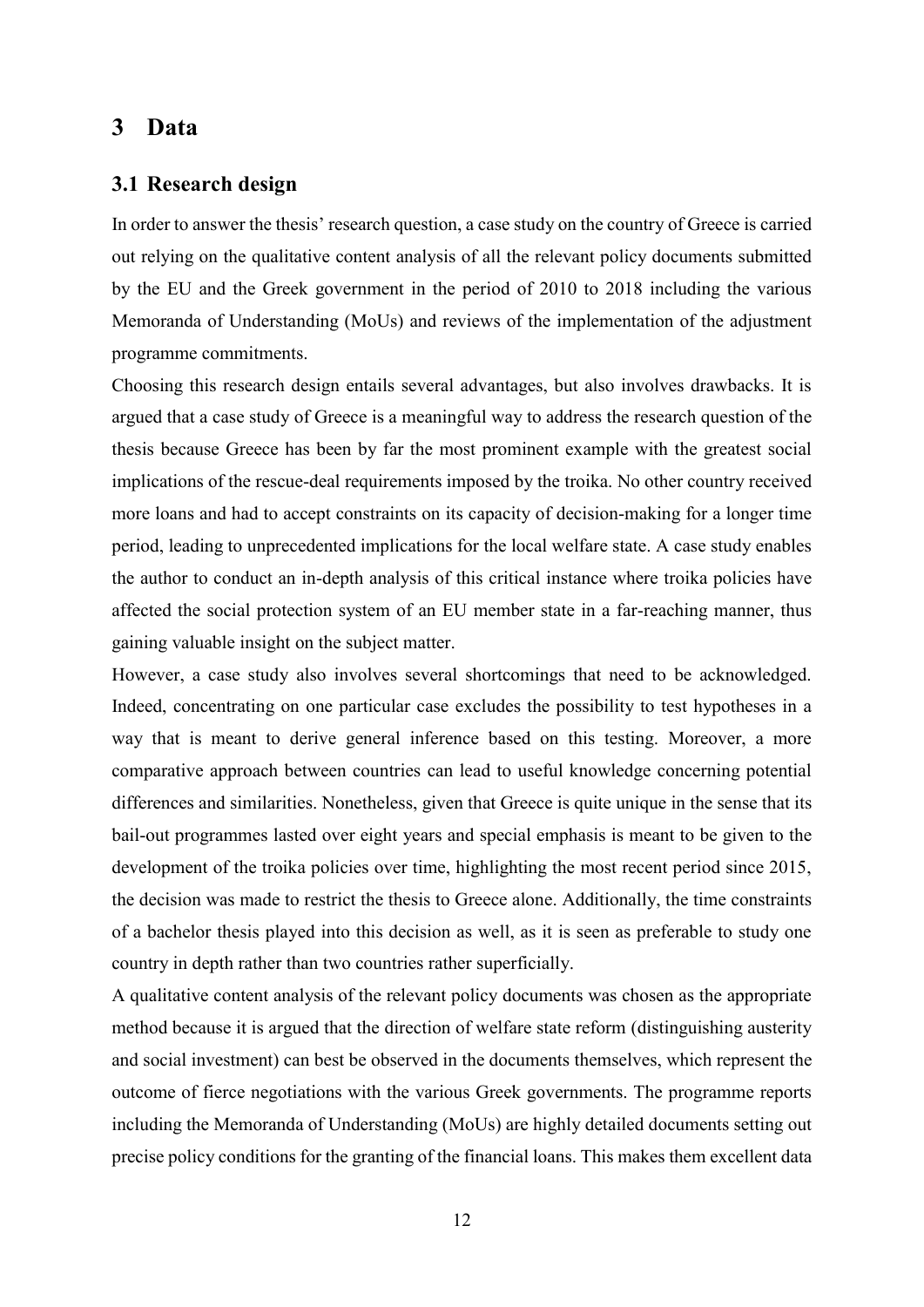sources for the purpose of this study. Conducting interviews with people who sat at the negotiating table on the troika's side would have been an alternative, which would have made it possible to also shed light on the troika's positions that did not make it into the final documents, but this thesis is more concerned with the actual outcomes of the negotiations. Moreover, it can be argued that the troika had a very powerful position during the negotiations and was probably able to push through most of its conditions which in turn can be studied in the selected policy documents.

#### <span id="page-14-0"></span>**3.2 Case selection and data collection**

As previously discussed, the units of analysis are policy documents detailing the conditions of the several economic adjustment programmes that needed to be complied with by Greece in order to obtain financial loans. More precisely, the fundamental source of data for this thesis are the reports detailing the economic adjustment programmes including the Memoranda of Understanding (plus yearly supplements) of the three economic adjustment programmes that were imposed on Greece by the troika in the period of 2010 to 2018. Reviews issued by the troika to monitor abidance by the Greek government to its commitments are used for further clarification of policy conditions and to check whether demanded policy measures were refined, altered or expanded. Choosing the design of a case study and given the limited number of these programme reports, Memoranda and reviews, it is possible to study all of them so that no sample needs to be drawn. A list of the documents used in the qualitative content analysis is attached to this document in the data appendix. The programme reports, MoUs and reviews were obtained from the public database of the Publications Office of the European Union. The timespan of the documents selected for the analysis ranges from May 2010, the month of publication of the first economic adjustment programme to July 2018, the month of publication of the fourth review of the third and final economic adjustment programme. Additionally, scientific literature and media reports are used when the full meaning of policies for the direction of reform does not become clear from studying the measures in the policy documents alone. The thesis does not engage in evaluation research and is not meant to study whether Greece complied to the commitments or not. Rather, the political direction of welfare state reform policies is studied making a distinction between austerity and social investment and this can best be done by relying on the qualitative content analysis of the programme reports, the MoUs and their reviews. More specifically, an assessment is made of the detailed policy conditions laid out in these documents, which had to be met by the Greek government to receive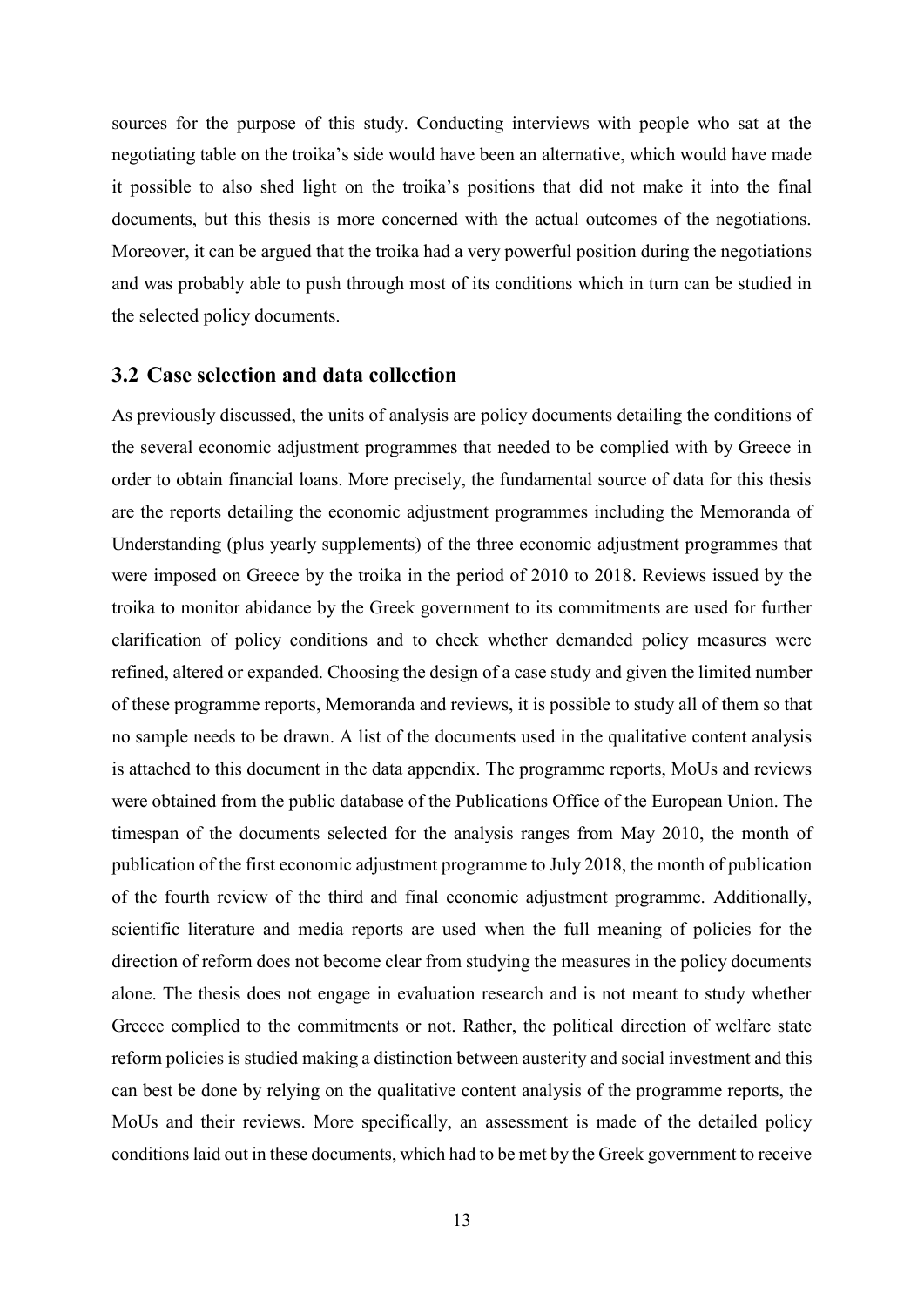financial assistance. For the analysis, a coding scheme is developed that enables the author to compare the documents over time based on the direction of welfare state reforms in terms of austerity versus social investment. This coding scheme is presented in the next section.

#### <span id="page-15-0"></span>**3.3 Operationalisation**

First, the operationalisations have been developed deductively, based on previous scientific work and theory (Lammers et al., 2018; van Kersbergen et al., 2014; van Gerven, 2008) and own careful considerations. Second, the operationalisations were adapted and enhanced inductively after a preliminary inquiry of the primary document sources.

Measures are operationalised as austerity if they aim at curtailing existing welfare entitlements. This typically involves the lowering of benefit rates, the reduction of benefit duration or the tightening of eligibility criteria. Furthermore, policy conditions are operationalised as austerity if they aim at cost containment, that is if they strive for the reduction of public expenditure without cutting back welfare entitlements. For instance, freezing benefit levels, actions to combat benefit fraud or the increased reliance on generic medicines are measures directed at cost containment. Likewise, measures are operationalised as austerity if they strive for work activation or work-relatedness. Work activation policies are supposed to make the receipt of social benefits less attractive and place greater obligations on each individual to participate in the labour market. Examples are giving disincentives for early retirement (work activation) and linking health care coverage solely to employment (work-relatedness). For a more detailed category-specific operationalisation of austerity, please see the coding scheme in table 1.

Measures are operationalised as social investment if they aim at upholding or improving human capital. In other words, if policies strive for preserving or enhancing people's capacities, they are operationalised as social investment. This involves compensation for income loss which is typically carried out via transfer payments such as unemployment and pension benefits, social assistance or payments during parental leave. Furthermore, non-payment policies that aim at improving human capabilities such as education, training and re-training programmes for the unemployed are also measures striving for social investment. Again, please see table 1 for a more specific operationalisation of social investment for each category.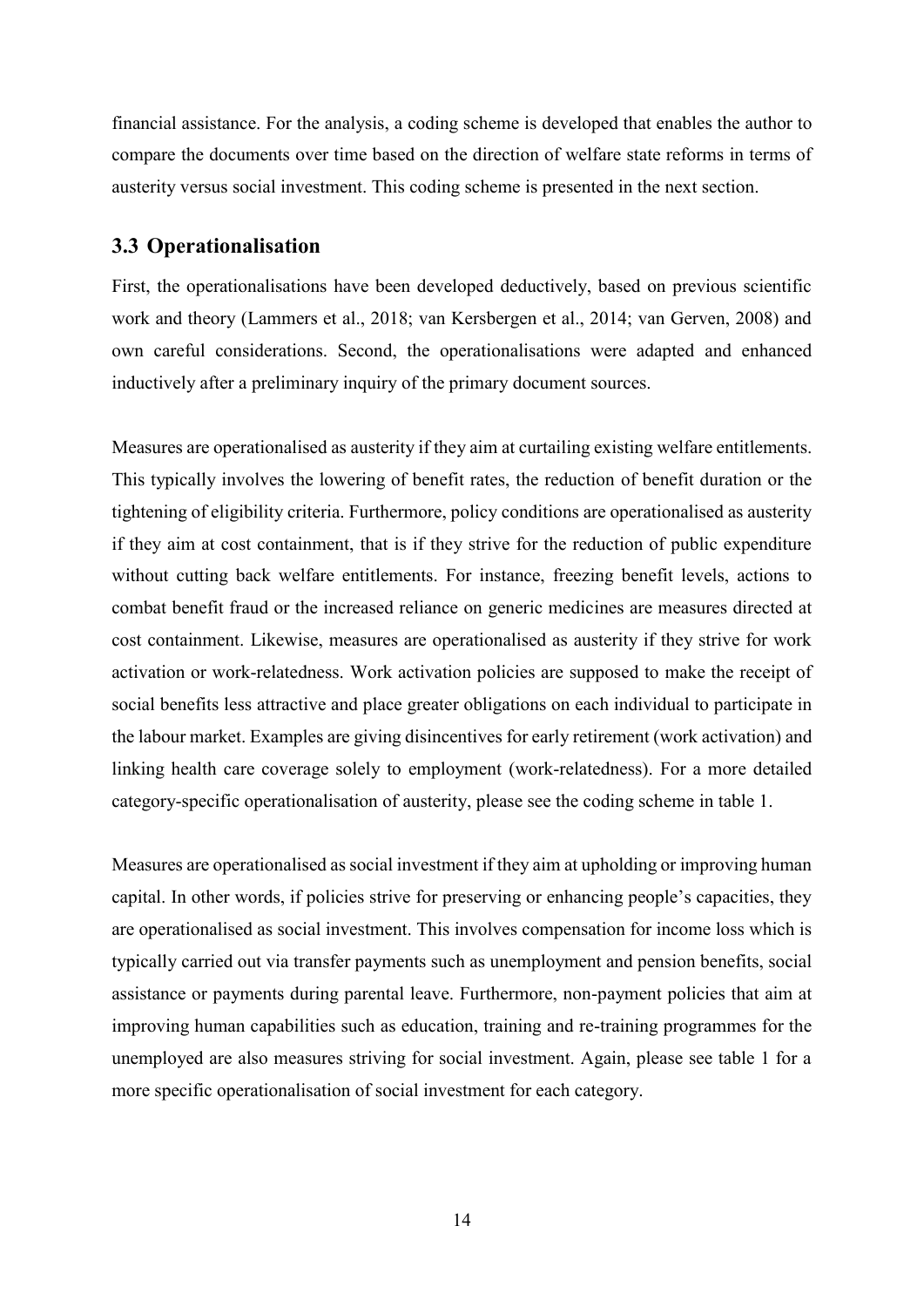Policy conditions on welfare state reform imposed by the troika on Greece are analysed in the categories unemployment, employment activation, social assistance, pensions, health care and work-care reconciliation. These categories were chosen as they form the social security system and thus an integral part of the Greek welfare state and underwent significant reforms demanded by the troika during the economic adjustment programmes. What is more, changes in social protection are directly felt by the Greek population and hence an important factor of how the Greek citizens perceived the reforms initiated by the troika.

 $\overline{1}$ 

| Categories               | Direction of reforms                                                                                                                                                                                                                                                                                                            |                                                                                                                                                                                                            |  |  |
|--------------------------|---------------------------------------------------------------------------------------------------------------------------------------------------------------------------------------------------------------------------------------------------------------------------------------------------------------------------------|------------------------------------------------------------------------------------------------------------------------------------------------------------------------------------------------------------|--|--|
|                          | Austerity                                                                                                                                                                                                                                                                                                                       | Social investment                                                                                                                                                                                          |  |  |
| Unemployment             | • cut unemployment insurance benefit<br>rates<br>shorten duration of insurance benefits<br>· tighten eligibility criteria<br>• keep benefit level, duration and<br>eligibility criteria limited to boost<br>work activation<br>• cost containment measures such as<br>the freeze of benefit rates or actions<br>to reduce fraud | • provide unemployment<br>benefits to compensate for<br>income loss<br>• raise benefit rates and<br>duration period<br>· widen eligibility criteria                                                        |  |  |
| Employment<br>activation | • give people an incentive to work by<br>cutting benefits and tightening<br>eligibility criteria<br>· place greater emphasis on<br>individuals' responsibility for their<br>own education, training and for<br>finding a job<br>• make people find direct employment<br>is top priority, (re-)training measures<br>come second  | • improve employability by<br>providing education,<br>training, re-training and<br>work practice<br>• give public support for job<br>searches<br>• support start-ups and the<br>founding of new businesses |  |  |
| Social<br>assistance     | • cut social assistance or provide no<br>minimum income at all to push<br>people back onto the labour market<br>• cost containment measures such as<br>the freeze of benefit rates or actions<br>to reduce fraud                                                                                                                | • introduction or extension of<br>a minimum income for<br>those jobless people who are<br>not eligible for<br>unemployment insurance<br>benefits<br>mitigate poverty and uphold<br>human capital           |  |  |

**Coding scheme (Table 1)**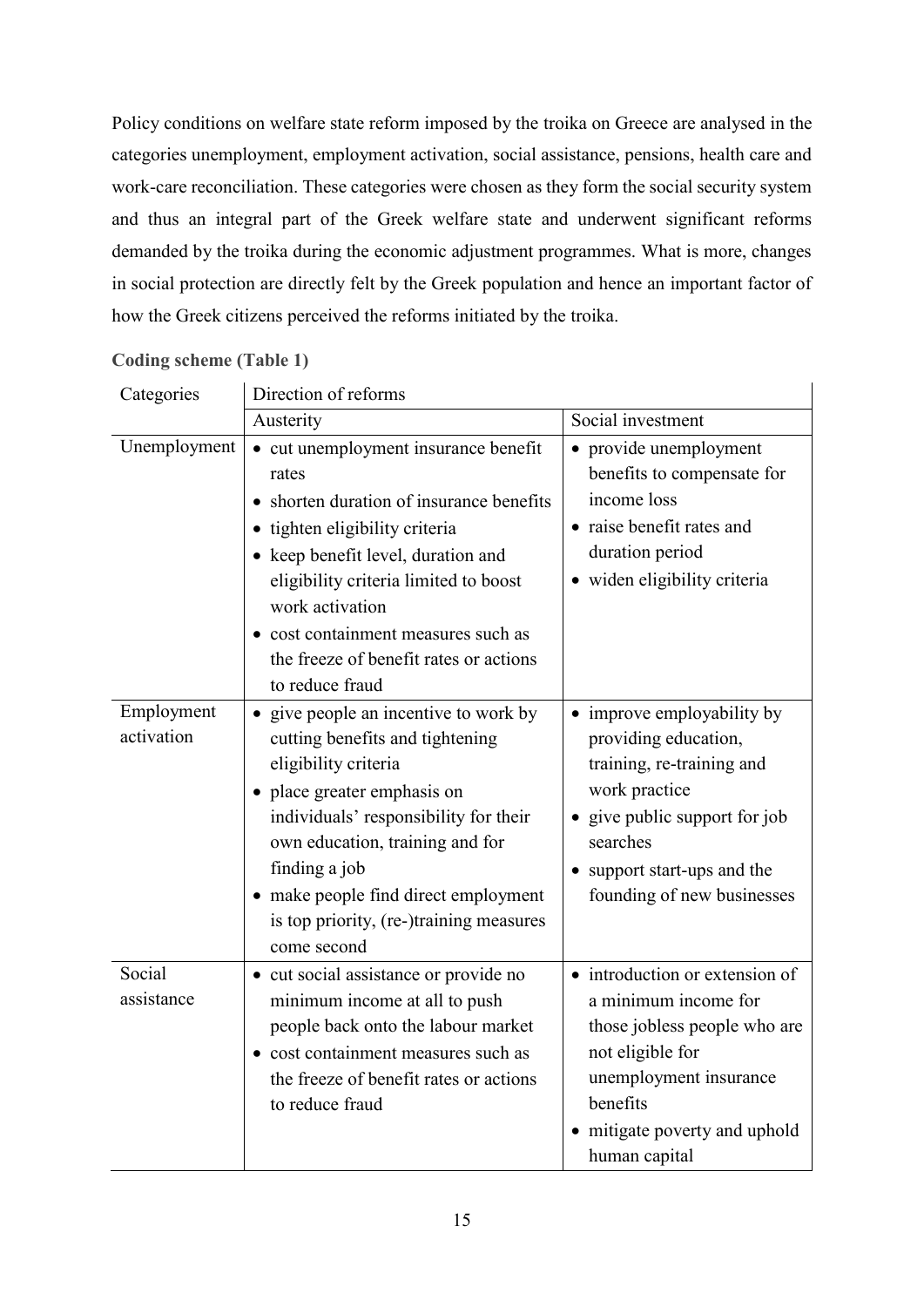| Pensions       | • cut pension benefit rates                          | • provide public pensions      |
|----------------|------------------------------------------------------|--------------------------------|
|                | • tighten eligibility criteria                       | expand eligibility criteria    |
|                | • make people be part of the labour                  | safeguard well-being of the    |
|                | market as long as possible                           | elderly                        |
|                | • give disincentives for early retirement            | • prevent old-age poverty      |
|                | to strengthen work activation                        |                                |
|                | • cost containment measures such as                  |                                |
|                | the freeze of benefit rates or actions               |                                |
|                | to reduce fraud                                      |                                |
| Health care    | • cut benefits during sick leave                     | • introduction or extension of |
|                | shorten duration of sick leave benefits<br>$\bullet$ | universal health care          |
|                | limit provision and coverage of                      | coverage                       |
|                | public health care services                          | • provide benefits during sick |
|                | • link health care coverage strictly to              | leave                          |
|                | employment to ensure work-                           | investments in the health of   |
|                | relatedness                                          | the population and of          |
|                | • cost containment measures such as                  | children specifically          |
|                | the freeze of benefit rates, actions to              |                                |
|                | reduce fraud or the replacement of                   |                                |
|                | drugs by generic medicines                           |                                |
| Work-care      | • cut childcare subsidies and parental               | • provide child benefits       |
| reconciliation | leave benefits                                       | • grant benefits during        |
|                | • provide parental leave benefits only               | parental leave                 |
|                | while kids are very young, then link                 | measures that facilitate the   |
|                | benefits and support to job searching                | employment of parents          |
|                | cost containment measures such as                    |                                |
|                | the freeze of benefit rates or actions               |                                |
|                | to reduce fraud                                      |                                |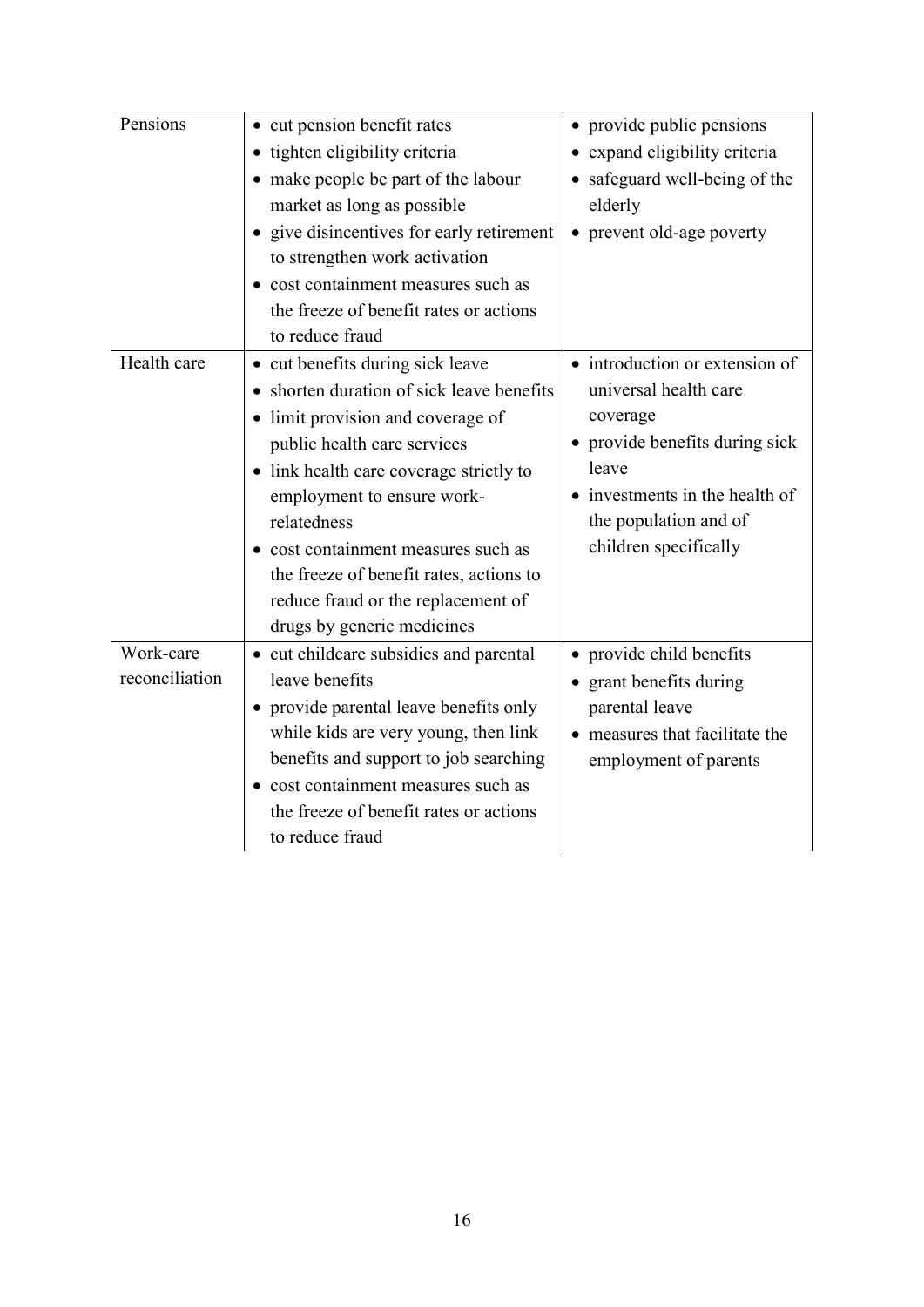### <span id="page-18-0"></span>**4 Analysis**

In the analysis part of this thesis, the three economic adjustment programmes imposed by the troika on the Greek government in exchange for financial loans are analysed chronologically regarding the extent to which the policy conditions on welfare state reform aimed at austerity or social investment.

### <span id="page-18-1"></span>**4.1 The first economic adjustment programme (2010-2012): a severe austerity package**

After the Greek authorities officially requested financial assistance from their eurozone partners to cover their financing needs in April 2010, a joint EU-ECB-IMF mission travelled to Greece and negotiated a first economic adjustment programme for the period 2010 to 2012 in exchange for bilateral financial loans of  $E110$  billion. Agreement was reached in May 2010 on a Memorandum of Economic and Financial Policies (MEFP) and on a Memorandum on Specific Economic Policy Conditionality, both specifying detailed policy conditions that had to be met by the Greek government in order to receive the loans. Indeed, monitoring of compliance to the policy conditions was very strict and organised via quarterly reviews whose results, if positive, would then lead to the disbursement of the quarterly credit tranches. What is more, whenever the Greek government wanted to divert from the conditions laid out in these Memoranda, first the European Commission, the European Central Bank and the International Monetary Fund had to be consulted.

In sum, the policy conditions of the first economic adjustment programme concentrated almost exclusively on austerity measures in terms of welfare state reform. A major reform of the pension system that was implemented according to the detailed requirements set out in the MoUs led to a substantial degree of welfare retrenchment. The reform is analysed in more detail in the next section as are the reforms in the sectors health care, unemployment benefits and family allowances.

#### **Major reform of the pension system entailed substantial welfare retrenchment**

The Greek pension system was evaluated as being unsustainable by the troika as it was maintained that an ageing population would lead to public spending on pensions spiralling out of control in the future. Indeed, Greece had one of the largest projected increases in pension expenditure in the EU and no major reform had been adopted by Greek governments for almost twenty years. In general, the troika demanded that the pension reform should limit the increase of public spending on pensions to under 2.5 percent of GDP over the period 2010-2060. As the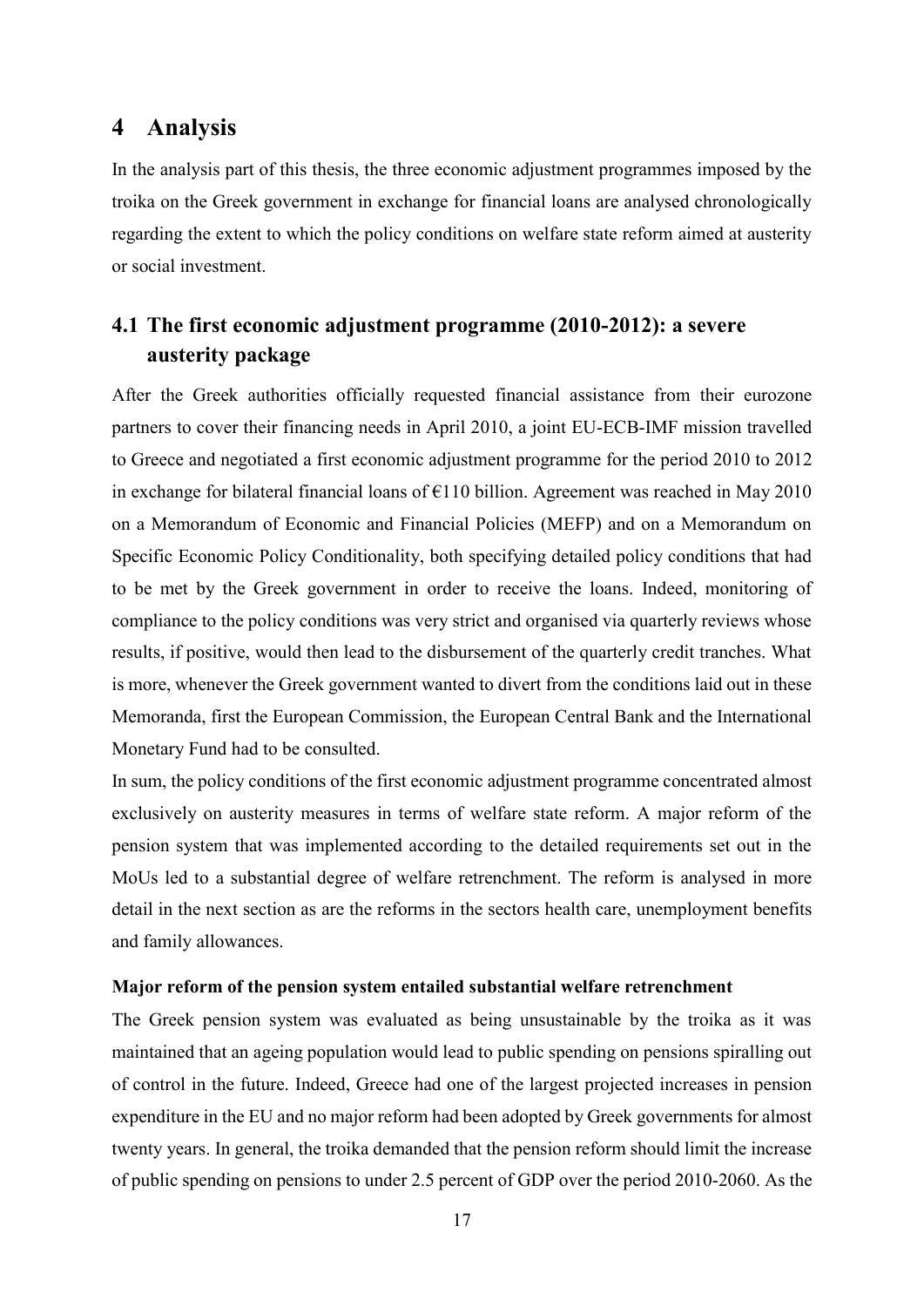pension reform was a top priority for the troika, it was stressed that the reform would be "designed in close consultation with European Commission, IMF and ECB staff, and its estimated impact on long-term sustainability will be validated by the EU Economic Policy Committee" (European Commission, 2010a, p. 68). Next to the goal of ensuring sustainability, the reform of the pension system was also supposed to make a significant contribution to the aim of fiscal consolidation. As social transfers were seen as "imposing an overly large burden on the state", the troika determined that "entitlement program costs need to be curtailed" (European Commission, 2010a, p. 48). Indeed, pensions were the backbone of the Greek social protection system taking up the largest share of social expenditure.

That is where the austerity package comes in, as cutbacks in pensions formed an integral part of the cuts in expenditure that the Greek government had to deliver in order to reduce the budget deficit. More precisely, austerity reforms in the Greek pension system consisted mostly of retrenchment of welfare entitlements, but also entailed important work activation and cost containment elements.

Let us begin with the austerity measures that aimed at retrenchment of welfare entitlements in pensions. These measures included the abolition of the Easter, summer and Christmas bonuses (replacing them by a flat bonus of  $\epsilon$ 800 per year for pensions below  $\epsilon$ 2500 per month) which constitutes a substantial form of income loss for pensioners. Moreover, higher pensions exceeding  $E1400$  per month (gross) were supposed to be reduced by an average of 8 percent, starting in 2010 (European Commission, 2010a, p. 20). Additionally, the Pensioners' Solidarity Contribution was introduced which was basically a tax on pensions, rising progressively to 10 percent for pensions above €3500 a month, but an exemption was included for pensions under  $€1400$  per month. Resulting from these cuts, as Matsaganis (2011, p. 4) worked out, "all pensioners suffered a loss, varying from 7 percent at  $\epsilon$ 800 per month to 23 percent at  $\epsilon$ 3500 per month – in nominal terms". Considering that inflation was very high at 4.7 percent at the time due to the high raise of the Value Added Tax (VAT), the losses suffered by the pensioners were even more dramatic in real terms.

Furthermore, the reform introduced a new system to strengthen the link between contributions and benefits. More specifically, from 2015 on pensions benefits were supposed to consist of a more or less universal basic pension and a contribution-related proportional pension. According to Matsaganis (2011, p. 5), this was a ground-breaking reform as it moved away from a traditional social insurance system towards a "multi-tier pension system clearly separating contributory form non-contributory elements". The proportional pension was to be calculated by lifetime earnings multiplied by annual accrual rates multiplied by the number of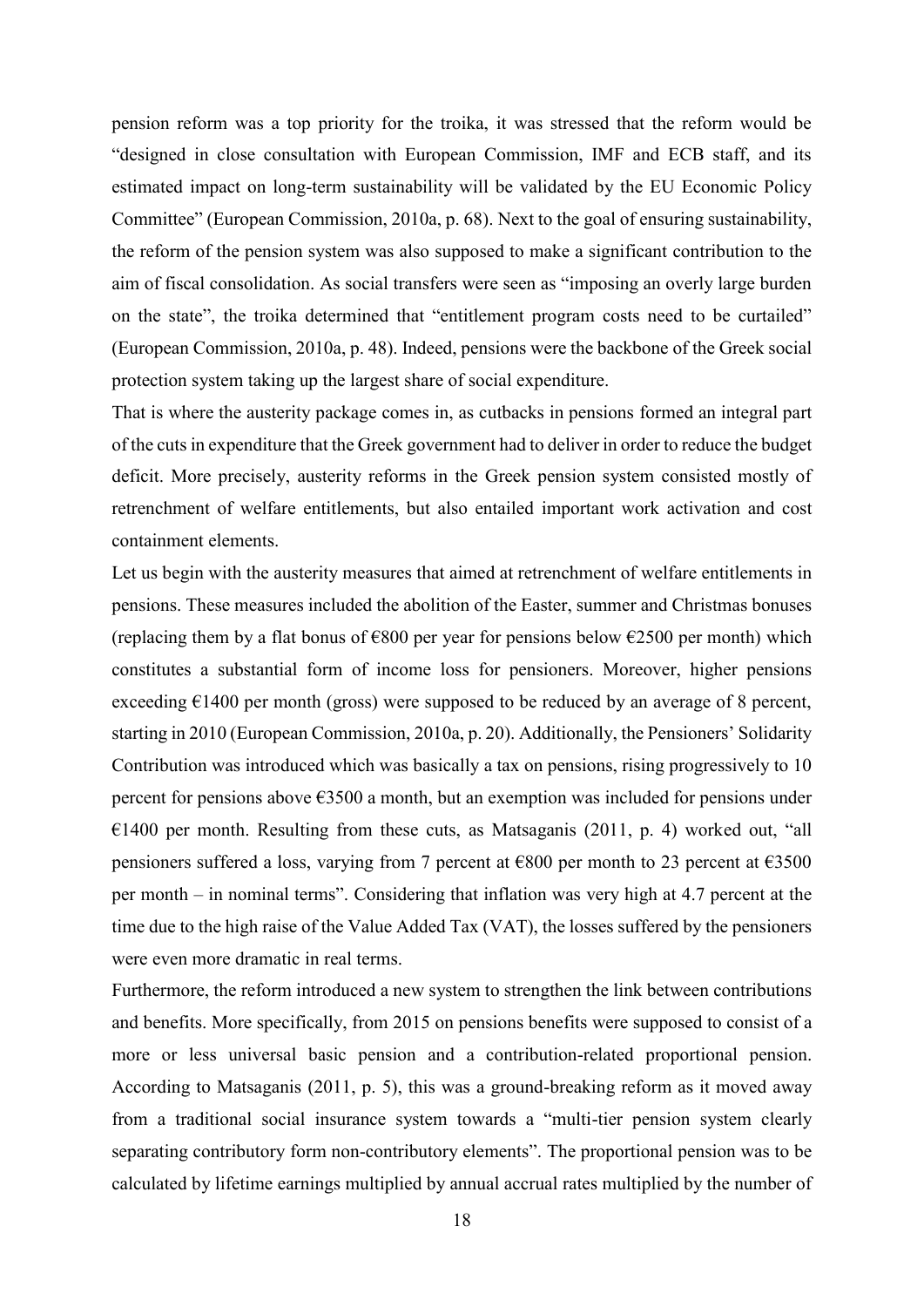insurance years. Whereas in the old pension system, accrual rates ranged from 2 to 3 percent, the troika demanded the average accrual rate to be limited to 1.2 percent (European Commission, 2010a, p. 69) in the MoU. This means a reduction of benefit generosity and thus constitutes an instance of welfare retrenchment as a lower accrual rate leads to lower pension rates. However, in order to give an incentive to work for a longer period of time, the annual accrual rate could rise from 0.8 to 1.5 percent of earnings, depending on the length of the pensioner's career (European Commission, 2010b, p. 28). In fact, providing this incentive is a measure aiming at strengthening work activation. What is more, benefits were demanded to be indexed to prices (European Commission, 2010a, p .49).

Likewise, several policy conditions curtailed existing welfare entitlements but also aimed at strengthening work activation such as the condition to raise the normal retirement age, introducing a unified statutory retirement age of 65 years, including for women working in the public sector. Thus, the troika expected Greek citizens to lead longer working lives in order to retire on the normal pension benefit rate. During the initial phase of the negotiations with the troika, the Greek government had proposed to raise the normal retirement age to 63 years, but "considering that the plan was not ambitious enough" the Commission and the IMF demanded that "the authorities should strengthen their proposal", also stressing "the need for frontloading the implementation of the reform" (European Commission, 2010a, p. 23). This is another sign for the great value that the Commission-ECB-IMF mission placed on the pension reform, insisting that the reform should be adopted and implemented as one of the very first measures of the first adjustment programme. Next to raising the normal retirement age to 65, the minimum age for retirement was set at 60, including for workers in heavy and arduous professions and for those with 40 years of contribution. In order to remove incentives for early retirement and to strengthen work activation, pension benefits were to be "reduced by 6 percent per year for people entering retirement between the ages of 60 and 65 with a contributory period of less than 40 years" (European Commission, 2010a, p. 23). This constitutes an austerity measure because the goal was to discourage people to opt for early retirement by reducing benefit rates and to stimulate pensioners-to-be to participate in the labour market until they have reached the normal retirement age. Similarly, the troika insisted that the minimum contributory period for retirement on a full benefit was to be gradually increased from 37 to 40 years by 2015. Finally, the troika required that the pension reform should include the introduction of an automatic adjustment mechanism that – every three years, starting in 2020 ensured the increase of the (minimum and statutory) retirement age in line with life expectancy at retirement (European Commission, 2010a, p. 69). This measure was supposed to mitigate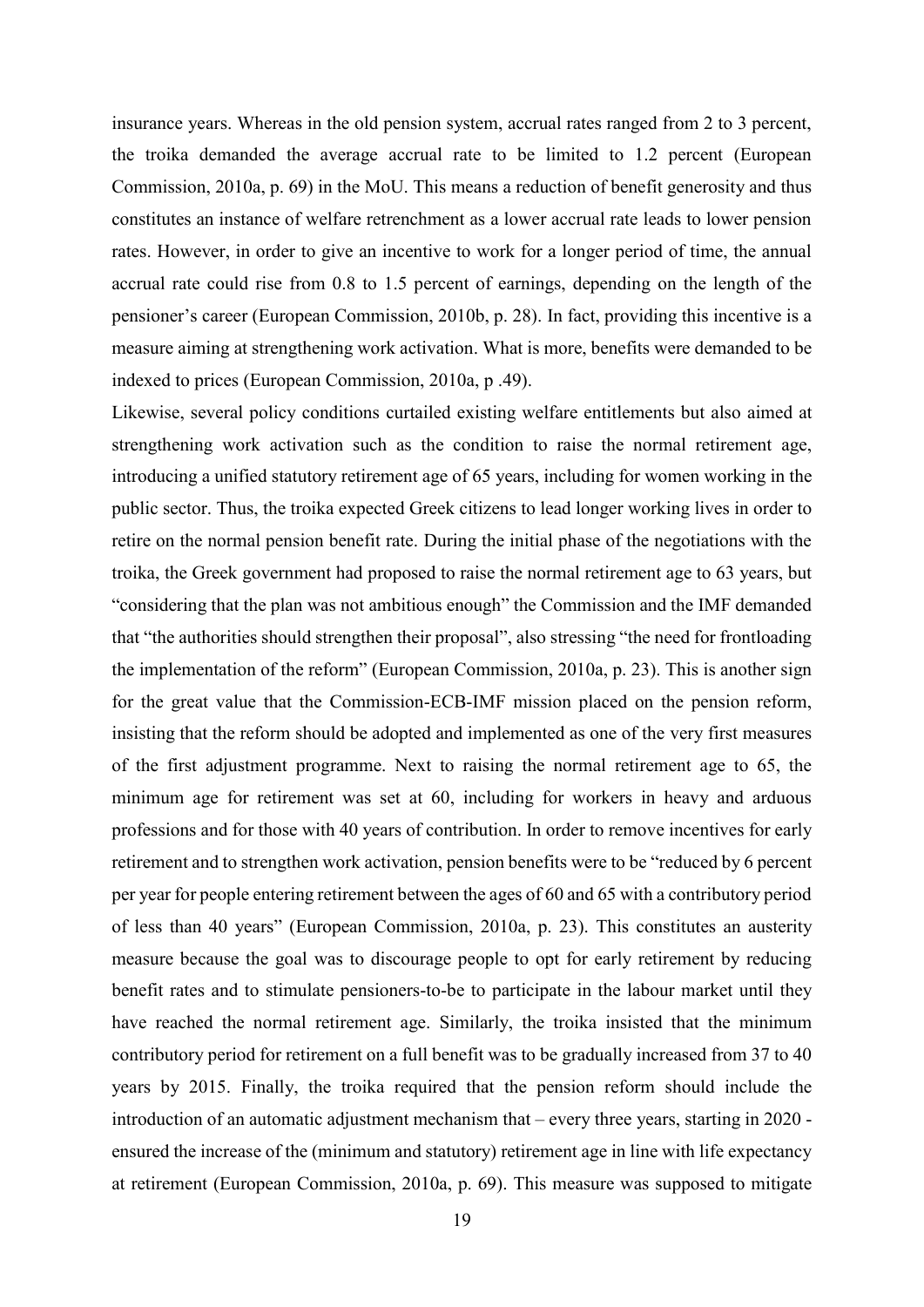the social risk of a population getting older and older while the retirement age would not rise accordingly.

Other policy conditions intending to reduce the generosity of the current system comprised the reduction of the upper limit on pensions, the equalisation of retirement age of men and women in both the private and public sector and the substantial revision of the list of heavy and arduous professions (European Commission, 2010b, p. 29). The latter was supposed to substantially reduce the coverage of the list of exhausting and hazardous occupations to no more than 10 percent of the employees. Furthermore, the eligibility criteria for disability pensions came under scrutiny, as the Greek government was required to introduce stricter conditions and perform regular re-examination of the criteria. Curtailing the generosity of benefits is an austerity policy as existing welfare entitlements are cut back. Another example for that is that pensionable earnings were supposed to be calculated based on the full-earnings history (European Commission, 2010a, p. 69). In the old system before the reform, only the five years with the best earnings of the last ten years before retirement were used to identify pensionable earnings. Obviously, this would also lead to lower pensionable earnings and thus lower benefit rates. Lastly, as a measure striving for cost containment, the troika demanded that pension rates be frozen in nominal terms during the entire duration of the economic adjustment programme (European Commission, 2010a, p. 48).

In sum, the pension reform required to fulfil the conditionality of the first economic adjustment programme comprised major changes in the current Greek system, almost all going into the direction of austerity by aiming at reducing benefit generosity, increasing work activation or containing costs. However, there is one exception to this pattern, as the policy conditions in the MoU also included the introduction of a means-tested minimum guaranteed income for elderly people (European Commission, 2010a, p. 69) that amounted to approximately  $\epsilon$ 500 in 2010 as stated by Matsaganis (2011, p. 6). This social investment measure aiming at providing an ultimate social safety net, thereby preserving human capital, should not obscure the fact though that the vast majority of policy conditions on reforming the Greek pension system in the first programme was directed at austerity.

#### **The special role of Greek pensions in terms of social protection**

Let us stay with pensions for a moment to understand the special role they played as a social safety net of last resort for many families during the crisis. This understanding is necessary to get a better grasp of what the pension reform with its harsh austerity measures discussed in the last section entailed not only for the pensioners themselves, but also for other family members.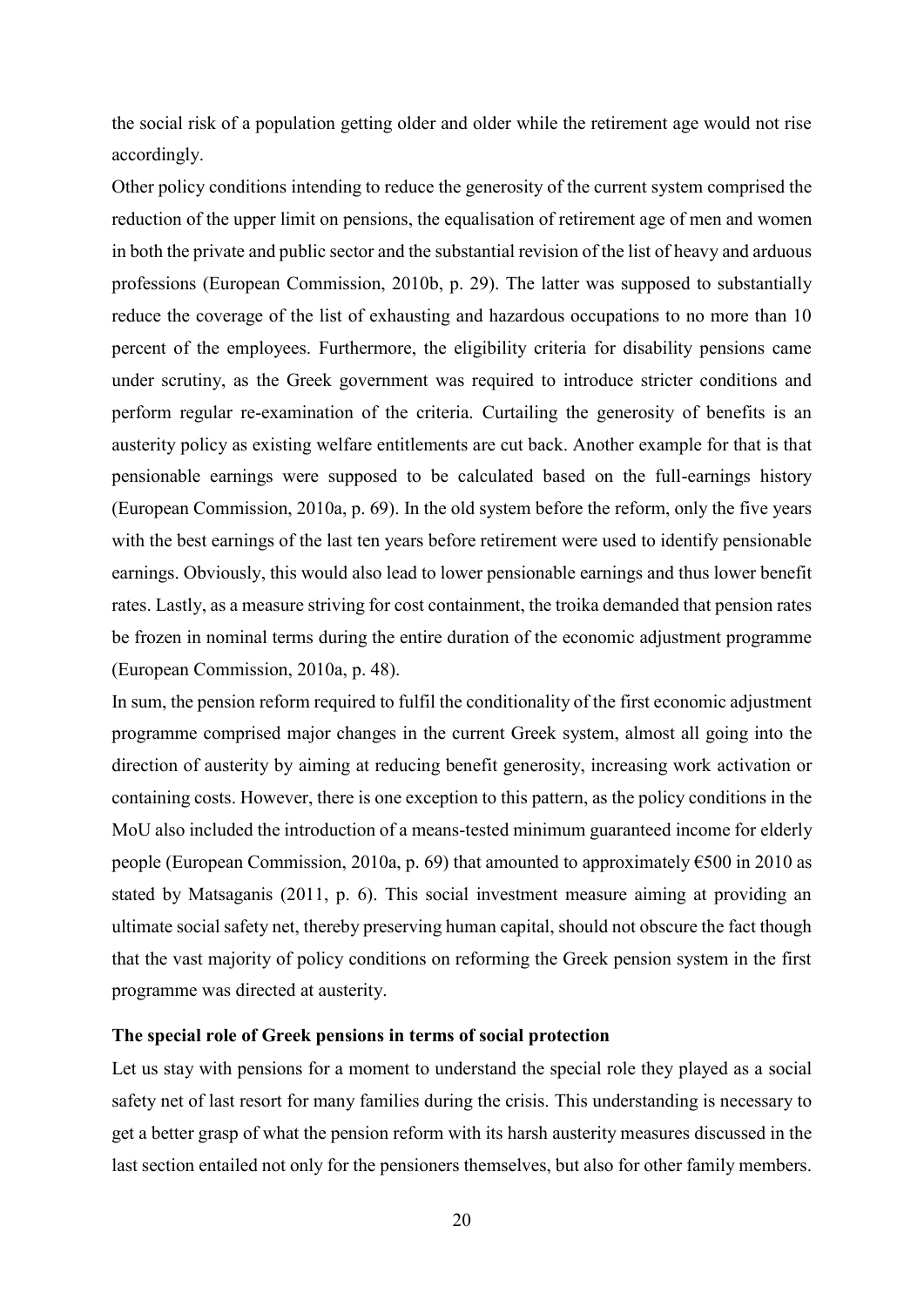As mentioned before, the largest share of the Greek budget for social expenditure was devoted on pensions prior to the reforms initiated by the troika. The flip side of this dominant focus of the Greek state on pensions was the limited capacity of spending money on other domains of social protection, such as unemployment benefits and assistance, a minimum income and general income support.

Consequently, the level of social protection for the unemployed, especially the long-term unemployed, was very limited when the crisis began. As Matsaganis (2011) ascertained, unemployment benefits from the unemployment insurance seemed adequate in terms of the level of benefits, but rather limited in its duration and coverage because several categories of workers were excluded. Unemployment benefits were disbursed to people who had been laid off if they had paid their contributions to the unemployment insurance. The benefit duration lasted from five to twelve months, depending on how long the person contributed to insurance. This is rather short compared to international standards. The benefit rate was  $6454$  per month which equalled 61 percent of the minimum wage and 31 percent of average earnings in Greece in 2010 (Matsaganis, 2011).

However, coverage of the unemployment insurance was rather limited because several categories of workers were excluded, as stated by Matsaganis (2011). Workers who just entered the labour market could not claim benefits because they would not have paid contributions to the unemployment insurance long enough. Furthermore, long-term unemployed workers were excluded from the insurance, since the maximum duration of benefit receipt was only twelve months. Finally, two vulnerable groups of workers were excluded from the unemployment insurance as well, namely undeclared workers and dependent workers disguised as selfemployed. In sum, the coverage of the Greek system of unemployment insurance was incomplete resulting in large numbers of unemployed people getting no support.

The effects of this incomplete coverage of the insurance system would have been mitigated if there was an adequate system of unemployment assistance as well as a minimum income in place that provided basic support for all those people who were excluded from unemployment insurance. However, both fell short in fulfilling this role. Unemployment assistance did exist, but the eligibility rules were extremely strict. The rate of unemployment assistance totalled  $\epsilon$ 200 and maximum duration of benefit receipt was twelve months. Yet, only those people who had received unemployment insurance benefit before, who were 45 to 65 years old and had an annual income of less than  $\epsilon$ 5000 qualified for the unemployment assistance benefit (Matsaganis, 2011). These remarkably strict eligibility criteria resulted in a number of recipients of unemployment assistance that was negligible: in 2008 only 733 persons received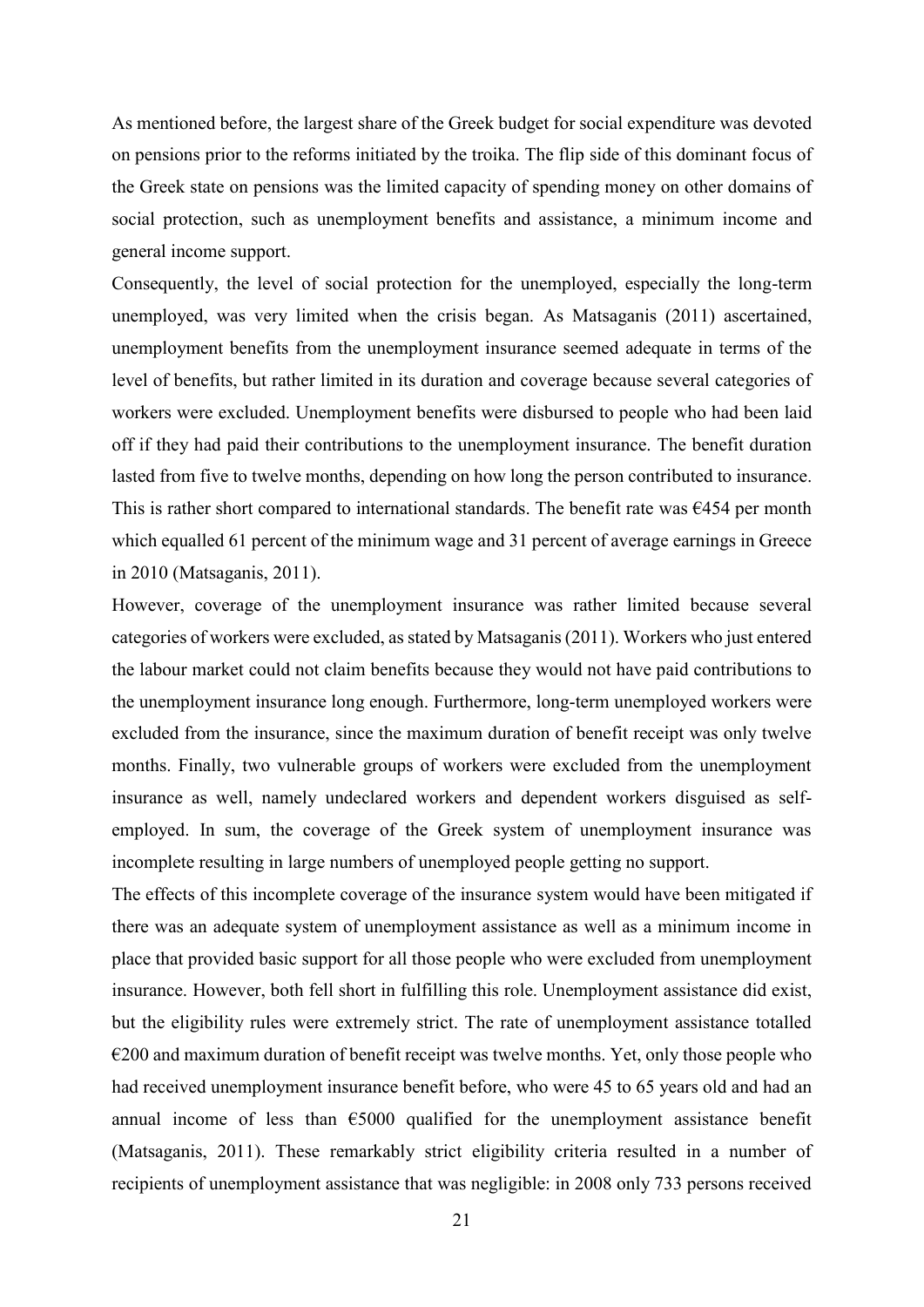the benefit, which equalled 0.5 percent of the long-term unemployed (Matsaganis, 2011). Finally, the account of a Greek system of minimum income covering all those people who were not eligible for the two unemployment benefits discussed before is a short one, because there simply was none. In fact, by the time the crisis hit Greece in 2009, the country was one of the very few countries in the EU that did not have a national system of social assistance. Italy, Spain and Hungary also did not have a national programme in place, but at least there was some assistance available on the local level. On the contrary, Greece provided no social assistance whatsoever, which means there was absolutely no social safety net of last resort in place when the crisis hit (Matsaganis, 2011).

On a last note, general income support in Greece was also of a restricted nature. Child benefits existed, but only amounted to a significant source of income support for families who had a lot of children and for certain groups such as civil servants or bank employees. By contrast, families with only one or two children received very little or no support at all, even if they were very poor (Matsaganis, 2011). Similarly, public assistance to cover the costs for housing was limited as well, as the means-tested 'rent subsidy' required contributions that had to be made during the time before receipt. Hence, many families did not receive any support at all (Matsaganis, 2011).

In sum, the design of the Greek system of social protection was inadequate to cope with the implications of any economic crisis, least of all with the effects of the worst recession since the Second World War. The duration and coverage of the unemployment insurance benefit was only limited, the eligibility criteria for unemployment assistance were extremely strict and a minimum income as a last social safety net was non-existent. Consequently, the most vulnerable groups of society who were in greatest need of support were left without assistance. Indeed, according to a study by Greece's statistical authority (ELSTAT) and the Labor Institute of the General Confederation of Greek Labor, nine in ten jobless Greeks received no unemployment benefits in 2016 (Ekathimerini, 2016).

This is where the Greek pensions come in. When so many Greeks lost their jobs during the economic crisis, for many it was not the public system of social protection that shielded them from slipping into outright poverty or an existential crisis. The young Greek generation did not get the chance to enter the labour market as companies did not hire and those who lost their jobs were only supported for a maximum of twelve months, that is if they met all the criteria. But the crisis did not stop after twelve months.

Therefore, for many Greek families, the pensions were the sole steady source of income that was left. In this dire situation, pensioners gave financial assistance to their children and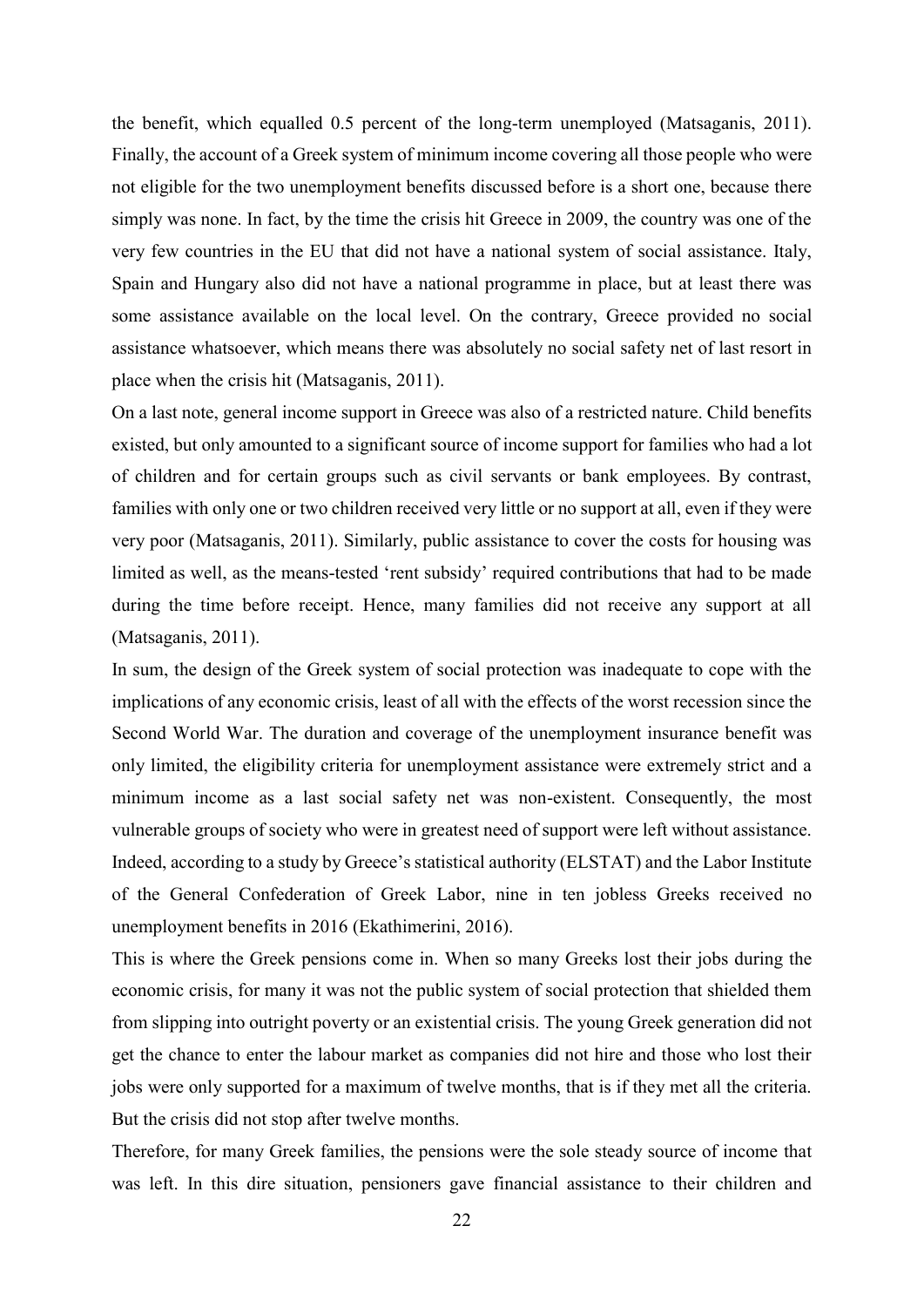grandchildren, knowing that no other social safety net existed in Greece. Giving just one example, Mrs. Sissy Vovou, a 65-year-old Greek pensioner, was cited in Henley (2015) stating that pensions "have become a vital part of the social security net for many, many people. Retired parents are having to help their adult children everywhere". This personal statement is backed up by more statistically relevant findings. As discussed in Manifava (2017), a representative survey conducted by an employers' association in 2016 found that 49.2 percent of Greek households stated that their main source of income was pensions. By comparison, 37.9 percent of households said that salaries were their main source of revenues and 9 percent indicated that they mainly relied on incomes from businesses. Thus, pensions played a crucial role as the last reliable source of income for many families in Greece, given that the public system of social protection was so limited. Consequently, to emphasize the whole point of this section, the harsh austerity measures imposed by the troika on pensions discussed earlier, resulting in substantial income losses, did not only affect the pensioners alone, but also other members of their families in many cases.

#### **Austerity in the reform of unemployment and family benefits**

As examined in the previous section, the Greek system of unemployment benefits proved to be incapable of covering all those people who needed support when they lost their jobs during the crisis. While a minimum income grant did not exist at all, the only reliable source of income that remained for many Greek families, pensions, was significantly curtailed by the reform imposed by the troika. Nonetheless, instead of taking into account the diminished capacity of substantially slashed pensions to provide some sort of social assistance to family members, the troika's policy conditions on the reform of the Greek unemployment benefit system did not aim at increasing its coverage or duration. In fact, quite the opposite is the case.

In the policy conditions of the first economic adjustment programme, the troika requires the Greek government to "make unemployment-benefits means-tested" (European Commission, 2010a, p.76). This condition represents a measure of austerity as it tightens the eligibility criteria for the receipt of unemployment benefits. More precisely, introducing a means-test entails that only those individuals and families receive the unemployment benefit who are assessed as being incapable to get by without the assistance. The goal of this policy condition is clear: cutting the costs of unemployment benefits. The retrenchment of welfare is condoned in order to make a contribution to the fiscal consolidation efforts of the programme. This of course fits well into the economic rationale and is thus an example of austerity. However, its weaknesses are evident as well as it further diminishes the capacity of the Greek unemployment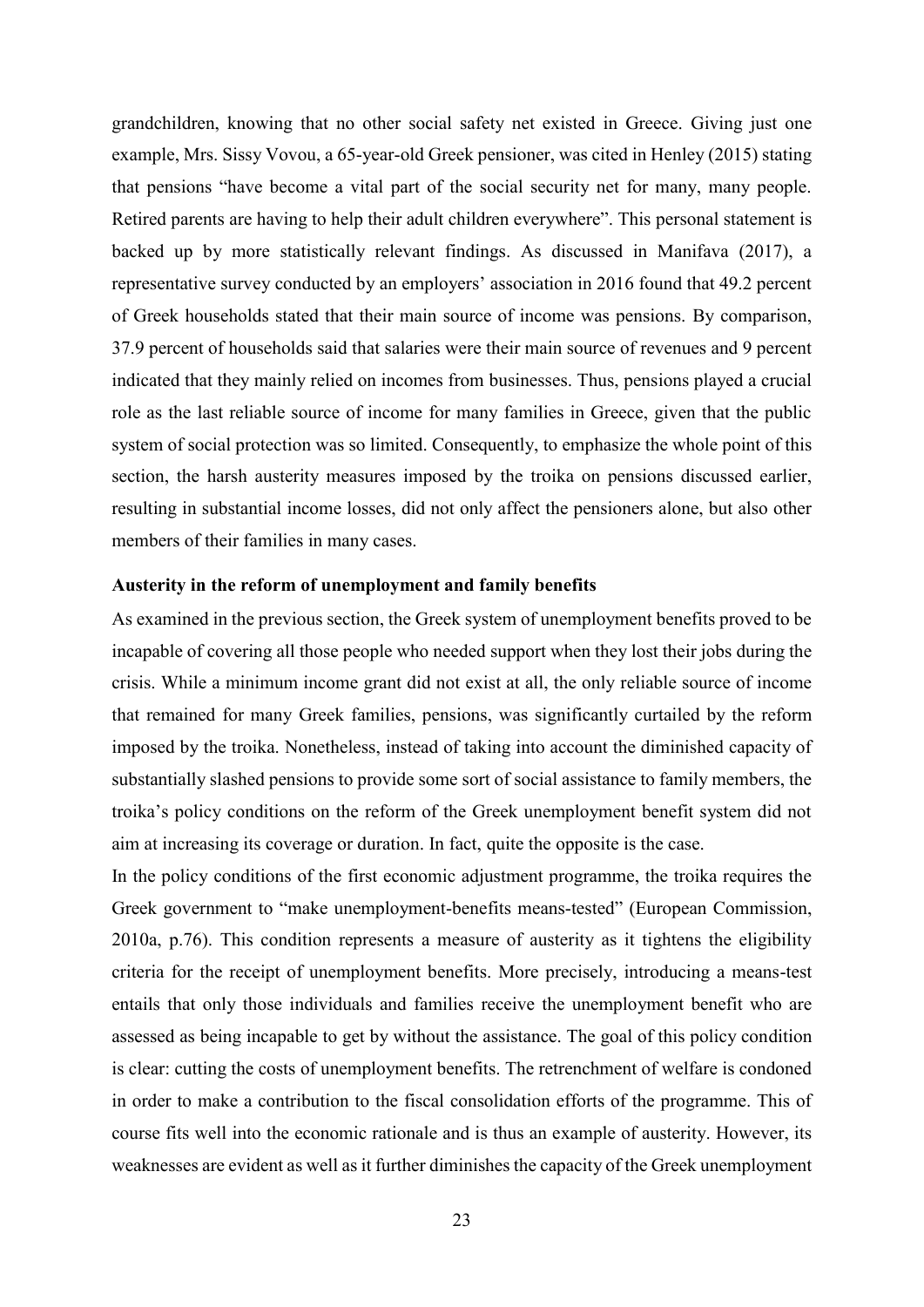benefit system to support those it is supposed to protect. Or, as Matsaganis (2011, p. 8) puts it, the introduction of means-testing damages "the integrity and coherence of the social benefits system, including the distinction between social insurance and social assistance".

Additionally, the maximum amount of time within a four-year period in which a worker could receive a contributory unemployment benefit was restricted, the rate of this benefit was cut from  $6454$  to  $6360$  (Theodoropoulou, 2015), and the payment of unemployment contributions was introduced for the self-employed as well (European Commission, 2011b, p. 26). Moreover, policy conditions demanded that contribution rates for farmers be increased, a solidarity contribution for civil servants was to be established and the unemployment contribution for private sector employees should be adjusted as well (European Commission, 2011b). Thus, more policy conditions aimed at austerity given that the level of generosity of the unemployment benefit system was supposed to be reduced and more groups of workers were to be required to contribute to the system.

Finally, the troika also demanded that family allowances be means-tested from January 2011 on (European Commission, 2011a, p. 48). Like the introduction of means-testing for unemployment benefits, this measure was intended to cut the costs of family allowances in order to contribute to the goal of fiscal consolidation. Therefore, this policy condition also aims at austerity.

In sum, this section shows that not only the pension reform of the first economic adjustment programme aimed at austerity, but also the policy conditions on reforming the unemployment benefit and family allowance system. In both cases, the introduction of means-testing reduced the level of generosity and tightened eligibility rules. Even though the unemployment benefit system was limited in its coverage and duration in the first place, the troika's reform conditions aimed at austerity, thereby further reducing their capacity to support people in need.

#### **Austerity in the reform of the health care system**

Similar to the pension system, the troika assessed the Greek health care system as being unsustainable and therefore required a series of reform measures to be undertaken by the Greek government in exchange for the financial loans. As stated in the Second Review of the first economic adjustment programme, "the overarching objective of the reform is to improve the cost efficiency of the system, and keep public health expenditure at or below 6 percent of GDP" (European Commission, 2010c, p. 28). Indeed, the policy conditions on health care reform of the first economic adjustment programme aim at either reducing the generosity of the system or at cost containment, both being goals that belong to austerity.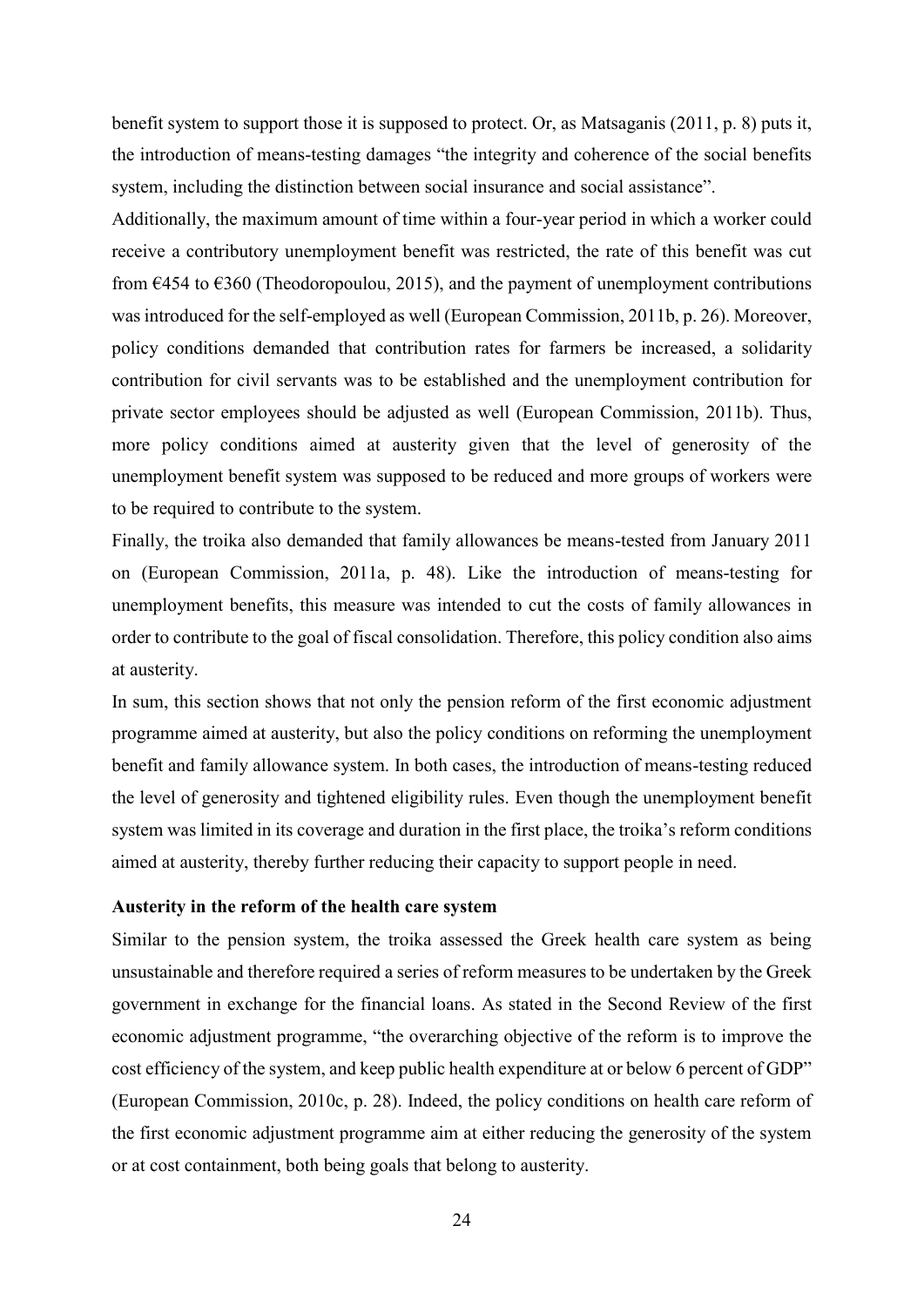The troika criticised that Greece spent too much money on pharmaceuticals compared to other EU member states. Therefore, the Greek government was expected to significantly bring down the costs for pharmaceuticals by reducing procurement prices of pharmaceuticals, by implementing price caps for approved drugs lists, by introducing e-prescriptions and by increasing the use of generics (European Commission, 2010b, p. 85). These are all examples of measures aimed at cost containment. More specifically, the troika set the explicit target that "at least 50 percent of the volume of medicines used by public hospitals by end of 2011 is composed of generics and off-patent medicines" (European Commission, 2010c, p. 108). Similarly, the use of an e-prescription system for medicines was supposed to reduce the number of prescriptions and contribute to a reduction in the average value per prescription.

Furthermore, one policy condition determined that the co-payment of outpatient services was to be enforced and increased from  $\epsilon$ 3 to  $\epsilon$ 5 and co-payments were to be extended to unwarranted visits to emergency departments (European Commission, 2010c, p. 97). This both aimed at decreasing the level of generosity of the system by raising the co-payments and was supposed to serve as a deterrent of unnecessary visits to the emergency room in order to cut costs. Additionally, the 'all day' functioning of hospitals (afternoon shift) was to be extended in order to improve health care services and raise revenue (European Commission, 2010c, p. 97).

Likewise, the troika demanded the publication of a negative list of medicines which were not reimbursed by the social security funds in order to generate savings for the system (European Commission, 2011a, p. 30). Health care expenditure was also expected to be reduced by the streamlining of the hospital network and associated reduction in hospitals expenses, by the implementation of central procurement and by the reduction of average cost per case through case mixing. Finally, the generosity of the system was demanded to be decreased by reducing the services provided to non-insured people and by introducing charges for services provided to foreign citizens (European Commission, 2011b, p. 26).

Again, these health care system reform measures reconfirm the overall picture of the first economic adjustment programme as being characterised almost exclusively by policy conditions aiming at austerity.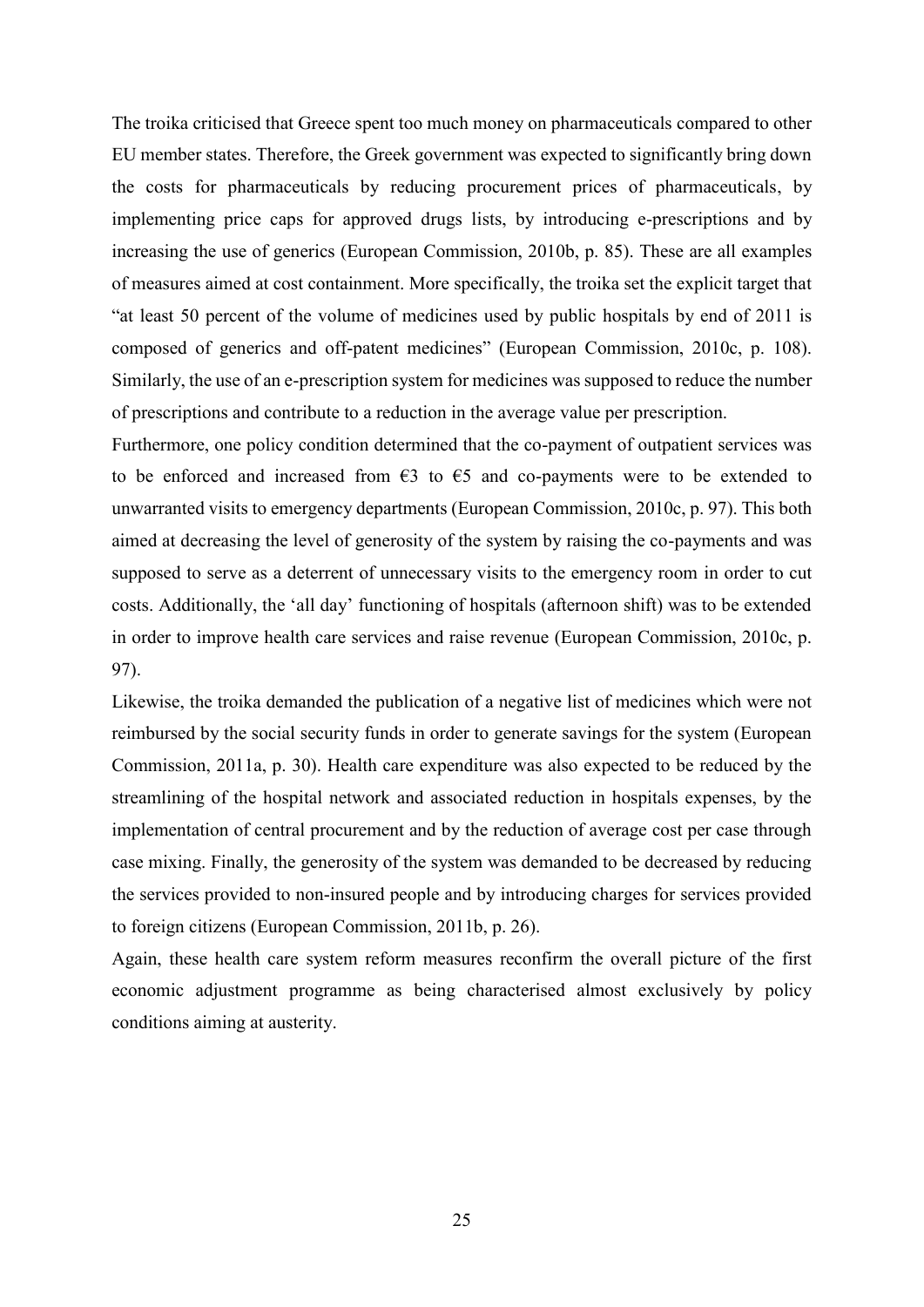### <span id="page-27-0"></span>**4.2 The second economic adjustment programme (2012-2015): dominant austerity and small signs of social investment**

The previous chapter discussed the troika's policy conditions on Greek welfare state reform of the first economic adjustment programme and found that they almost exclusively aimed at austerity, to the most substantial degree in the case of the pension reform. But does this pattern of overwhelming austerity persist in the second economic adjustment programme that covered the period 2012 to 2015? This is what this chapter is about.

On 14 March 2012, the finance ministers of the euro zone approved the financing of the second economic adjustment programme for Greece, which totalled  $E164.5$  billion in financial loans, initially for the period 2012-14. Later, this period was extended to 30 June 2015. While the first economic adjustment programme was financed via bilateral loans, the second programme's loans were transferred via the European financial stability facility (EFSF) which received the funds from the euro area countries. Again, the IMF contributed to the loans.

#### **Continuation of the pension reform via more austerity policies**

The troika's overarching goals for the comprehensive pension reform in 2010 under the first economic adjustment programme were to improve the sustainability of the system and to substantially contribute to fiscal consolidation by cutting the costs of public pension expenditure. Therefore, the Greek government adopted a series of austerity policies that closely followed the policy conditions determined by the troika. These austerity measures of the first pension reform, inter alia, cut pension benefit rates, increased the statutory retirement age to 65 years for all pensioners and introduced a link between retirement age and longevity gains.

In the second economic adjustment programme, the goals of sustainability and fiscal consolidation persisted as did the instrument of austerity to achieve them which becomes apparent in the policy conditions to complete the pension reform. While the level of monitoring and surveillance on the first pension reform was already high, the troika tightened enforcement even more in the second programme, by putting the conditional phrase 'prior to the disbursement of the next tranche' in front of several required policies (Theodoropolou, 2015). The policy conditions on the completion of the Greek pension reform in the second programme aimed at austerity in that they demanded the retrenchment of welfare entitlements via several measures. A first round of pension benefit rate cuts was scheduled for 2012, reducing all pensions above  $\epsilon$ 1,300 by 12 percent (European Commission, 2012a, p. 126). What is more, pension measures were expected to make a substantial contribution to the goal of fiscal consolidation, required to generate savings of  $\epsilon$ 5.3 billion over the period 2013/2014 which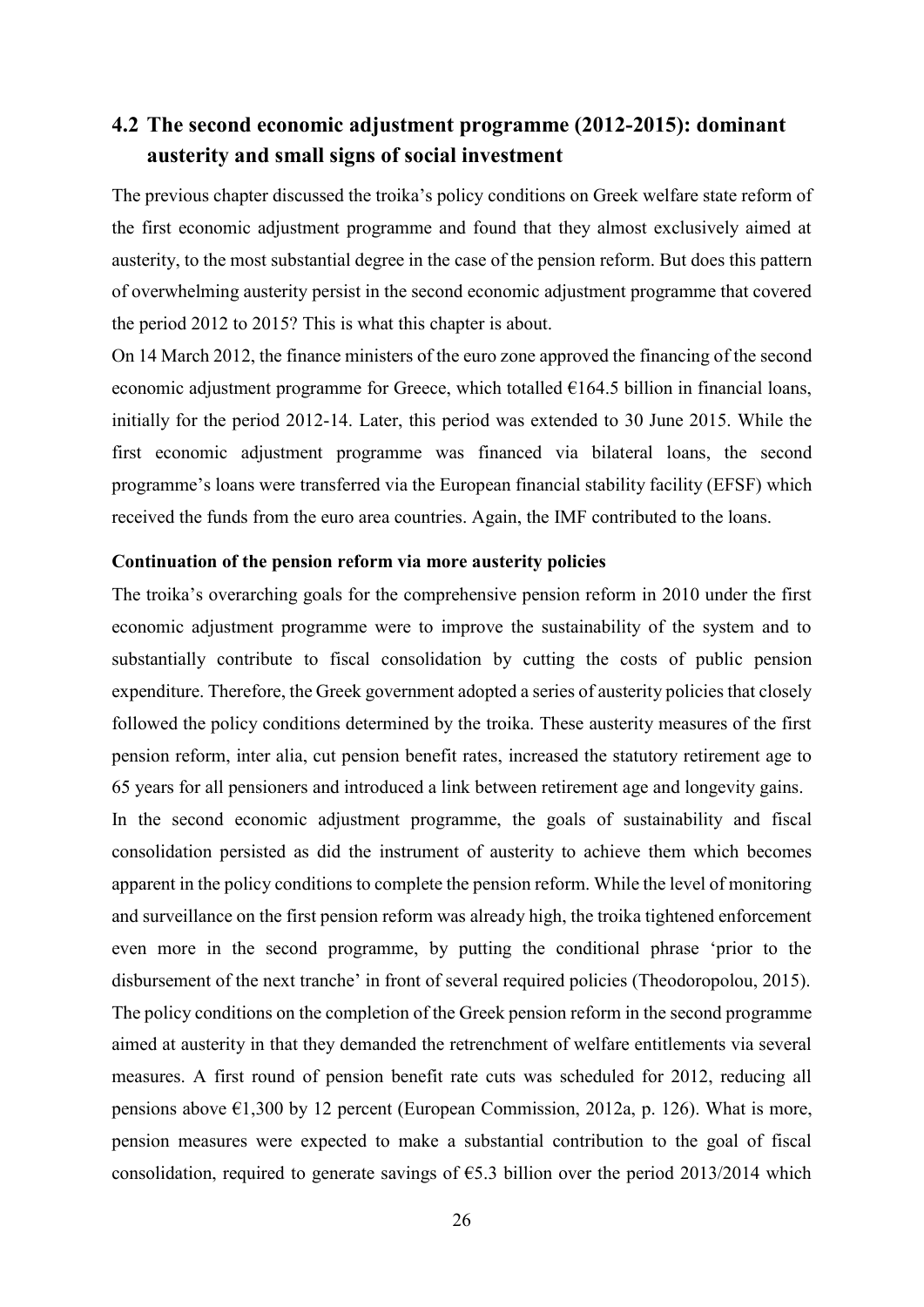equals about 2.8% of GDP (European Commission, 2012b, p. 35). Further progressive cuts on monthly pension benefit rates were demanded, with the exemption of pensions below  $\epsilon$ 1,000. More specifically, pensions between  $\epsilon$ 1,000 and  $\epsilon$ 1,500 were to be cut by 5%, between  $\epsilon$ 1,500 and  $\epsilon$ 2,000 by 10%, between  $\epsilon$ 2,000 and  $\epsilon$ 3,000 by 15% and all those pensions exceeding  $\epsilon$ 3,000 were required to be cut by 20% (European Commission, 2012b, p. 35).

Another important element of the continued pension reform of the second programme was the repeated increase of the statutory retirement age, this time from 65 to 67 years, which represented a further tightening of eligibility criteria. Additionally, the troika placed an emphasis on the reform of the supplementary pension system, demanding that nominal supplementary pension benefits above  $\epsilon$ 200 be cut with a progressive schedule starting from January 2012 (European Commission, 2012a, p. 144). The reform of the supplementary pension system was also supposed to strengthen the link between contributions and benefits, by "introducing a new formula based on an actuarially-neutral calculation of pension benefits (a notional defined contribution system), topped up by a sustainability factor to guarantee the future sustainability of the system" (European Commission, 2014b, p. 53). The generosity of the system was to be further reduced by cutting lump-sum benefits, by eliminating all the seasonal bonuses on main and supplementary pensions, by reducing pensions for elected staff, by the introduction of means-testing of pensions for specific categories of beneficiaries and by the elimination of special pension benefits of trade unionists (European Commission, 2012b, p. 35). Additionally, the troika demanded further 'rationalisation' of pension benefits in order to cut costs by tightening the eligibility criteria for some more special benefits. Thus, a length of residence in Greece criterion was to be introduced for the provision of pension benefits for uninsured individuals and the age condition for recipients of an income-tested supplement to low pensions was to be increased from 60 to 65 (European Commission, 2012b, p. 38). Moreover, the disability status criteria were required to be revised, thereby reducing the share of disability pensions to not more than 10 percent of the overall number of pensions by 2015 (European Commission, 2012a, p. 144). Given the fact that whether a person qualifies for the provision of a disability pension depends on certain substantive medical criteria, at least the determined goal of getting their share under 10% seems like a rather arbitrary and questionable way to further reduce the generosity of the system. Finally, the austerity measures demanded by the troika to complete the Greek pension reform also comprised some elements aiming at cost containment, such as cross-checks to remove ineligible pension benefits. To that end, a census was carried out and personal data were cross-checked with social security numbers in order to clean the list from individuals no longer entitled to receive pensions (European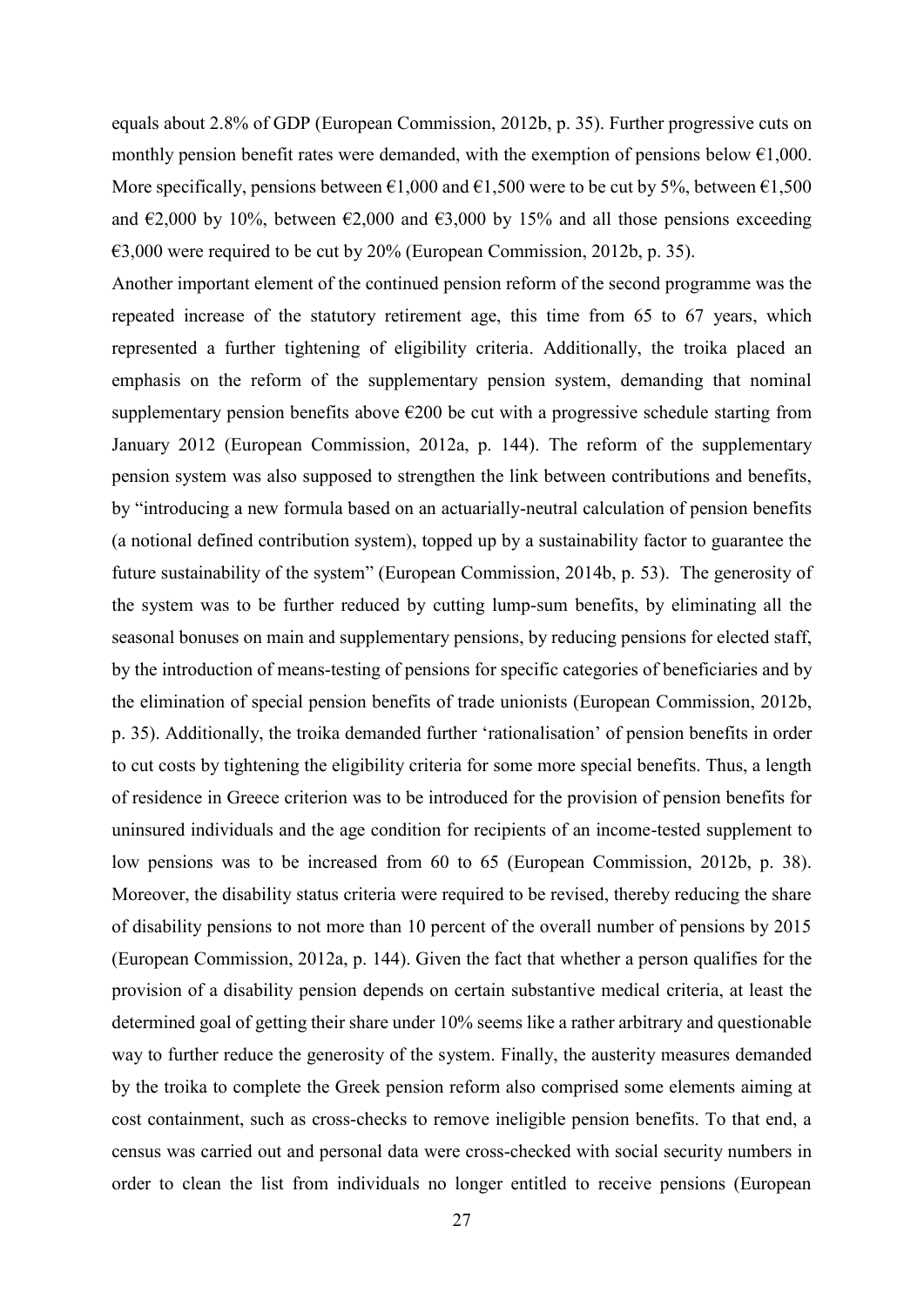Commission, 2013a, p. 35). This measure also fits well into the austerity toolbox as it is aimed at enhancing efficiency by reducing the waste and abuse of public money.

In sum, this section shows that the reform of the Greek pension system was to be continued and completed in the second economic adjustment programme by following the troika's detailed policy conditions which completely aimed at austerity, just like in programme one.

### **Minor signs of social investment in the reform plans of unemployment assistance and guaranteed minimum income**

Although the Greek unemployment benefit system was limited in its duration and coverage even prior to the crisis, the MoU of the first adjustment programme demanded further austerity by introducing means-testing for the provision of unemployment insurance benefits. Similarly, the policy conditions of the second programme required the elimination of seasonal benefits for workers in industries with seasonal employment patterns (most notably, tourism) which constitutes a cut in special unemployment benefits and thus another measure aimed at austerity (European Commission, 2012b, p. 38).

However, the MoU of the second economic adjustment programme also entailed the introduction of two new assistance benefit programmes. First, the MoU suggested the creation of a new unemployment assistance scheme to enhance support for the long-term unemployed. This new assistance scheme was required to be means-tested and targeted to the poor. More precisely, this benefit was to equal  $\epsilon$ 200 per month and was supposed to be provided for up to 12 months to the long-term unemployed who exhausted the full length of the unemployment insurance benefit (12 months), under the condition that they did not qualify for other training schemes and had family taxable income up to  $\epsilon$ 10,000 (European Commission, 2012b, p. 38). Total expenditure for this assistance scheme was capped at  $E35$  million. Second, the MoU of the second adjustment programme demanded the development of a new means-tested guaranteed minimum income scheme which was supposed to target the poor. However, a national implementation of the scheme was to be preceded by a pilot phase testing the new assistance in two pilot areas of the country with different socio-economic profiles (European Commission, 2012b, p. 38). Total expenditure for this new benefit was capped at  $\epsilon$ 20 million. The pilot phase was required in order to develop and test the scheme on its various dimensions, ranging from eligibility criteria and selection of beneficiaries to determination of benefits and the inclusion of activation elements, to setting the administrative infrastructure, including an effective monitoring and controlling mechanism (European Commission, 2014b, p. 61). Initially, the pilot phase was supposed to start by January 2014 and the national roll-out of the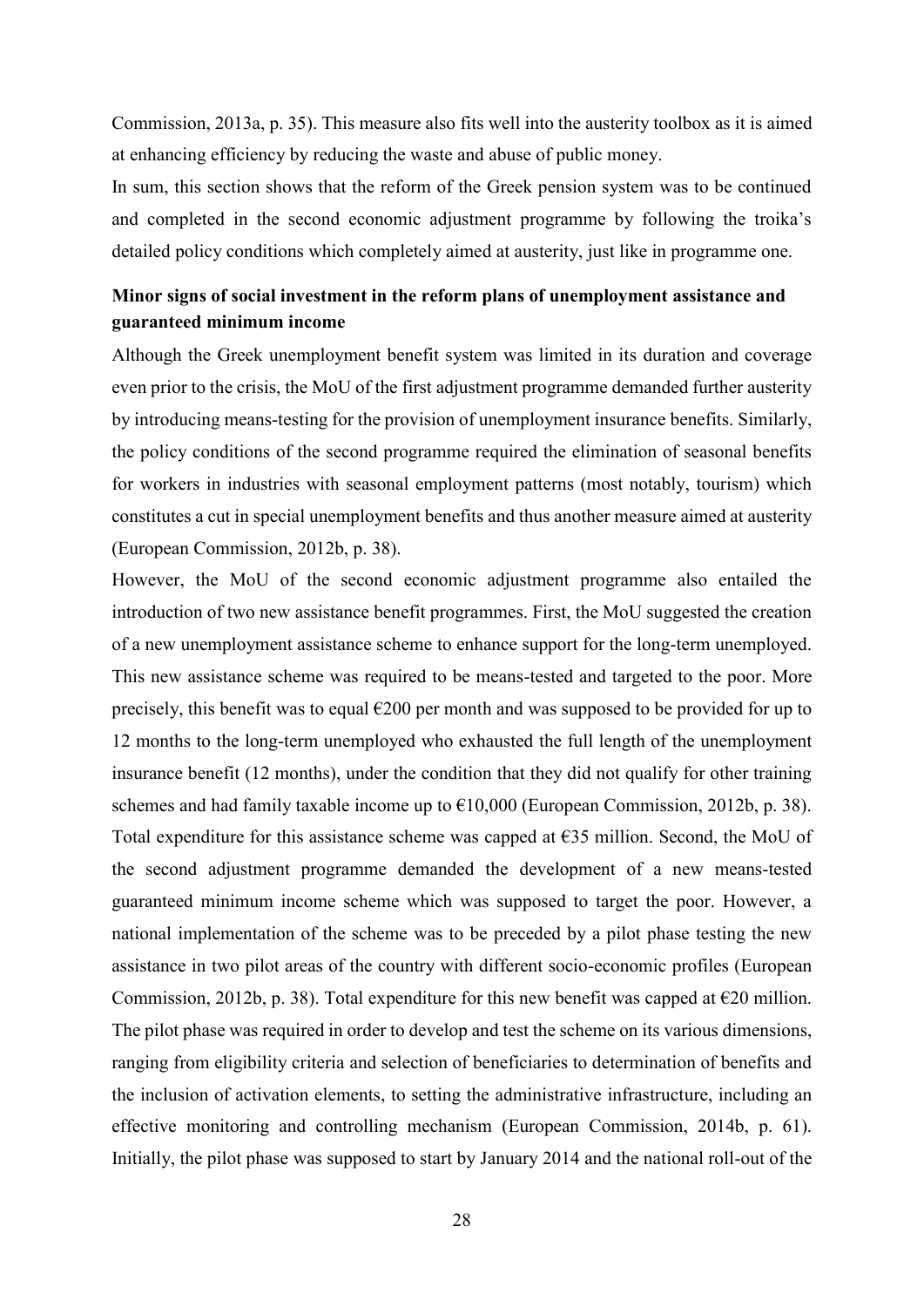programme should begin in the course of 2015. However, the start of the pilot phase was continuously delayed due to technical difficulties.

These two new assistance benefit schemes constitute social investment policies because they both aim at mitigating poverty, thereby aiming at preventing the deterioration of skills and human capital. On the one hand, this represents a departure from the path of policy measures aiming at austerity. On the other hand, given that still a large share of the long-term unemployed remained ineligible for the new unemployment assistance and in light of the very constrained budget of just €35 million, the impact of this new benefit was likely to be rather limited. What is more, the new guaranteed income scheme also was substantially constrained by fiscal considerations given its restricted budget of just  $\epsilon$ 20 million and the start of the pilot phase was continuously delayed. In contrast to most austerity measures, enforcement by the troika in the case of the minimum income scheme was less strict, given that the continuous delays in the implementation of the pilot phase did not result in the tightening of surveillance or enforcement by the troika (Theodoropolou, 2015).

#### **Employment activation policies aiming at social investment**

By mid-2013, unemployment rates in Greece had risen enormously and the share of long-term unemployed was steadily increasing, too. Indeed, by July 2013 more than 15% of the Greek labour force (some 880,000 people) were long-term unemployed (defined here as being unemployed for more than 12 months) (European Commission, 2013b, p. 49). This induced the troika to look for ways to support the unemployed and prevent long-term unemployment. Up until 2010, Greek government spending on active labour market policies was rather low at 0.2 percent of GDP, which was less than half of the EU28 and EU15 average (Theodoropolou, 2015). Consequently, the MoU of the second adjustment programme demanded the expansion of active labour market policies aiming at "facilitating the transition of workers across occupations and sectors; improving the quality of training policies; promoting the employability of the disadvantaged groups" (European Commission, 2012b, p.234).

More specifically, the Greek government was expected to adopt an Employment Action Plan comprising several active labour market policies. First, "as a measure of emergency and temporary nature", the troika demanded the expansion of short-term public work programmes for the long-term unemployed and young people not in education, employment or training (European Commission, 2013a, p. 51). Eventually, these programmes provided 50,000 positions mainly for the long-term unemployed and subsidised internships of 45,000 young jobseekers with private sector employers (European Commission, 2014b, p. 61). Second, the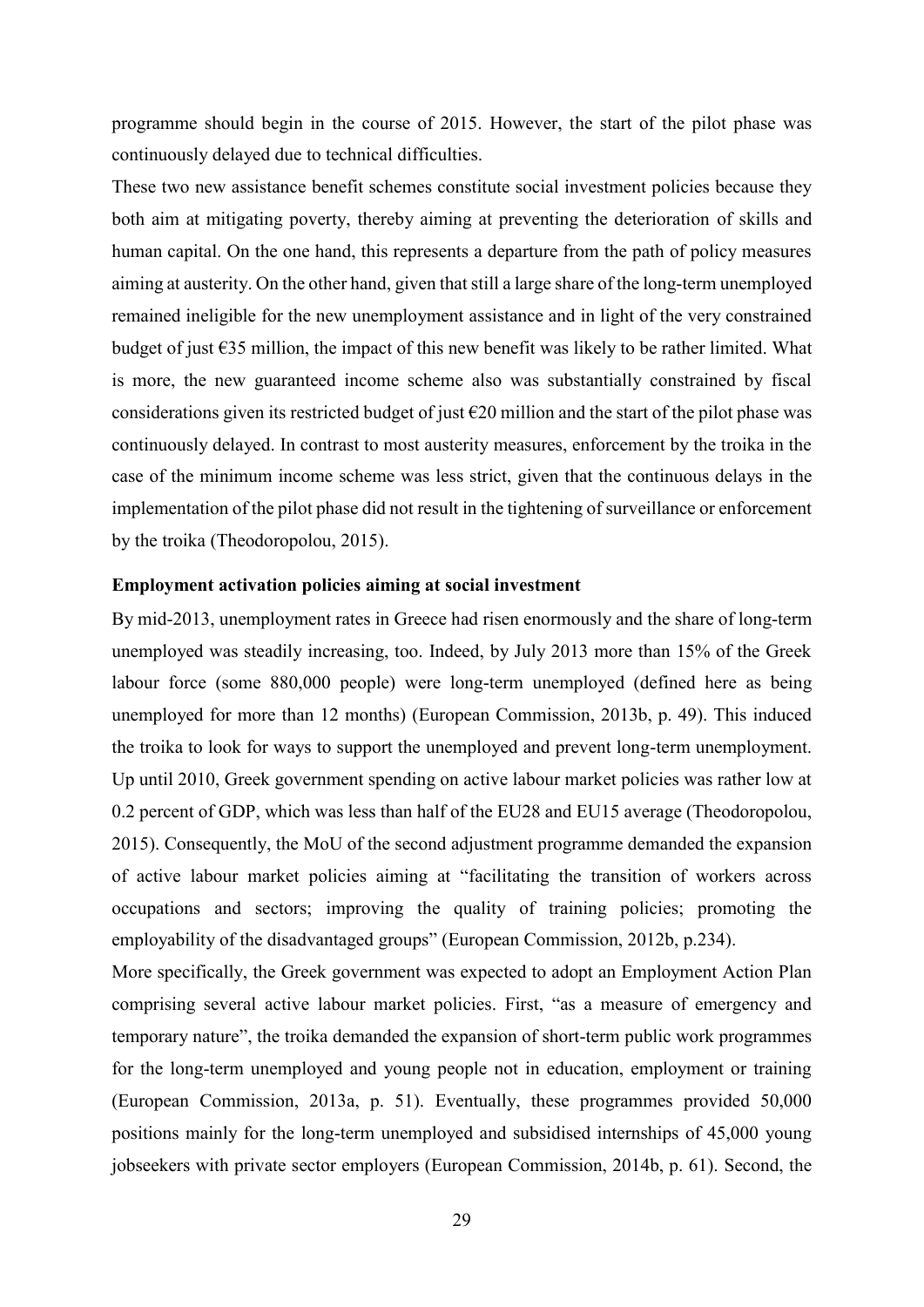Greek government was expected to enhance training schemes and re-skill the unemployed and young people, also by promoting training by potential future employers in the private sector and learning on the job (European Commission, 2013a. p. 51). Third, the Greek Public Employment Service was to be reformed, thereby activating the unemployed and supporting job matching between the unemployed and potential employers, including the development of a wide range of partnerships to deliver quality training, mentoring and employment services. Finally, the troika expected the government to improve and expand opportunities for apprenticeships and vocational training (European Commission, 2013b, p. 49). The Fourth Review of the second economic adjustment programme also included the expectation that the recently adopted EU Youth Guarantee was to be gradually established in Greece, in order to reduce youth unemployment and to facilitate the transition from school to work (European Commission, 2014b, p. 241). More detailed information on how the latter was to be implemented was not included in the MoUs, though.

These active labour market policies constitute measures aiming at social investment because they intend to uphold or improve human capital. The public work programme offering 50,000 positions to the long-term unemployed was supposed to assist the jobless in remaining attached to the labour market, thereby preventing the impending erosion of labour skills. Similarly, the subsidised internships for 45,000 young jobseekers as well as the training and re-skilling schemes and the expansion of opportunities for apprenticeships strive for improving people's capacities. While the policy conditions on the implementation of some measures remain rather vague (EU Youth Guarantee), the MoU of the second programme also entail concrete social investment policies such as the public work programme and the subsidised internships for the young. Still, in light of the sheer number of long-term unemployed (880,000 by mid-2013) the modest scope of the measures raises doubts on the sufficiency of the programmes.

#### **Health care system and family support benefits**

The policy conditions on the reform of family support benefits draw a mixed picture. On the one hand, all family allowances for families with annual incomes above  $645,000$  were to be eliminated, with the exception for families with 5 or more children (European Commission, 2012a, p. 126). This represents an austerity measure, aiming at reducing the benefit system's generosity. On the other hand, the troika acknowledges the poor targeting of the Greek system of family support discussed earlier. Thus, the existing Greek family benefit system massively favoured large families and did considerably less for families with less than three children, and even less for single parent households. In order to support families and especially single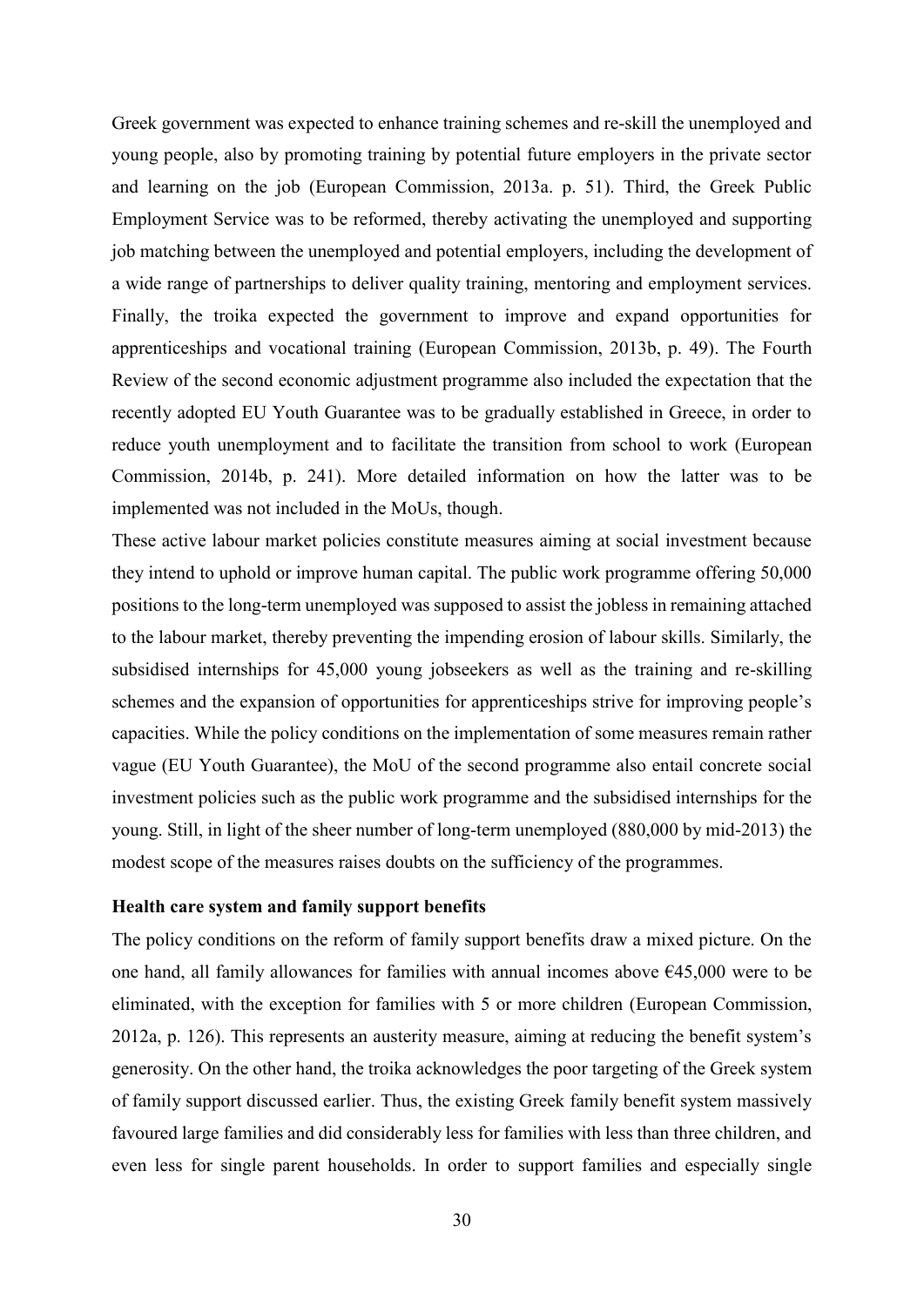parents, the single allowance child support was to be introduced as a new assistance scheme. This benefit was to be granted to the first child of the family and was to total  $640$  per month for each dependent child of the family (European Commission, 2013a, p. 52). Hence, this new benefit represented a measure aiming at social investment, providing income support for families and particularly single parents.

The share of Greek public expenditure that was spent on health care was high by 2013 which is why the troika held that the reform of the health care system had to be a crucial component of the efforts to attain the goal of fiscal consolidation. Following up on the reforms initiated by the first economic adjustment programme, the policy conditions of the second MoU aimed almost exclusively on austerity in order to cut the costs of the system and increase efficiency. This involves measures aiming at the direct retrenchment of patients' welfare entitlements such as the extension of the co-payment structure for medicines exempting only a restricted number of products related to specific therapeutic treatments, an increase in co-payments in hospitals and a fee on prescriptions from 2014 onwards (European Commission, 2012b, p. 35). Moreover, the troika also demanded to control costs regarding diagnostic tests, physiotherapy, rehabilitation and dialysis services and doctors' consultations and hospitalisation with private providers. To that end, patient fees when using private providers were to be increased and the number of reimbursed consultations was to be limited (European Commission, 2013a, p. 46).

Additionally, patients' welfare entitlements were to be retrenched more indirectly by restricting their access to hospitals following the "rationalisation of the hospital network" which was supposed to reduce expenditure on hospitals (European Commission, 2013a, p. 47). During this process, the 130 hospitals in Greece were merged into 84 hospitals and 11,000 beds were eliminated. Likewise, the troika expected that "the number of doctors is reduced in headcount by a further 10% in 2013" (European Commission, 2013a, p. 134).

Finally, a large share of the savings in public expenditure on health care was to be achieved via policies aiming at cost containment (European Commission, 2012a, p. 47). This included the reduction of pharmaceutical spending via measures such as compulsory prescription by active substance (INN) and the mandatory generic substitution by pharmacies to ensure that only the cheapest pharmaceuticals are dispensed within each active substance. Other cost-controlling measures comprised compulsory e-prescription by doctors and pharmacists and the regular monitoring of doctors' prescription behaviour and their compliance with binding prescription guidelines. This also entailed the introduction of a spending cap and an effective prescription budget for each doctor equalling 80% of the previous year's prescription value (European Commission, 2014b, p. 50).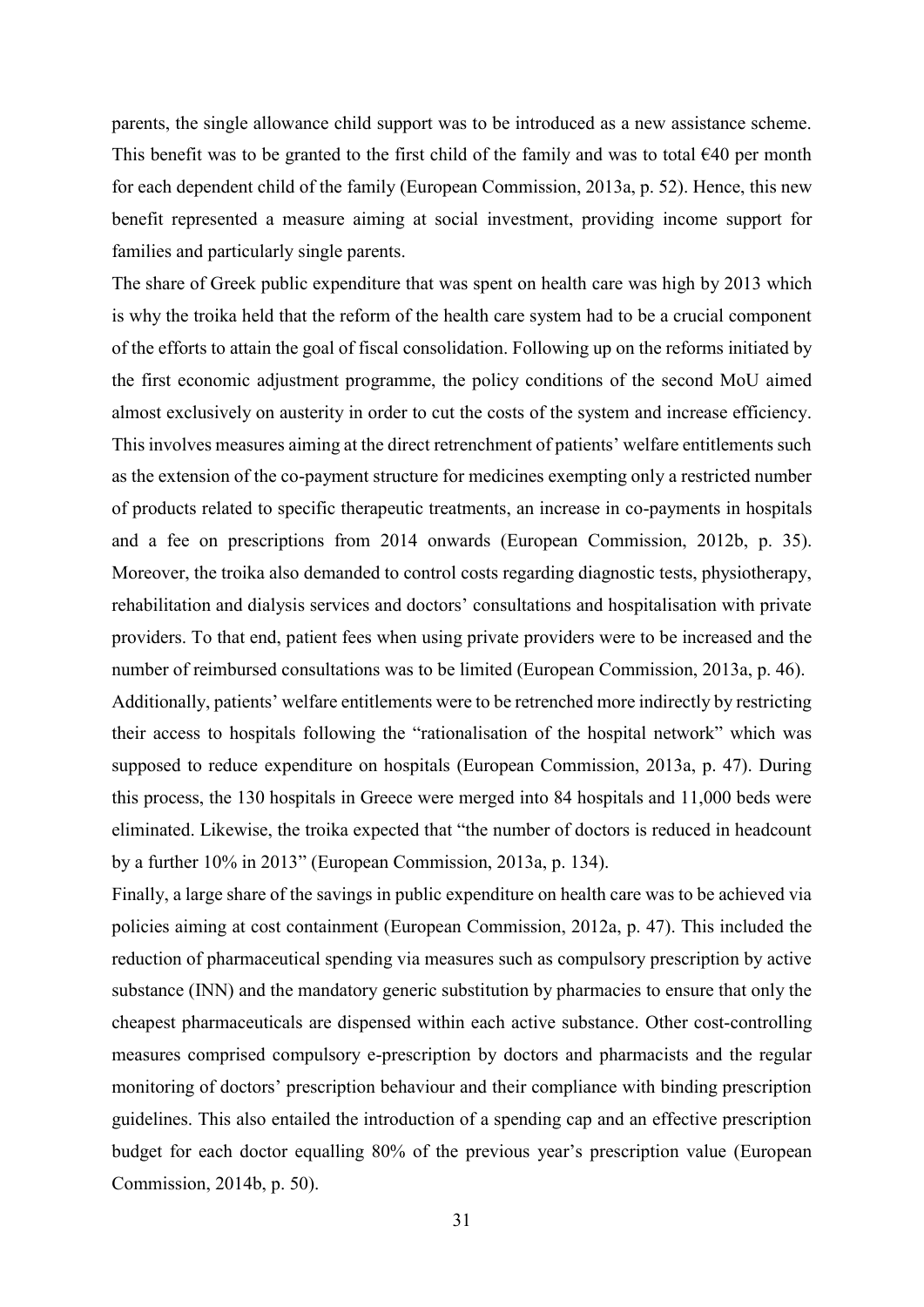Although the troika was aware of the fact that an increasing number of people in Greece did not have full access to health care services and goods as a result of the sharp rise in long-term unemployment, the guarantee of universal access to primary health care was not a policy condition in the second adjustment programme. The troika held that access to emergency care and care for chronic disease was ensured. However, the troika expected the Greek government to distribute health vouchers to long-term unemployed, children and families and persons living below the poverty line to provide them with access to primary health care services. This constitutes a policy aimed at social investment since providing access to primary care is an investment in upholding people's health and continued well-being, thereby mitigating the depletion of human capital. Nonetheless, similar to the pattern that was observed in the social investment policy conditions on unemployment assistance, minimum income and employment activation, the health voucher programme is significantly constrained by fiscal considerations having a total budget of only  $646$  million over two years. This substantially limits its coverage to only 100,000 persons per year (European Commission, 2013b, p. 46).

In sum, this chapter analysed the troika's policy conditions on welfare state reform and found that while measures striving for austerity still dominated the reforms of the Greek pension and health care system, several policies demanded by the troika also aimed at social investment. Two new assistance benefit programmes were to be introduced (unemployment assistance benefit and guaranteed minimum income) to support the poor, although the implementation of the latter was continuously delayed. Moreover, active labour market policies entailed public work programmes for the long-term unemployed and training schemes while the health care reform included the provision of health vouchers to uninsured citizens.

In general, these findings go more in line with the expectation based on the compensation hypothesis stated in the beginning of this thesis. Following this hypothesis, it was expected that the troika acknowledged the public claims for compensation and social investment during the ongoing crisis to some extent and included social investment policies in their economic adjustment programmes. However, these findings need to be put into perspective as all the policies that aimed at social investment in the second adjustment programme were considerably constrained by fiscal restraints and had only very modest budgets. Consequently, their coverage was also very limited, and only a small proportion of people in need of assistance could be reached through these programmes.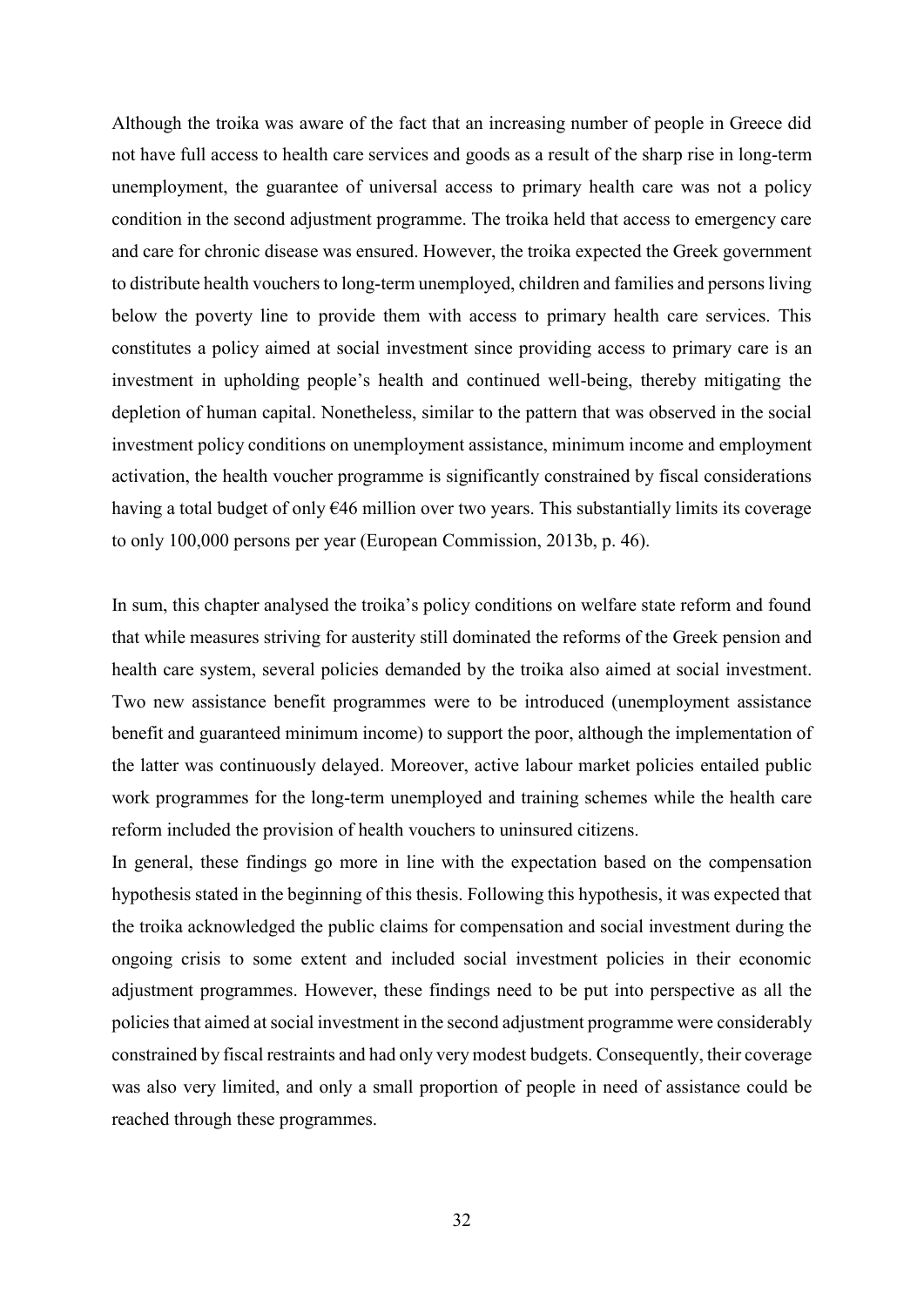### <span id="page-34-0"></span>**4.3 The third economic adjustment programme (2015-2018): ongoing austerity and two significant social investment policy initiatives**

The MoU of the third economic adjustment programme was the outcome of fierce negotiations by the troika with the newly elected government that came out of the 2015 Greek general elections. The left-wing party Syriza had campaigned on ending the politics of austerity imposed by the troika and won the elections. The negotiations between the Syriza government on the one side and the heads of state of the eurozone and the troika on the other side turned into a relentless quarrel with the creditor countries threatening to send Greece into default and the Syriza government warning to leave the negotiation table altogether. Eventually, the Greek government came around and asked for financial loans totalling €86 billion over the period 2015 to 2018 from the newly established European Stability Mechanism (ESM) which is funded by the countries of the eurozone.

Like the previous bailout packages, the loans of the third stability support programme were only disbursed under the conditionality of implementing detailed economic reforms set out in the MoU. The policy conditions on welfare state reform of the second adjustment programme were still dominated by measures aiming at austerity while there were also small signs of social investment. This chapter analyses the welfare state reform conditions of the third programme and seeks to find out whether they return to measures aiming only at austerity or if a development towards more substantial policies of social investment can be observed.

#### **Completion of the pension reform through ongoing austerity measures**

The troika's policy conditions on reforming the Greek pension system overwhelmingly aimed at austerity in the first two economic adjustment programmes and this pattern did not change in the MoU of the last programme. The troika held that contributions had fallen in 2015 due to high levels on unemployment while at the same time public spending on pensions increased because many people opted to retire early. Therefore, the reform measures of the third MoU concentrated on work activation elements in order to make the receipt of pension benefits less attractive and to incite people to participate longer in the labour market. This was to be accomplished by creating strong disincentives for early retirement by incurring an early retirement penalty of 10% on top of the already existing annual penalty of 6% and by gradually eliminating the grandfathering of rights to retire before the statutory retirement age (European Commission, the Hellenic Republic and the Bank of Greece, 2015, p. 14). Furthermore, guaranteed contributory pensions were only to be granted at the attainment of the statutory retirement age of 67 years, which was also supposed to remove an incentive for early retirement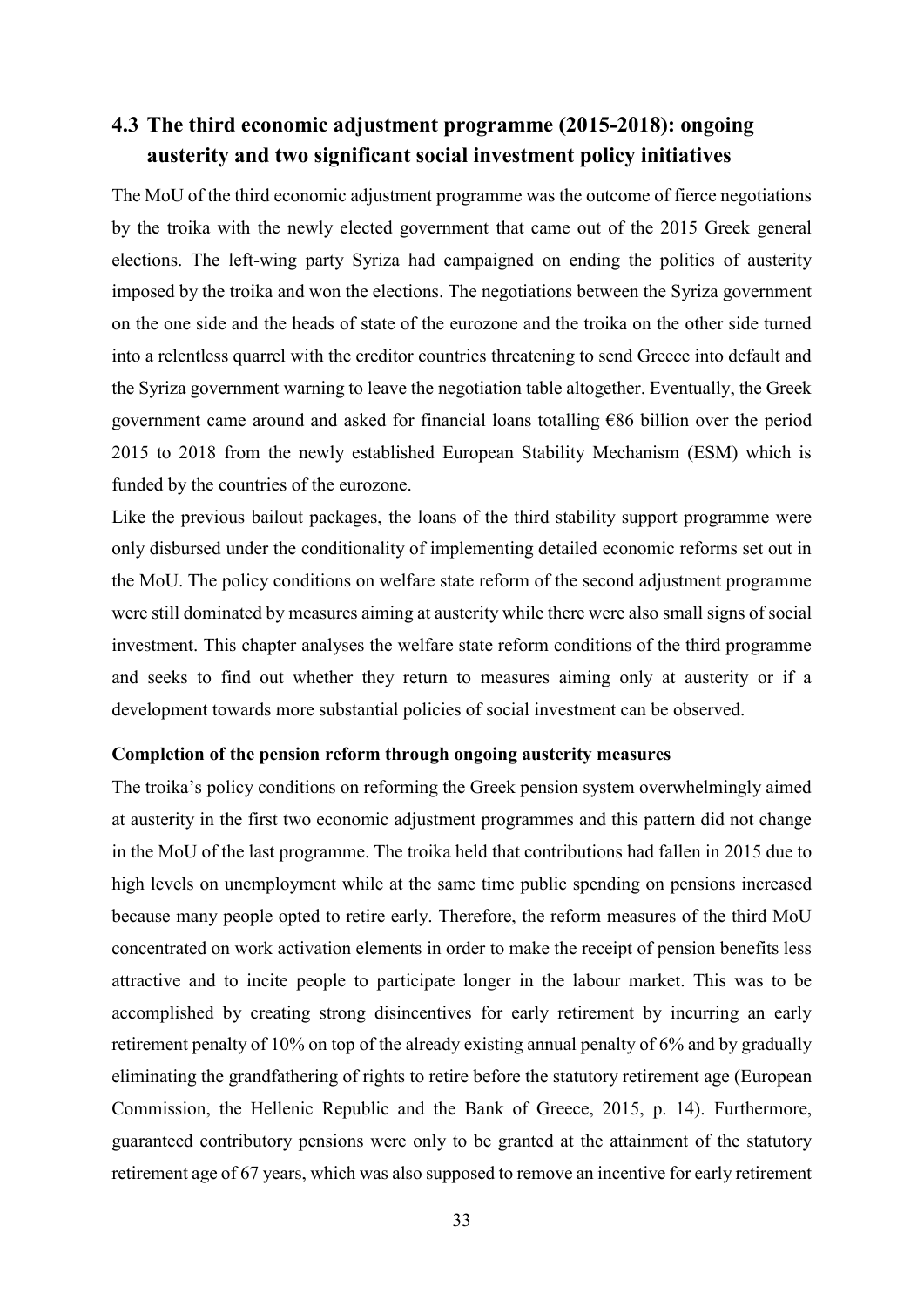(European Commission et al., 2015, p. 13). Finally, the beneficiaries of survivor pensions were to be activated to work rather than to rely on the receipt of the benefit by "including an eligibility requirement of 55 years of age for the surviving spouse to be entitled to a permanent survivor pension" exempting surviving spouses who had to care for dependent children or who proved to be unable to work (European Commission, the Hellenic Republic and the Bank of Greece, 2016, p. 15). Also, temporary survivor pensions of spouses aged below 55 were to be limited in duration.

Similarly, a closer link between contributions and benefits was to be established by the reforms. Hence, the troika demanded the adoption of a more progressive and marginal scale of accrual rates in order to strengthen incentives to work and contribute for new retirees (European Commission et al., 2016, p. 14). Additionally, a new "national pension of  $\epsilon$ 346 with 15 years of contribution that increases gradually to  $E$ 384 with 20 years of contribution" was to be introduced in order to replace the previous minimum pension which was supposed to be abolished. This measure also aimed at stimulating people to work longer and pay more contributions to the system.

In order to cut the costs of public pension expenditure, the generosity of the system was also to be further reduced by several policy conditions. For instance, the solidarity grant for all pensioners was to be phased out and eventually eliminated resulting in savings of €853 million by 2019 (European Commission, the Hellenic Republic and the Bank of Greece, 2018, p. 12). This constitutes an austerity measure because it aims at curtailing existing welfare entitlements. Furthermore, the troika demanded that health contributions of pensioners be increased to 6% on their main and supplementary pensions (European Commission et al., 2015, p. 13). Finally, the troika expected the Greek government to "eliminate any existing rules providing favourable treatments to any special group" and to reduce expenditure on pension benefits by  $\epsilon$ 300 million in 2016 alone while exempting pensions below  $E1300$  (European Commission et al., 2016, p. 15).

Lastly, the troika demanded austerity measures aiming at cost containment to control expenditure and make the pension system more sustainable. This entailed the freeze of monthly guaranteed contributory pension rates until 2021 and the implementation of a "sustainability mechanism that freezes pension benefits in presence of a negative gap between overall contributions and expenditures" (European Commission et al., 2016, p. 15).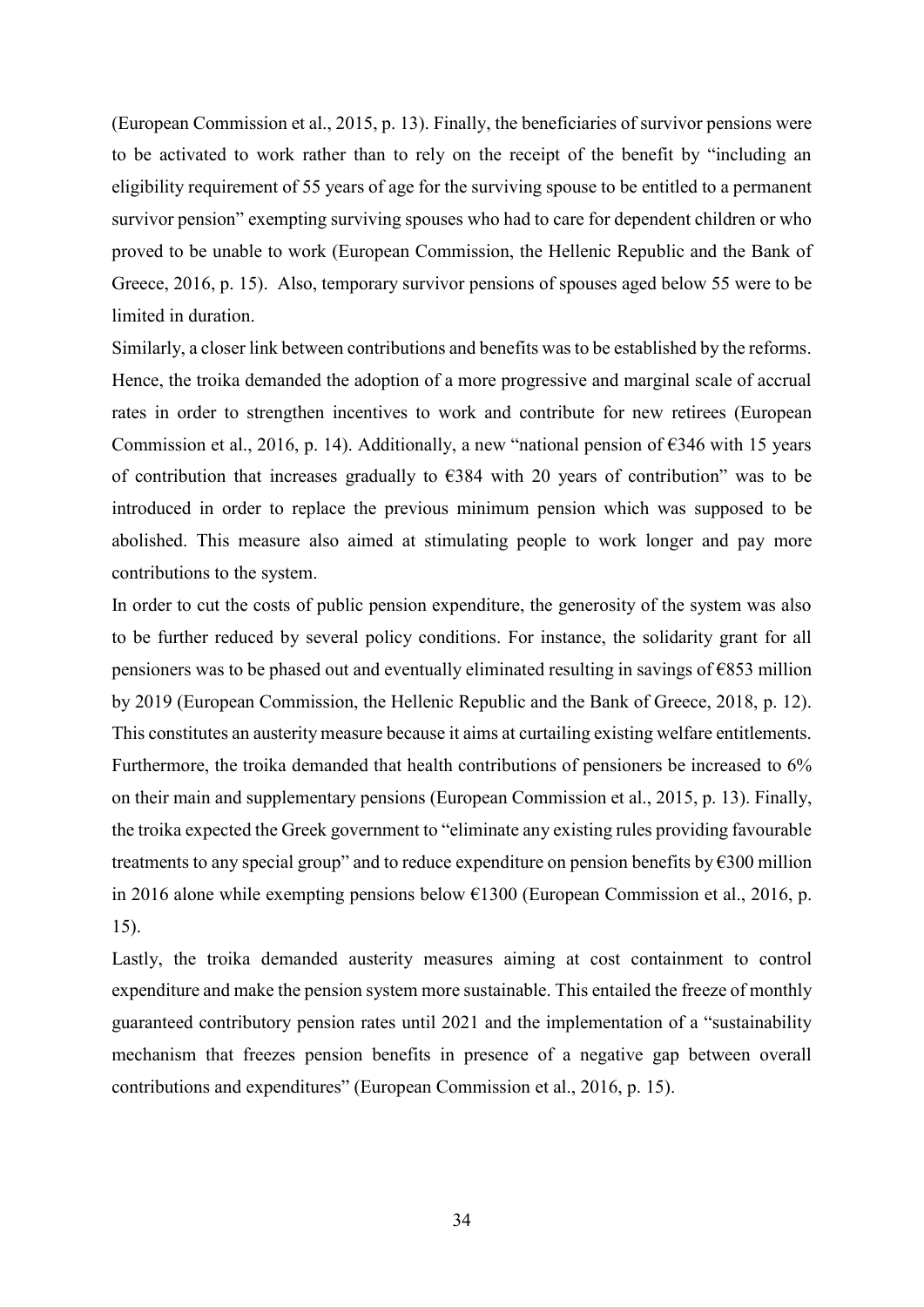#### **The introduction of universal health care coverage as a crucial social investment policy**

The reform conditions on health care of the previous two adjustment programmes were characterised by measures aiming at austerity, except for the provision of 100,000 health vouchers to long-term unemployed and poor people to ensure access to primary health care during the second programme. However, this was rather a drop in the ocean concerning the much larger problem of missing access to primary health care services by a considerable number of Greeks who were uninsured. Indeed, the policy conditions of the third MoU entailed one major reform aiming at solving this issue: the introduction of universal health care coverage in Greece.

But les us first pay attention to the ongoing austerity policies in the third MoU that continued the reforms under the first two programmes. Most of these measures that aimed at increasing the efficiency of spending affected people's welfare entitlements only indirectly, if at all. For instance, the Greek government was expected to further rationalise public expenditure on health care by implementing measures to improve the financial management and cost effectiveness of hospitals. This was to be achieved, inter alia, by increasing centralised procurement of hospital supplies and by monitoring warranted and unwarranted access to emergency care, including if necessary the introduction of "measures to control and discourage unwarranted access in order to guarantee effective provision of emergency care" (European Commission et al., 2016, p. 16). Public spending on pharmaceuticals was to be reduced by regularly revising pharmaceutical prices downwards and by further promoting the use of generics. On the one hand, the troika demanded to increase the share of both inpatient and outpatient generic medicines to 60 percent (European Commission et al., 2016, p. 17). On the other hand, the use of generics was to be further encouraged by the implementation of a targeted exemption from the co-payment of all generic drugs for patients suffering from chronic conditions (European Commission, 2018). Indeed, the latter represents a minor form of social investment as entitlements were slightly expanded for one group of patients.

However, the MoU of the third economic adjustment programme also initiated a much more significant social investment policy: the introduction of universal health care coverage. Prior to this reform, universal coverage did not exist in Greece. Health insurance had been linked to employment, that is when people lost their jobs, they also lost their coverage for the provision of a range of health care benefits such as pharmaceuticals, diagnostic tests and inpatient care. Nonetheless, the provision of basic services such as access to outpatient consultations, emergency care and vaccination programmes had been ensured for all citizens and residents (European Commission, 2018). What is more, the design of the old system was also socially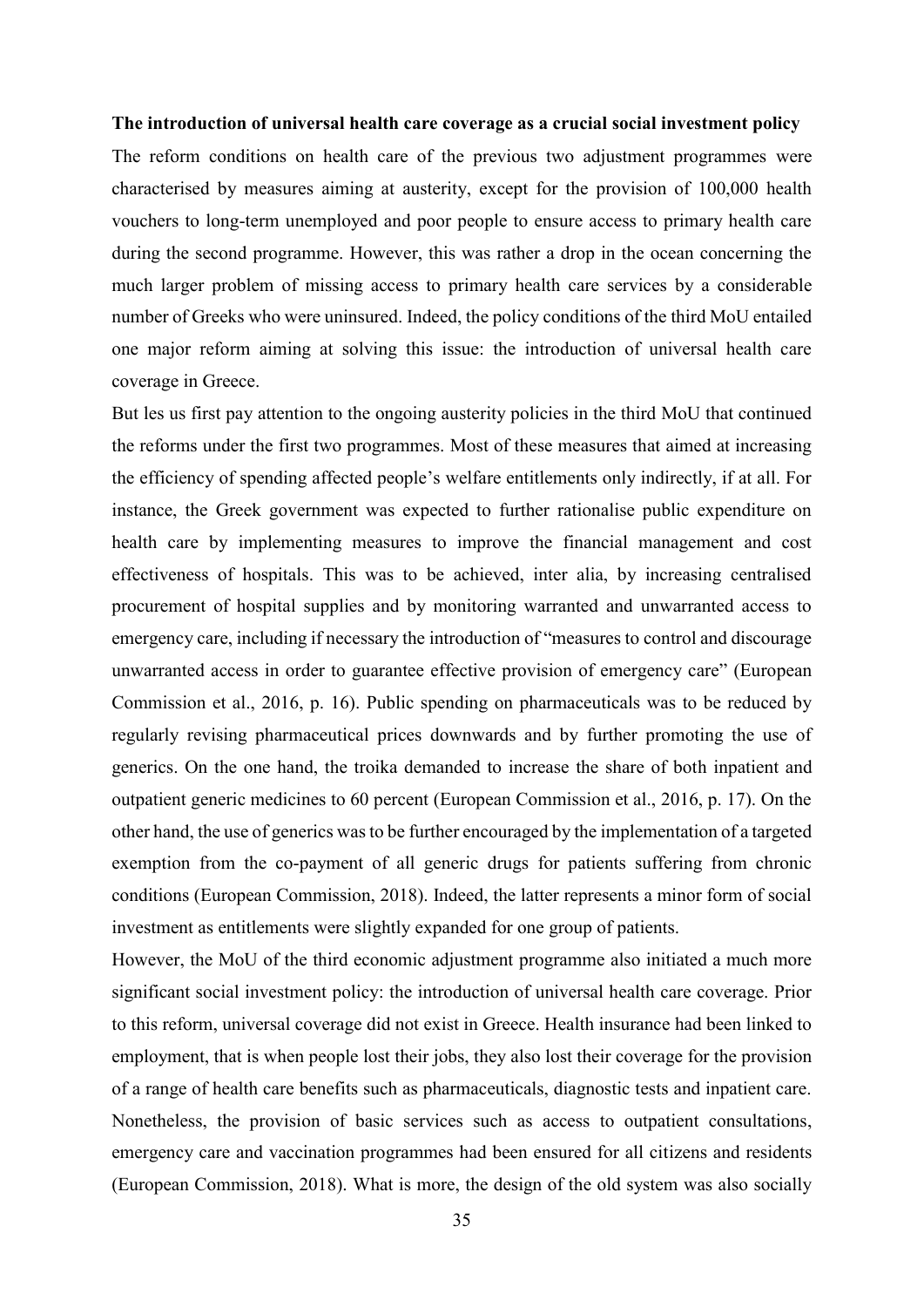unequal as some groups of people continued to have coverage two years after becoming unemployed whereas other groups lost coverage immediately (e.g. the self-employed). This changed with the third economic adjustment programme in which "universal coverage was set as a priority structural reform and brought Greece in line with EU health systems" (European Commission, 2018, p. 14). In fact, the objective of ensuring universal access to care set in the MoU led to the adoption of a new legislative framework which introduced universal coverage in Greece. According to this new framework, all Greek citizens were entitled to universal health care coverage. More precisely, this meant that uninsured Greeks as well as other vulnerable groups were entitled to receive public health care and medicines under the same conditions as insured citizens (European Commission, 2018). This new universal coverage included "clinical and diagnostic tests, hospital treatment, prenatal care, rehabilitation, transfer abroad for specialist treatment and the handing out of medicines and other consumables" (European Commission, 2018, p. 14). Thus, the policy condition to introduce universal coverage constitutes a significant social investment policy as the coverage of primary health care was expanded to a considerable amount of people who had previously been excluded by the system. This is an investment in their continued well-being and safeguarding their access to the provision of health services and treatment they need in times of sickness mitigates the erosion of human capital.

Nonetheless, the introduction of universal coverage was also accompanied by the roll-out of a new primary health care system, which was supposed to increase the efficiency of the system by decreasing the overutilization of secondary care (hospital services). To this end, a network of primary health care centres was to be created which was to be built around the family doctor (European Commission, 2018). Indeed, the family doctor was to take the role of a gatekeeper in the system by deciding whether or not to refer a patient to higher levels of care (specialist doctors). That is, patients lost their freedom of choice to visit specialists without a referral and if they went anyway, the costs of that visit would not be reimbursed anymore. This represents a measure aimed at austerity, as an existing welfare entitlement was curtailed.

### **The introduction of a general minimum income scheme as a notable social investment policy with links to employment activation**

As previously discussed, the introduction of a national minimum income scheme was already part of the reform measures in the second economic adjustment programme. It was to be preceded by a pilot phase in selected municipalities to test the "Guaranteed Minimum Income" (GMI) scheme. Initially, the pilot phase was supposed to start by January 2014 and the national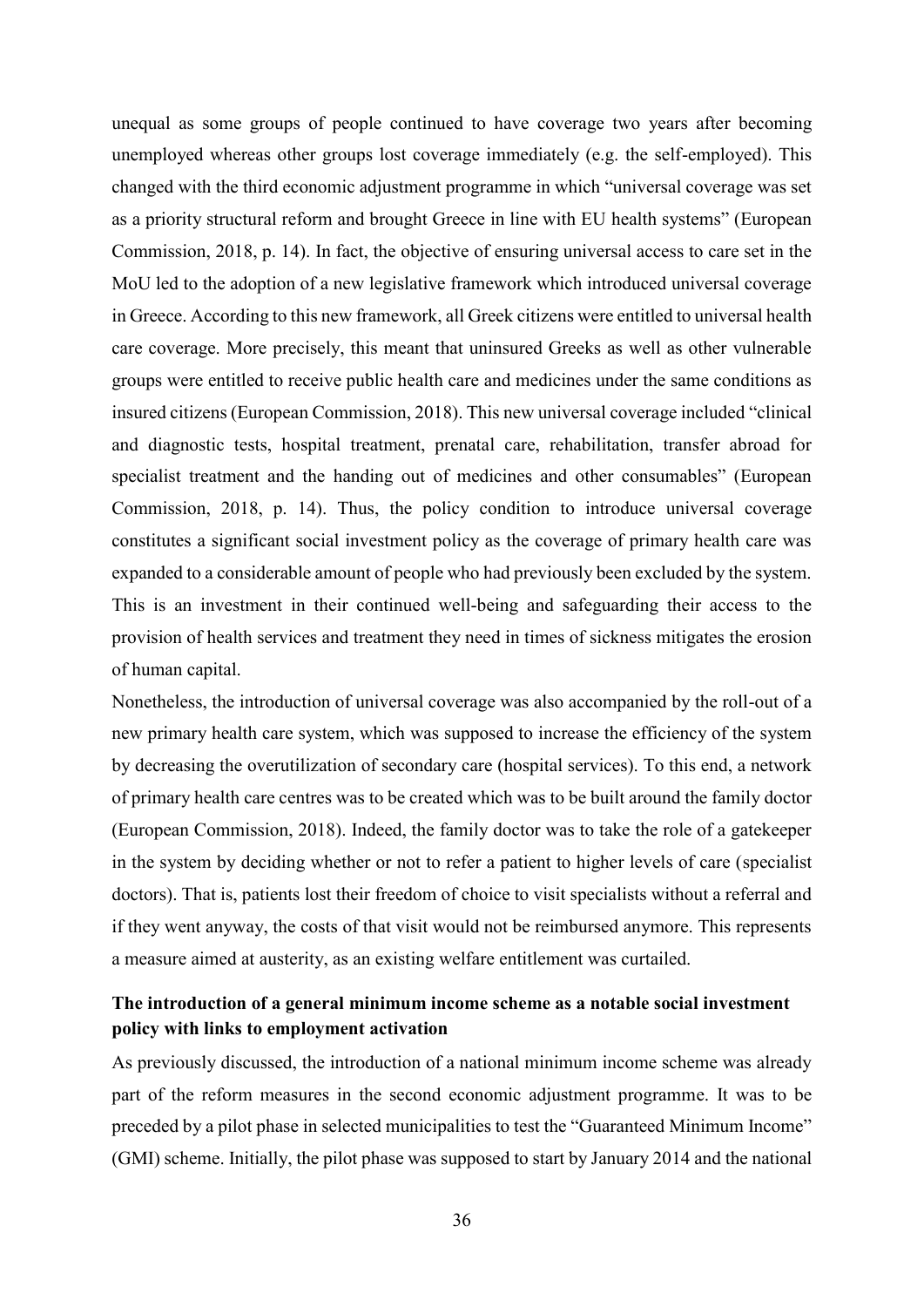roll-out of the scheme was planned to be completed in the course of 2015. However, the implementation of the pilot phase was continuously delayed and so was the national roll-out. It is doubtful whether the implementation of the minimum income scheme really was a priority to the troika in the second programme as there were no signs of increased surveillance or enforcement, in contrast to most other policy conditions for which compliance was strictly monitored.

Nonetheless, this changed by turning the national roll-out of the minimum income scheme into a "key deliverable" objective in the MoU of the third adjustment programme, to be completed by the end of 2016 (European Commission et al., 2015, p. 17). In fact, the pilot phase of the GMI scheme was finally carried out from November 2015 to April 2016. And eventually, in February 2017, a general minimum income scheme was successfully implemented in Greece, for the first time at a national level. The new scheme was named "Social Solidarity Income" (SSI) and represented a variation of the GMI scheme tested in the pilot phase. The SSI rests on three pillars: 1. means-tested income support, 2. the provision of social services and 3. the provision of services to support labour market reintegration (European Commission, 2017).

The first pillar of income support consists of the payment of a financial benefit equalling  $\epsilon$ 100 per month as basic support for each household, "plus a proportional amount set at  $\epsilon$ 100 for every adult and €50 for every dependent child in the household" (except for single-parent households which receive  $\epsilon$ 100 for the first child) (Ziomas, Antoinetta & Danai, 2017). The maximum monthly amount of the benefit that a household can obtain is limited to  $\epsilon$ 900, no matter how many people live in it. However, the eligibility criteria for the receipt of the SSI are very strict. Beneficiaries have to be legal and permanent residents of Greece and because the SSI is a means-tested scheme, applicants have to meet stringent income and property criteria which depend on the size and composition of the household (Ziomas et al., 2017). Ziomas et al. (2017) give the example of a single-person household whose total gross income received during the six months before the SSI application must not be over  $\epsilon$ 1,200 while the total value of owned property must not exceed  $\epsilon$ 90,000. These amounts rise with every additional adult or dependent child in the household. Moreover, those beneficiaries of the SSI who have not completed compulsory education are required to re-enrol into education and if minors live in the household, they must prove their attendance of formal education, too (Ziomas et al., 2017).

The second pillar of the SSI is based on providing access to social services such as psychosocial and health support and legal counselling aiming at fostering social inclusion and removing barriers to work (European Commission et al., 2017).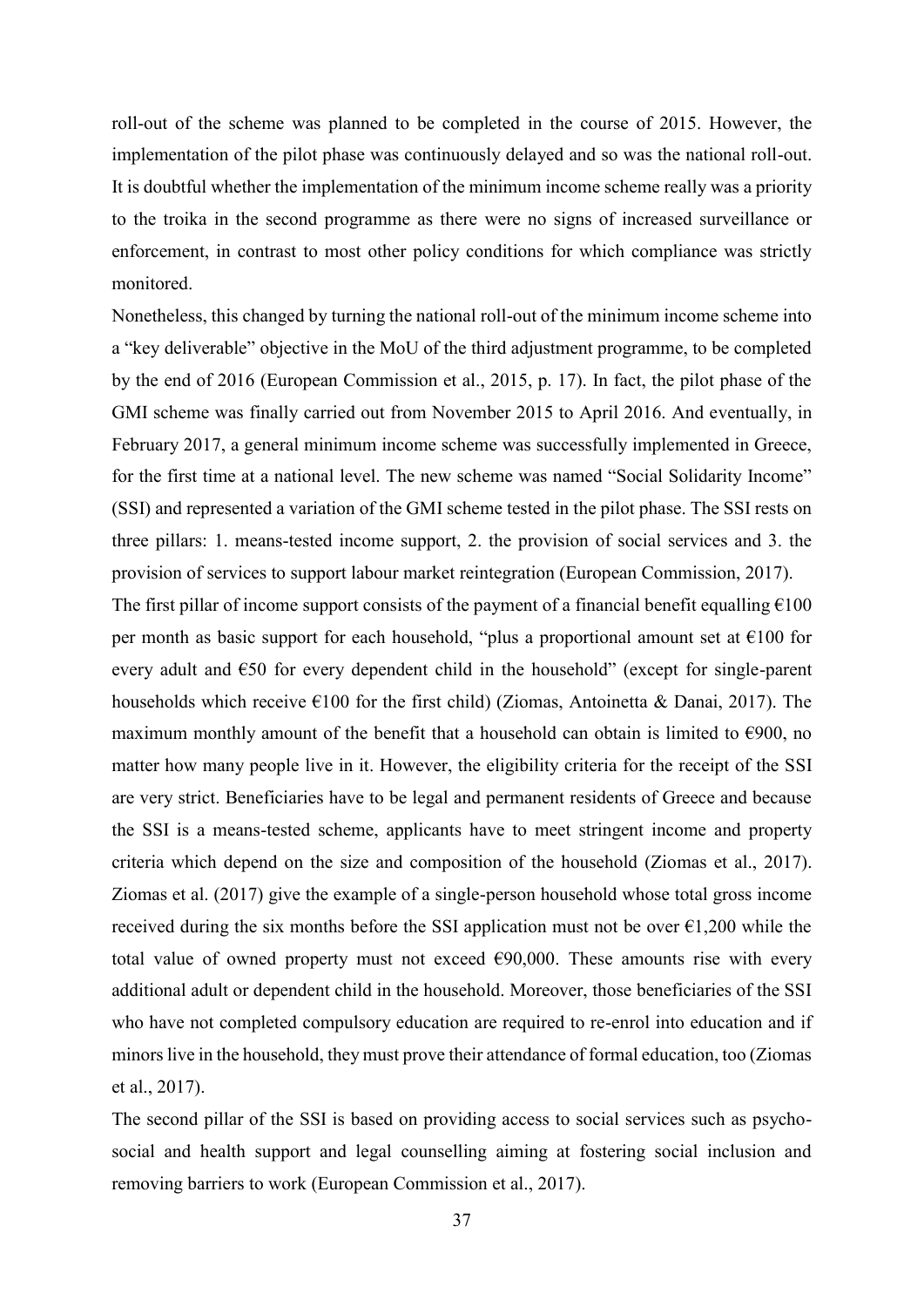The third pillar is the work activation component of the scheme. This part entails offering access to personalised active labour market measures to all SSI beneficiaries who can be integrated in the labour market, including the systematic preparation of individual action plans. Moreover, the active labour market measures offered to beneficiaries include, inter alia, "training, reintegration employment schemes (including public work schemes with an embedded training component), participation in activation and job search assistance sessions, mentoring, apprenticeships/traineeships" (European Commission et al., 2018, p. 16). However, the third pillar also comprises the requirement to register as jobseekers for all SSI beneficiaries who are able to work and are not employed nor in education or training (European Commission, 2018).

The introduction of the SSI and its first two pillars represent, in principle, prime examples of social investment policies. The payment of income support aims at poverty alleviation thereby relieving hardship and upholding human capital. The provision of access to social services such as psycho-social and health support is a social investment measure par excellence helping people to cope with their problems so that they can make use of their skills and knowledge again. The third pillar is assessed here as a mix of measures aiming at social investment and at austerity. On the one hand, the requirement for all SSI beneficiaries who are capable to work to register as jobseekers is an austerity measure at it aims at getting people back to work as soon as possible. On the other hand, offering training, mentoring, apprenticeships and traineeships represents an element of social investment aiming at improving human capital.

However, as remarkable as the introduction of a general minimum income scheme in Greece may seem, there are several aspects which put the relevance of this policy into perspective. First, despite the claim in the MoU that the SSI would serve as a genuine social safety net, the scheme only covers households living in extreme poverty due to the very strict eligibility criteria on income and property. Many poor people remain excluded from the scheme. Second, the level of the benefit rate is very low and "can hardly guarantee a dignified standard of living" (Ziomas et al., 2017). This also becomes clear when a comparison is made between the  $\epsilon$ 200 per month that a single-person household receives under the SSI scheme and the regular unemployment benefit of  $\epsilon$ 360 per month which is considerably higher (Ziomas et al., 2017). Third, the troika insisted that the national rollout of the SSI was to be fiscally neutral and expenditure on this scheme was to be compensated by savings in other spending programmes (European Commission et al., 2015). More specifically, partly to fund the implementation of the SSI, the troika demanded, inter alia, "the elimination of benefits overlapping with the SSI or family benefits saving €8.5 million in 2017 and €10 million in 2018" and "a reduction of the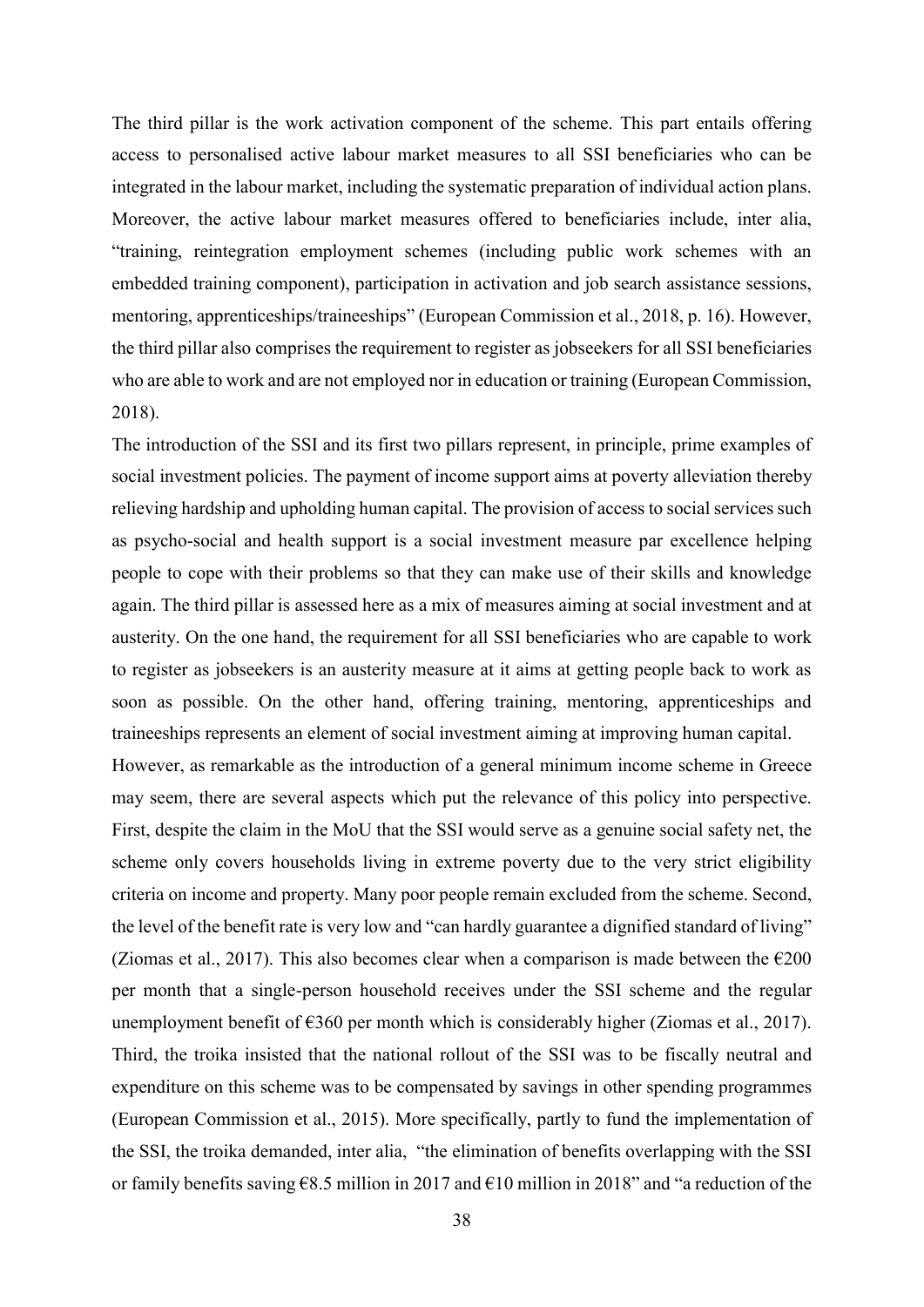heating allowance benefit in 2018 achieving savings of €58 million" (European Commission et al., 2017, p. 24). Thus, the social investment policy of the SSI was accompanied by austerity measures curtailing other benefits. According to Ziomas et al. (2017), some 250,000 households (about 560,000 persons) were SSI beneficiaries in June 2017, which resulted in total public expenditure for the SSI of approximately  $\epsilon$ 55.6 million. This rather modest amount also shows that the funding for the minimum income scheme was limited due to fiscal constraints.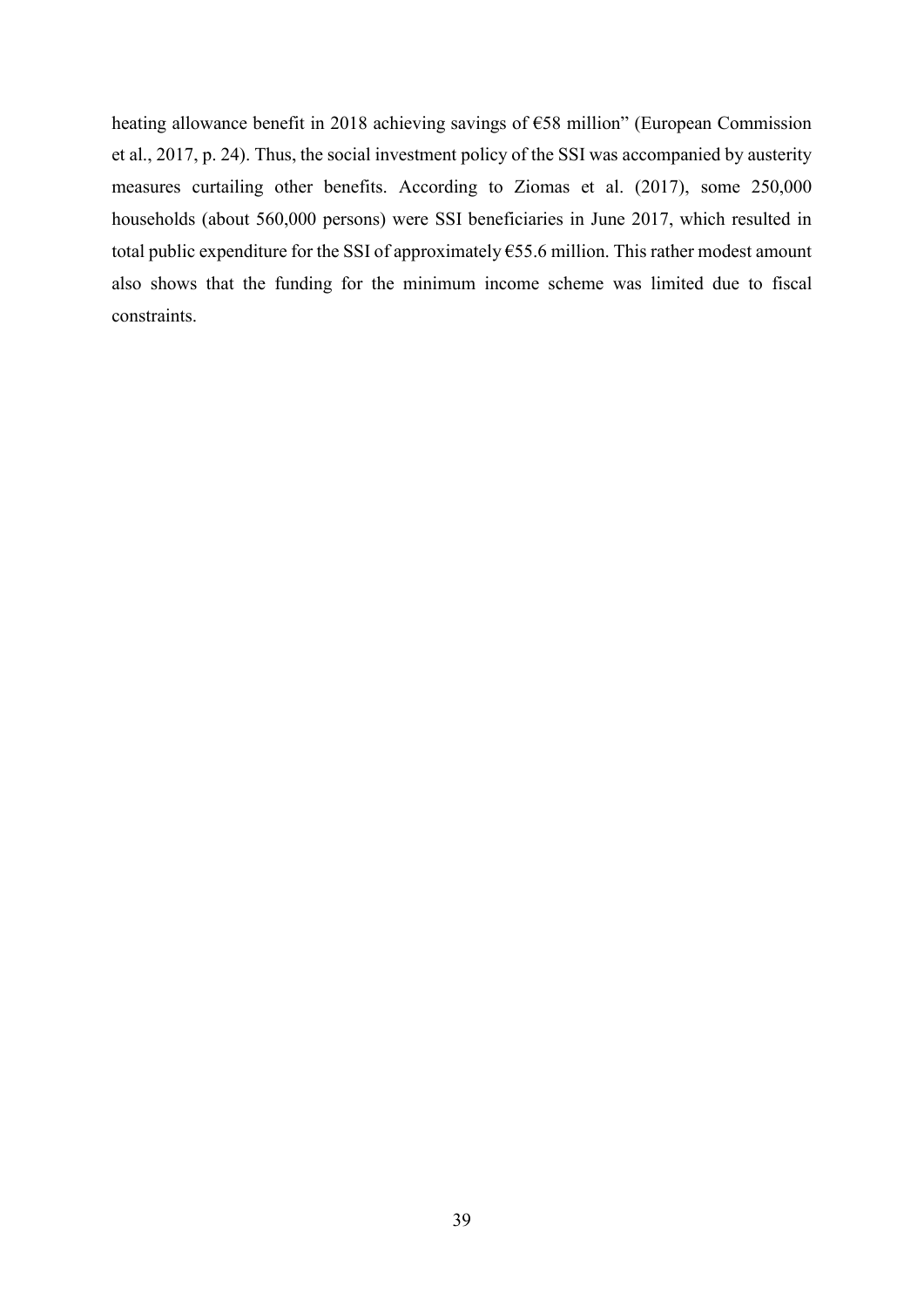### <span id="page-41-0"></span>**5 Conclusion**

This thesis aims at contributing to the academic debate on the direction of welfare state reform in times of crisis by providing an analysis of the three economic adjustment programmes imposed on Greece by the troika from 2010 to 2018 regarding the extent to which the troika's policy conditions on welfare state reform aimed at austerity or social investment. To this end, the MoUs and their reviews were selected as key policy documents stating the detailed policy conditions of the troika which were then analysed in a qualitative content analysis using a coding scheme distinguishing between measures aiming at austerity and policies striving for social investment. Two rival expectations were formulated based on two competing hypotheses in the literature, namely the efficiency hypothesis following an economic rationale and the compensation hypothesis following a social rationale. According to the efficiency hypothesis, it was expected that given that the Greek budget remained under severe fiscal pressures during the entire period of the crisis, the troika saw no room for social investments and relied predominantly on austerity measures for welfare state reform in all three adjustment programmes. Based on the compensation hypothesis, it was expected that the troika acknowledged the claims for compensation and social investment that the Greek population made during the ongoing crisis to some extent and included social investment policies to a certain degree, especially in the third adjustment programme.

The tentative findings of the analysis in this thesis are more in line with the compensation hypothesis. Although policy conditions on welfare state reform aiming at austerity dominated the first two economic adjustment programmes (in particular concerning the reforms on pensions and health care) and were still present in the third programme, the troika did not rely on austerity measures exclusively, even though fiscal pressures on the Greek budget remained high. While the second adjustment programme involved only minor social investment policies such as a new unemployment assistance benefit and public work programmes, both limited in coverage and scope, the third programme entailed two more significant policy initiatives striving for social investment. The introduction of universal health care coverage constitutes a major accomplishment in terms of social investment whereas closer scrutiny of the first national general minimum income scheme reveals the limitations of the this new programme. Further research could focus on the direction of welfare state reform under the new enhanced surveillance framework for Greece that was adopted by the European Commission after the third adjustment programme expired on 21 August 2018.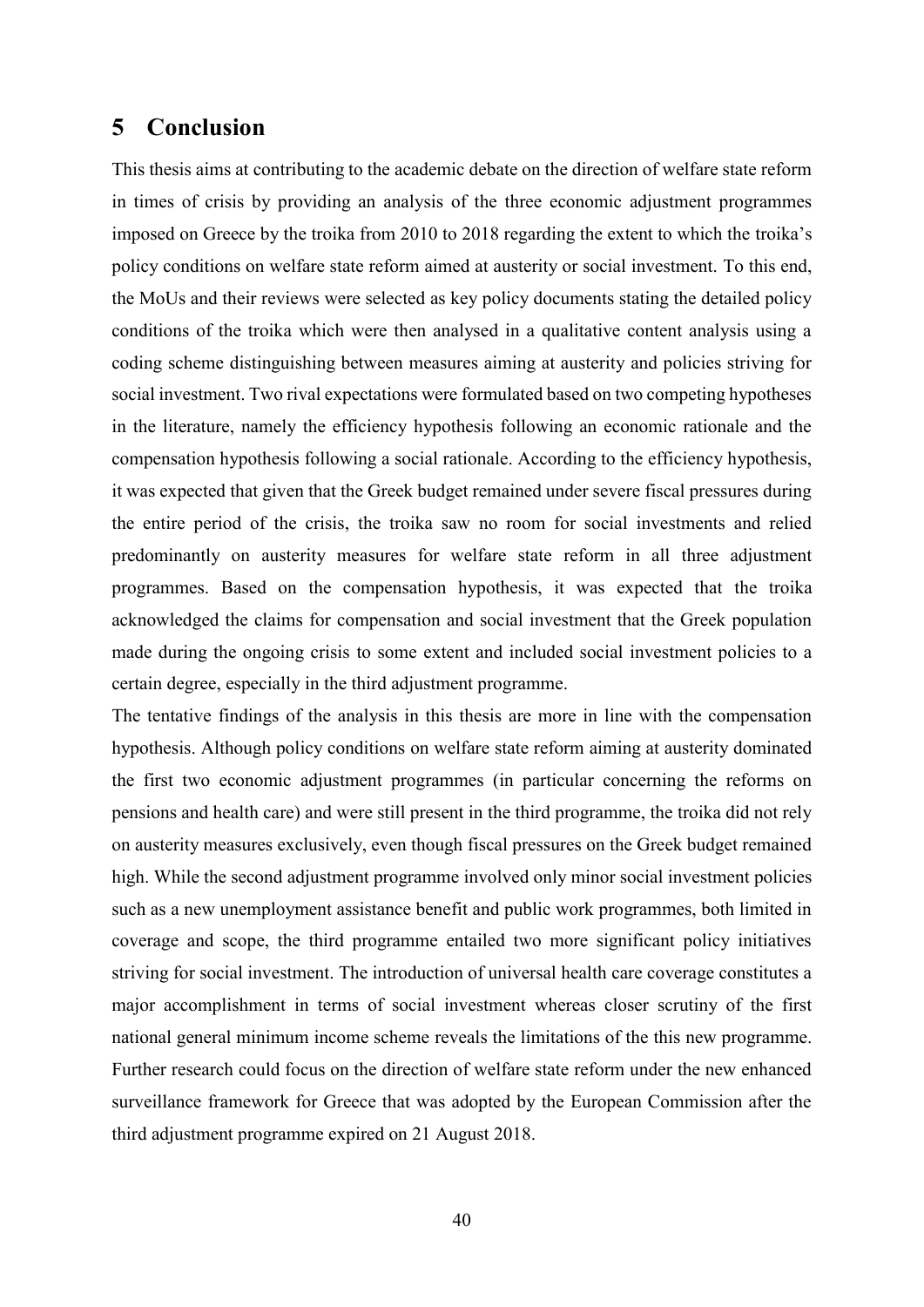### <span id="page-42-0"></span>**References**

Armingeon, K. (2012). The politics of fiscal responses to the economic crisis, 2008-2009. *Governance: An International Journal of Policy, Administration, and Institutions, 25*(4), 543- 565.

Cameron, D.R. (1978). The expansion of the public economy: a comparative analysis. *American Political Science Review, 72*(4), 1243-1261.

Cerny, P.G. (1994). The dynamics of financial globalization: technology, market structure, and policy response. *Policy Sciences, 27,* 319-342.

Clayton, R., & Pontusson, J. (1998). Welfare-state retrenchment revisited – entitlement cuts, public sector restructuring, and inegalitarian trends in advanced capitalist societies. *World Politics, 51*(1), 67-98.

Ekathimerini. (2016). *Nine in 10 jobless Greeks receive no unemployment benefit.* Retrieved June 26, 2019, from http://www.ekathimerini.com/214695/article/ekathimerini/business/ninein-10-jobless-greeks-receive-no-unemployment-benefit.

Esping-Andersen, G. (1996). After the golden age? Welfare state dilemmas in a global economy. In G. Esping-Andersen (ed.), *Welfare states in transition: national adaptations in global economies* (pp. 1-31). London, England: Sage Publications Ltd.

European Commission. (2014a). *A new start for Europe: My agenda for Jobs, Growth, Fairness and Democratic Change – Press Release.* Retrieved March 25, 2019, from http://europa.eu/rapid/press-release SPEECH-14-546 en.htm.

Hemerijck, A. (2012). Two or three waves of welfare state transformation? In N. Morel, B. Palier & J. Palme (eds.), *Towards a social investment welfare state? Ideas, policies and challenges* (pp. 33-60). Bristol, UK: The Policy Press.

Hemerijck, A. (2013). *Changing welfare states.* Oxford, UK: Oxford University Press.

Henley, J. (2015, June 17). 'Making us poorer won't save Greece': how pension crisis is hurting its people. *The Guardian.* Retrieved June 26, 2019, from https://www.theguardian.com/world/2015/jun/17/greece-pension-crisis-people.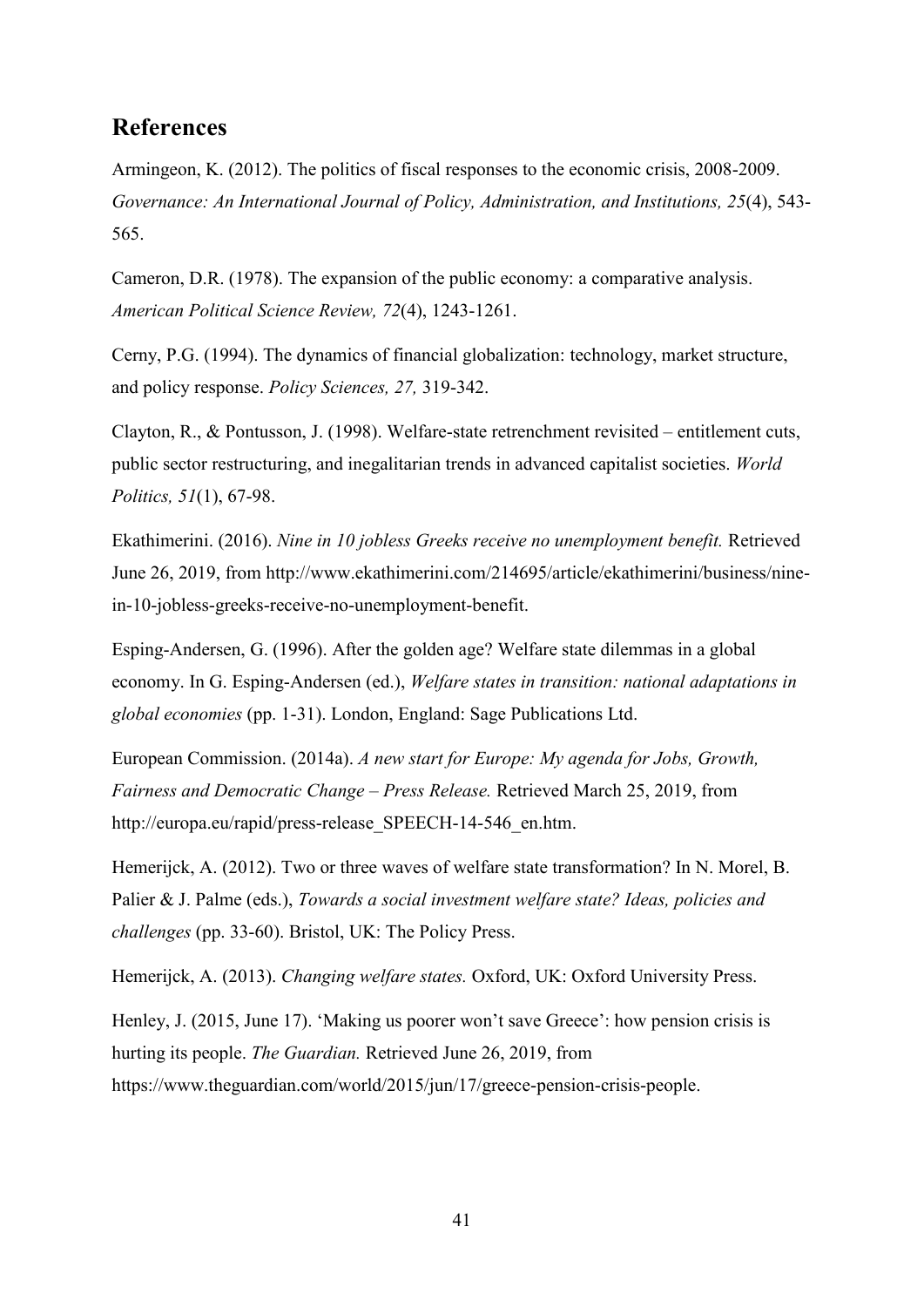Lammers, I., van Gerven-Haanpää, M., & Treib, O. (2018). Efficiency or compensation? The global economic crisis and the development of the European Union's social policy. *Global social policy, 18*(3), 304-322.

Makris, A. (2015, February 8). Opinion poll shows Greeks support Govt stance toward the troika. *Greek reporter.* Retrieved March 20, 2019, from https://greece.greekreporter.com/2015/02/08/opinion-poll-shows-greeks-support-govt-stancetoward-the-troika/.

Manifava, D. (2017, January 24). Half of families in Greece live on pensions. *Kathimerini English Edition.* Retrieved June 26, 2019, from http://www.ekathimerini.com/215576/article/ekathimerini/business/half-of-families-ingreece-live-on-pensions.

Matsaganis, M. (2011). The welfare state and the crisis: the case of Greece. *Journal of European Social Policy, 21*(5), 501-512.

Matsaganis, M. (2012). Social policy in hard times: the case of Greece. *Critical social policy, 32*(3), 406-421.

Matsaganis, M., & Leventi, C. (2014a). Poverty and inequality during the great recession in Greece. *Political Studies Review, 12*(2), 209-223.

Matsaganis, M., & Leventi, C. (2014b). The distributional impact of austerity and the recession in Southern Europe. *South European Society and Politics, 19*(3), 393-412.

Offe, C. (1984). *Contradictions of the welfare state.* London: Hutchinson.

Petmesidou, M., & Guillen, A.M. (2014). Can the welfare state as we know it survive? A View from the crisis-ridden South European Periphery. *South European Society and Politics, 19*(3), 295-307.

Pierson, P. (1994). *Dismantling the welfare state? Reagan, Thatcher, and the politics of retrenchment.* New York, NY: Cambridge University Press.

Pierson, P. (1998). Irresistible forces, immovable objects: post-industrial welfare states confront permanent austerity. *Journal of European Public Policy, 5*(4), 539-60.

Rodrik, D. (1998). Why do more open economies have bigger governments? *Journal of Political Economy, 106*(5), 997-1032.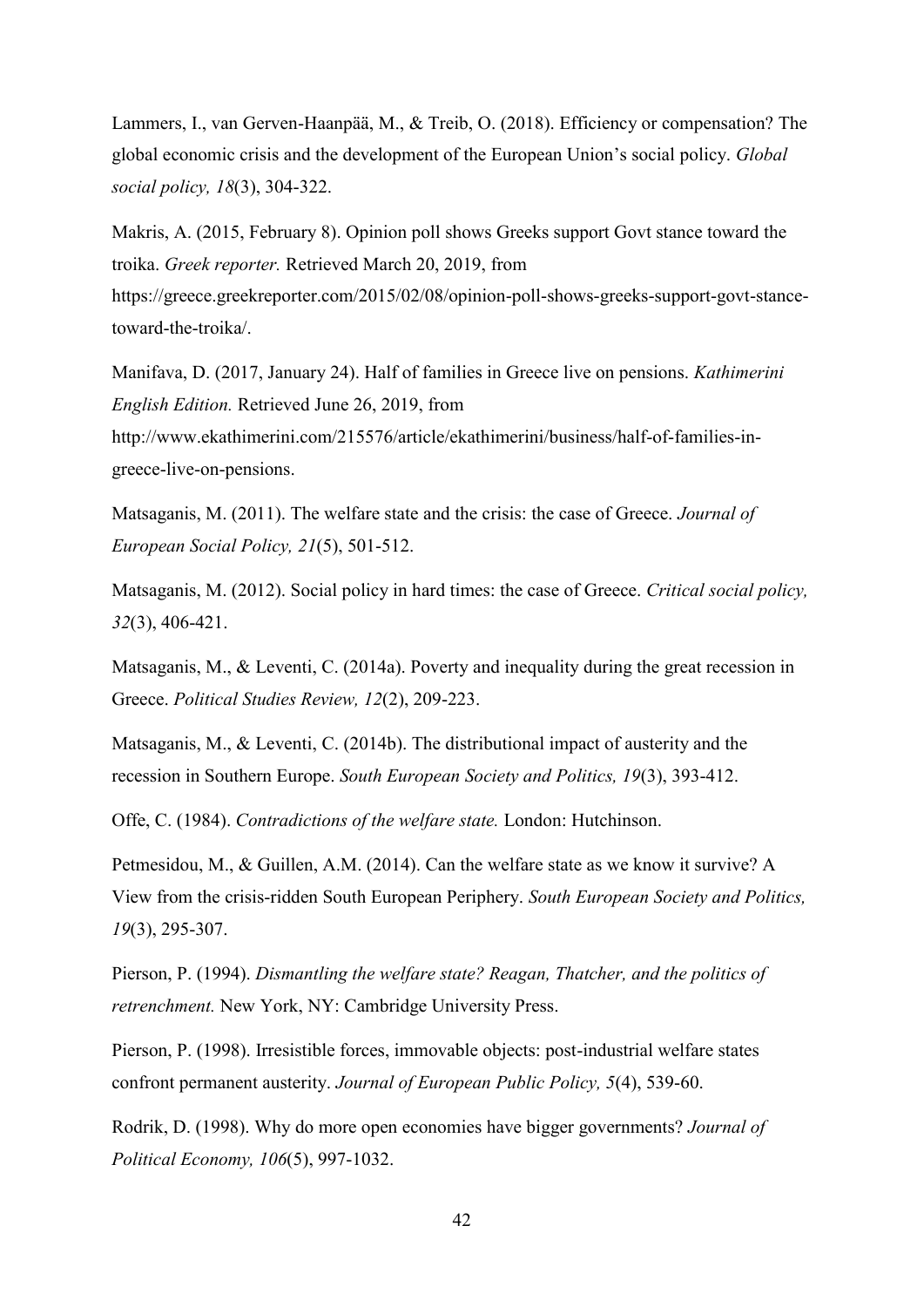Rudra, N. (2002). Globalization and the decline of the welfare state in less-developed countries. *International Organization, 56*(2), 411-445.

Swank, D. (2002). *Global capital, political institutions, and policy change in developed welfare states.* New York, NY: Cambridge University Press.

Taylor-Gooby, P. (2002). The silver age of the welfare state: perspectives on resilience. *Journal of Social Policy, 31*(4), 597-621.

Theodoropoulou, S. (2015). National social and labour market policy reforms in the shadow of EU bail-out conditionality: the cases of Greece and Portugal. *Comparative European Politics, 13*(1), 29-55.

Van Gerven, M. (2008). *The broad tracks of path dependent benefit refom – A longitudinal study of social benefit reforms in three European countries, 1980-2006.* (Doctoral dissertation). Amsterdam Institute for Advanced Labour Studies, University of Amsterdam.

Van Kersbergen, K., & Hemerijck, A. (2012). Two decades of change in Europe: the emergence of the social investment state. *Journal of Social Policy, 41*(3), 475-492.

Van Kersbergen, K., Vis, B., & Hemerijck, A. (2014). The great recession and welfare state reform: is retrenchment really the only game left in town? *Social Policy & Administration, 48*(7), 883-904.

Vis, B., van Kersbergen, K., & Hylands, T. (2011). To what extent did the financial crisis intensify the pressure to reform the welfare state? *Social Policy & Administration, 45*(4), 338-353.

Zartaloudis, S. (2014). The impact of the fiscal crisis on Greek and Portuguese welfare states: retrenchment before the catch-up? *Social Policy & Administration, 48*(4), 430-449.

Ziomas, D., Antoinetta, C., & Danai, K.  $(2017)$ . The national roll-out of the "Social Solidarity Income" scheme in Greece. *European Social Policy Network Flash Report 2017/68.*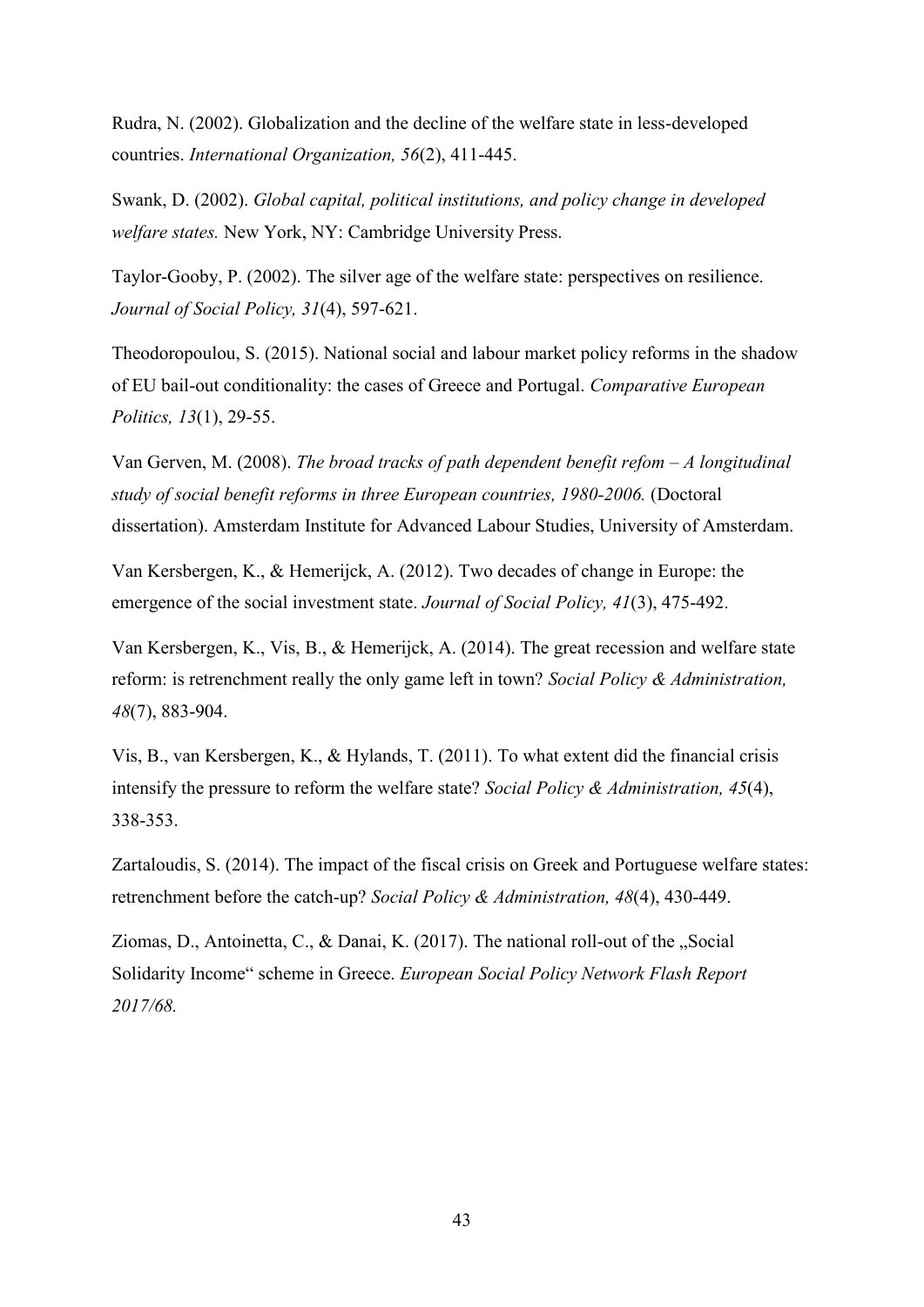### <span id="page-45-0"></span>**Data Appendix**

(list of references for documents used in the content analysis)

European Commission. (2010a). The economic adjustment programme for Greece. *Occasional Papers 61.* Retrieved March 26, 2019, from https://publications.europa.eu/en/publication-detail/-/publication/64c89a77-ddc4-46f4-9bb0- 18d7e80f6f0c/language-en.

uropean Commission. (2010b). The economic adjustment programme for Greece – First Review. *Occasional Papers 68.* Retrieved March 26, 2019, from https://publications.europa.eu/en/publication-detail/-/publication/0d77133c-9787-4dd9-bbe7- 5f2e851254dd/language-en.

European Commission. (2010c). The economic adjustment programme for Greece – Second Review. *Occasional Papers 72.* Retrieved March 26, 2019, from https://publications.europa.eu/en/publication-detail/-/publication/f1557fb3-aac4-4fb2-ac57 df1ed8146ba1/language-en.

European Commission. (2011a). The economic adjustment programme for Greece – Third Review. *Occasional Papers 77.* Retrieved March 26, 2019, from https://publications.europa.eu/en/publication-detail/-/publication/0c88313b-527c-420d-b1efd224af32da6e/language-en.

European Commission. (2011b). The economic adjustment programme for Greece – Fourth Review. *Occasional Papers 82.* Retrieved March 26, 2019, from https://publications.europa.eu/en/publication-detail/-/publication/0a256be3-f327-4cd6-829ab797d08365db/language-en.

European Commission. (2012a). The second economic adjustment programme for Greece. *Occasional Papers 94.* Retrieved March 26, 2019, from

http://ec.europa.eu/economy\_finance/publications/occasional\_paper/2012/pdf/ocp94\_en.pdf.

European Commission. (2012b). The second economic adjustment programme for Greece – First Review. *Occasional Papers 123.* Retrieved March 26, 2019, from http://ec.europa.eu/economy\_finance/publications/occasional\_paper/2012/op123\_en.htm.

European Commission. (2013a). The second economic adjustment programme for Greece – Second Review. *Occasional Papers 148.* Retrieved March 26, 2019, from